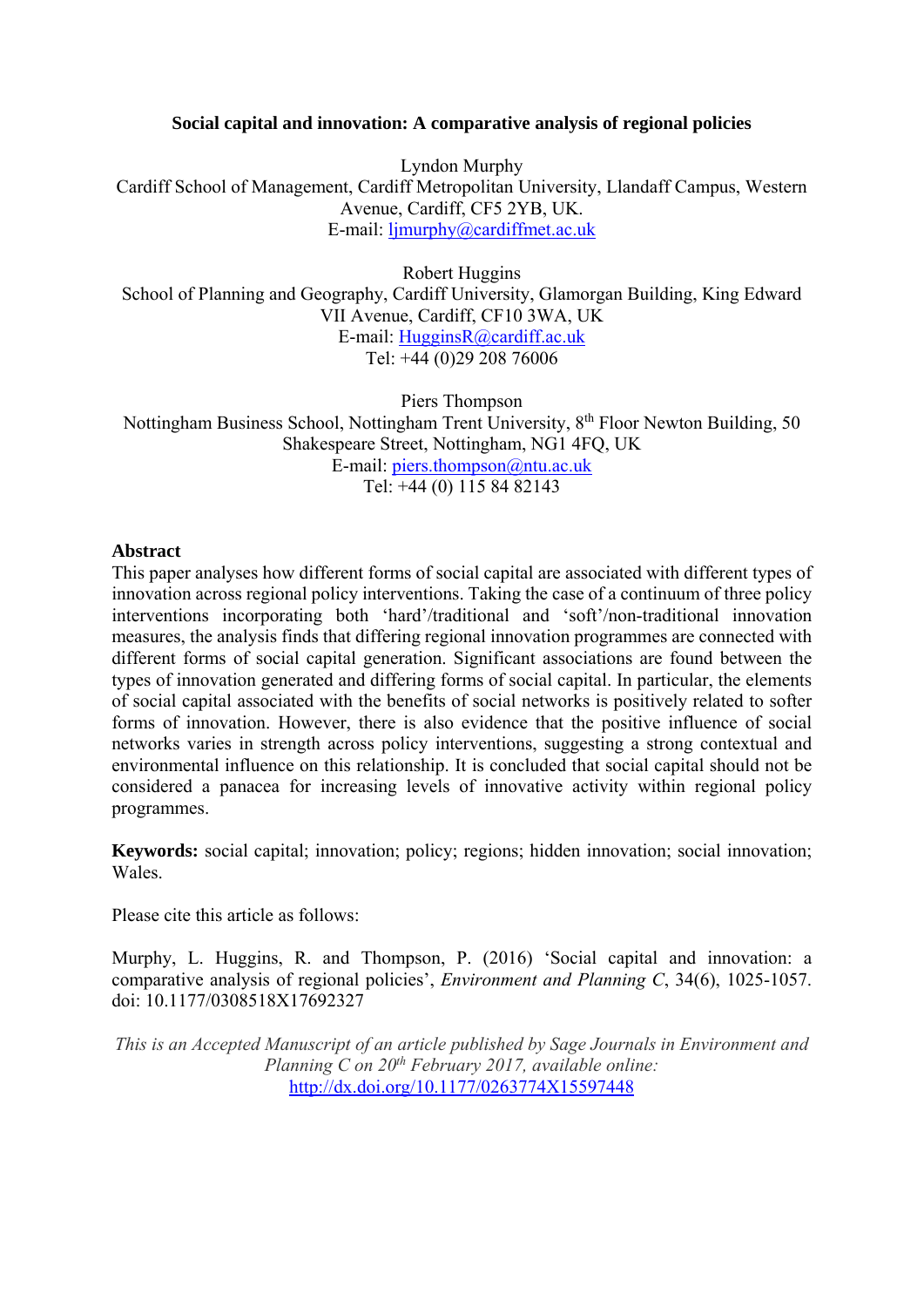#### **Social capital and innovation: A comparative analysis of regional policies**

# **Abstract**

This paper analyses how different forms of social capital are associated with different types of innovation across regional policy interventions. Taking the case of a continuum of three policy interventions incorporating both 'hard'/traditional and 'soft'/non-traditional innovation measures, the analysis finds that differing regional innovation programmes are connected with different forms of social capital generation. Significant associations are found between the types of innovation generated and differing forms of social capital. In particular, the elements of social capital associated with the benefits of social networks is positively related to softer forms of innovation. However, there is also evidence that the positive influence of social networks varies in strength across policy interventions, suggesting a strong contextual and environmental influence on this relationship. It is concluded that social capital should not be considered a panacea for increasing levels of innovative activity within regional policy programmes.

**Keywords:** social capital; innovation; policy; regions; hidden innovation; social innovation; Wales.

#### **1. Introduction**

Innovation is arguably at the heart of economic development, with policies targeting improved development, especially for regions, focusing on upgrading innovation capabilities (Asheim and Isaksen, 2003; Cooke et al, 2000; Diez and Esteban, 2000; Flanagan et al, 2011; Gertler and Wolfe, 2004; Howells, 2005; McCann and Ortega-Argilés, 2013; Morgan and Nauwelaers, 1999). Although a myriad of factors are considered to potentially underpin such innovation capability and the effectiveness of related policies, the role of social capital is increasingly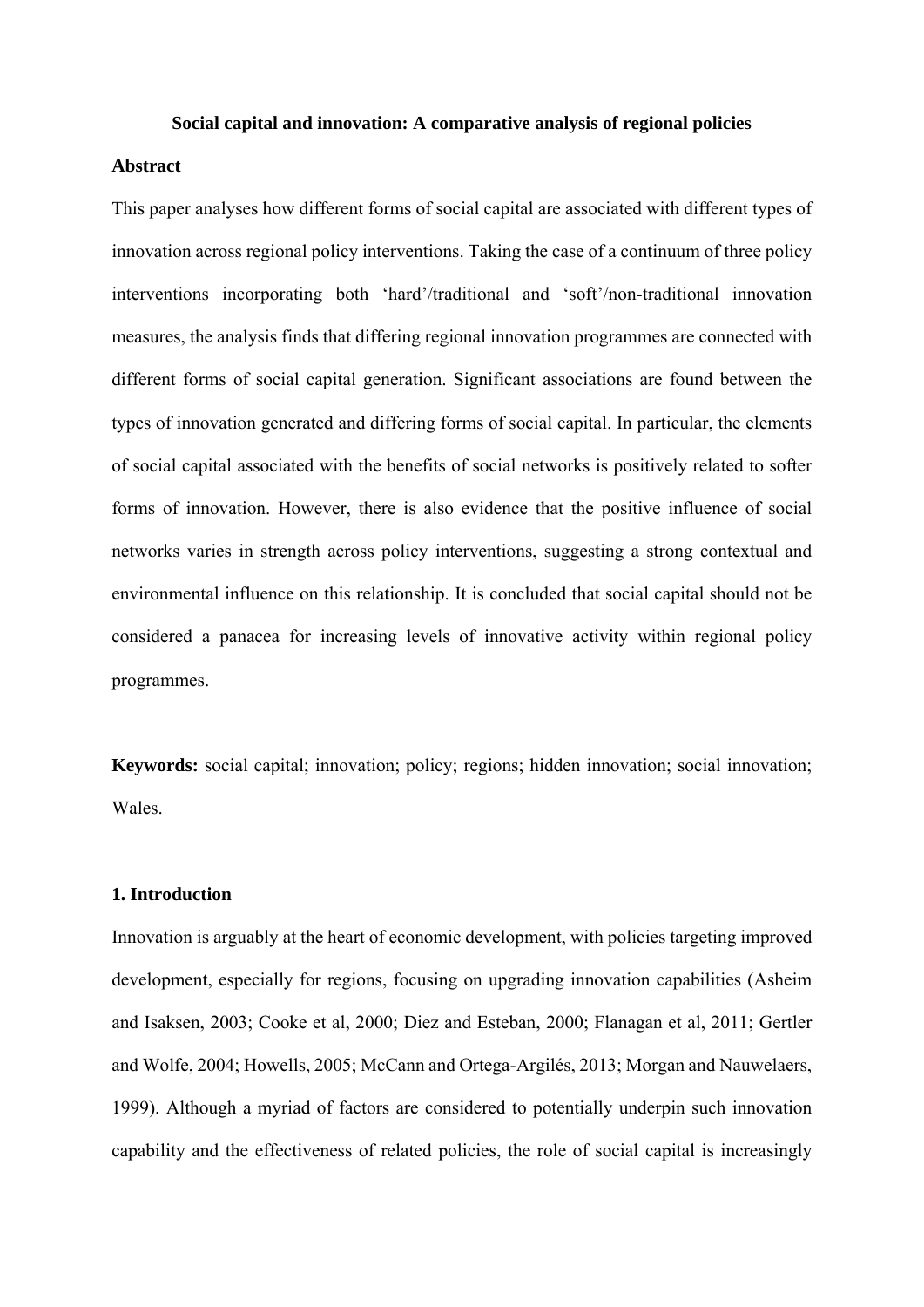considered to be an important facilitating factor (Adler and Kwon, 2002; Akçomak and Ter Weel, 2008; Aragón et al, 2014; Cantner et al, 2010; Evans, 1996; Fountain, 1998; Hauser et al, 2007; Landry et al, 2002; Malecki, 2012; Obstfeld, 2005). However, there has been relatively little research that has sought to understand how social capital may impact on different forms of innovation capabilities, or indeed the role of differing forms of social capital, especially within the context of different types of policy intervention.

This paper seeks to increase our understanding of disaggregated forms of social capital and innovation present at a regional innovation policy programme level in order to identify relationships which may exist between forms of social capital and forms of innovation at programme level. Authors such as Patulny and Svendsen (2007) bemoan the comparative lack of disaggregated social capital studies. Other studies such as Laursen et al (2012) explore relationships between regional social capital and product innovation. Similarly, Hauser et al (2007) explore relationships between macro level indicators of social capital and traditional measures of innovation such at patent applications and R&D expenditure. Traditionallymeasured innovation in the form of technical innovation is also used by Landry et al (2002) when studying relationships between social capital and innovation. Furthermore, whilst the work of Beugelsdijk and van Schaik (2005a; 2005b), for example, have a regional cynosure, others focus upon national indicators of innovation and social capital (Knack and Keefer, 1997). In general, studies linking social capital and innovation tend to typically have a macroscale cynosure (Akomak and ter Weel, 2008; Cooke et al, 2005; Malacki, 2012; Rutten and Boekema, 2007; Woodhouse, 2006). Similarly, the extant innovation and policy-related literature has tended to focus upon traditional forms of innovation related to the generation of new products and processes, as opposed to either hidden innovation (Asheim et al, 2007; Halkett, 2008; Miles and Green, 2008) or social innovation (Cahill, 2010; Heiskala, 2007;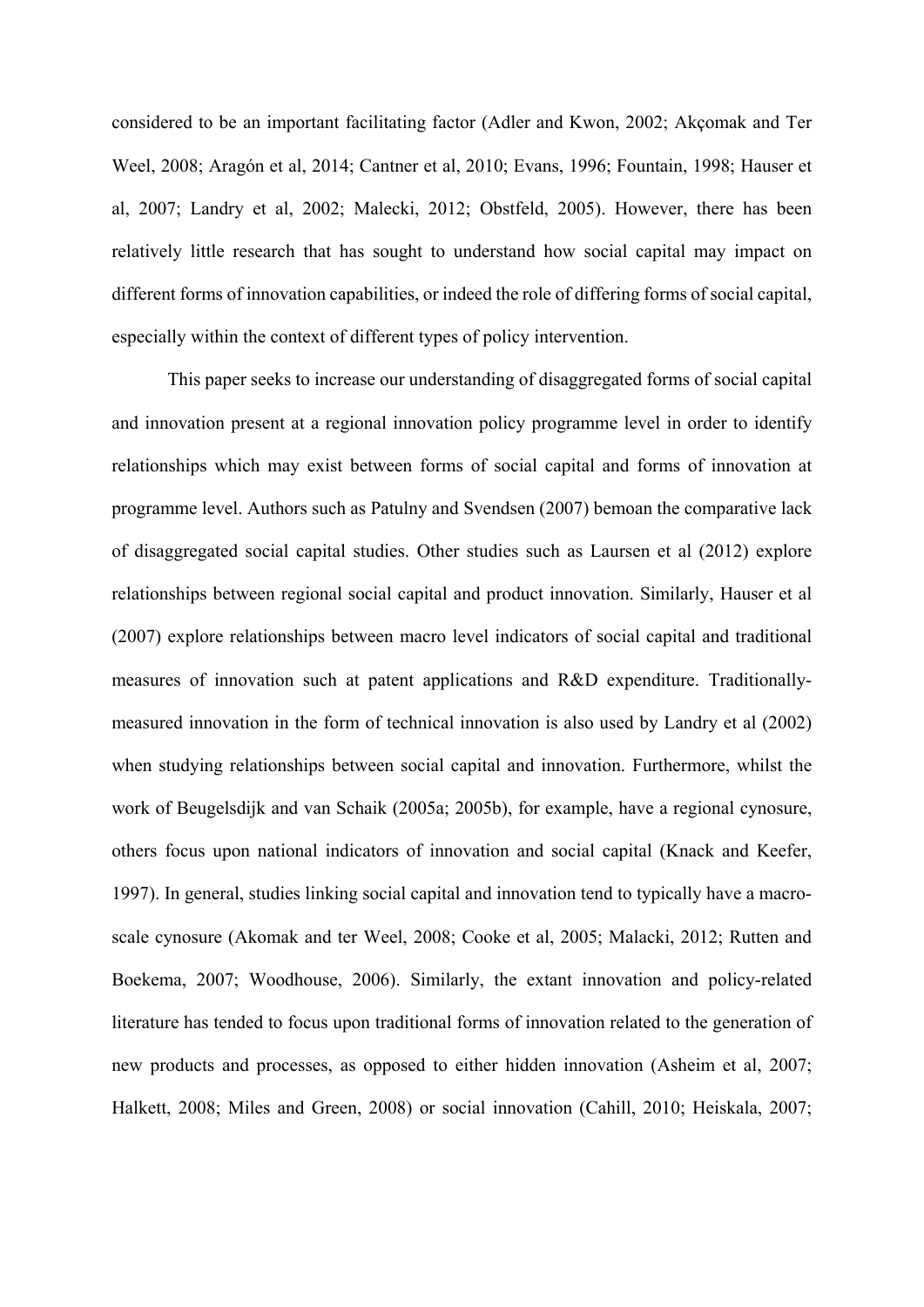Magro and Wilson, 2013; Moulaert and Nussbaumer, 2005; Mulgan et al, 2006; Phills et al, 2008; Pot and Vaas, 2008).

The above suggests a gap in our knowledge with regard to the association between forms of social capital and forms of innovation, in particular innovation related policies implemented at a regional level. Taking the case of three policies implemented in Wales, this paper employs the social capital and innovation concepts as a starting point for analysing differences across these forms of regional policy. The key research questions the paper seeks to address are: (1) what forms of innovation are generated from different types of regional policy? (2) what forms of social capital are generated from different types of regional policy? and, (3) what forms of social capital are associated with different types of innovation?

To achieve this, the regional policies identified for analysis have been chosen along a continuum of 'hard' to 'soft' innovation (Aragón et al, 2014; Stoneman, 2010). At the hard end is the Technium Network, which is designed to assist science and technology businesses principally through incubation. At the soft end of the continuum is the Communities First project, the aim of which is to develop human capital capability in some of the most economically deprived areas in Wales. The innovation continuum is completed by the Innovation Network Partnership programme, which sits somewhere in between the hard and soft ends, with it being distinctly designed to improve relationships between actors in the Welsh innovation milieu. This policy continuum mode of analysis provides a more inclusive exploration of innovation-related outcomes than more traditional forms of analysis, facilitating the involvement and contribution of a wide range of policy stakeholders (Diez and Esteban, 2000).

Data is collected via a survey instrument designed around the different types of social capital and innovation identified within the literature. Multiple items included in the survey are associated with each of the different aspects of social capital and types of innovation of interest.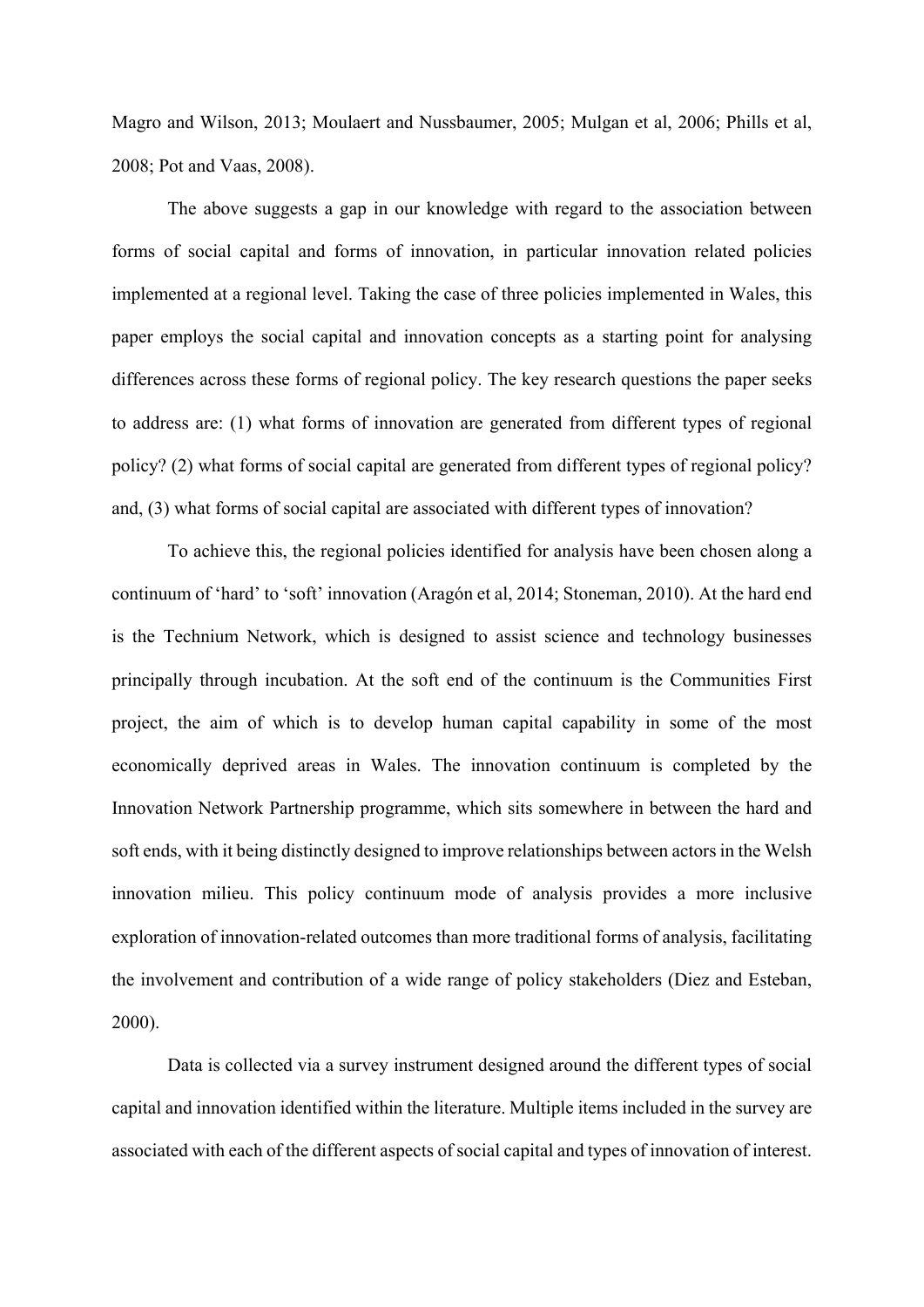Descriptive analysis is used to examine differences in the social capital and innovation items for those engaged in each of the three policy interventions. However, in order to examine the relationships between social capital and innovation it is necessary to combine the items into variables representing the underlying constructs of interest. Principal Component Analysis (PCA) is used to generate measures capturing the different aspects and components of social capital and innovation as suggested by the data. This allows multiple regression analysis to be undertaken to study the links between social capital and innovation whilst controlling for other unobserved aspects of the three policy interventions, in order to establish the robustness of any relationships found. It also allows policy intervention level influences to interact with these relationships, capturing any contextual influences, enabling the three research questions to be answered.

The analysis presented in the paper suggests that differing regional policy programmes are connected with different forms of social capital and innovation, as well as finding significant associations between certain types of innovation and the forms of social capital facilitating this innovation. The remainder of the paper is structured as follows: the initial section outlines our conceptual framework incorporating a review of the relevant extant literature, which is followed by a presentation of the methodology employed for the empirical analysis. The results of the analysis are complemented by a discussion of their meaning and implications, and the overall conclusions reached.

### **2. Social capital and innovation**

This section explores the main conceptual themes of the paper, namely social capital and innovation. The concept of social capital has a considerable body of literature available to aid its understanding, and the identification of its presence (Blay-Palmer, 2005; Coleman, 1988; Fountain, 1998; Huggins et al, 2012; Lin, 2001; Ostrom and Ahn, 2003; Putnam et al, 1993;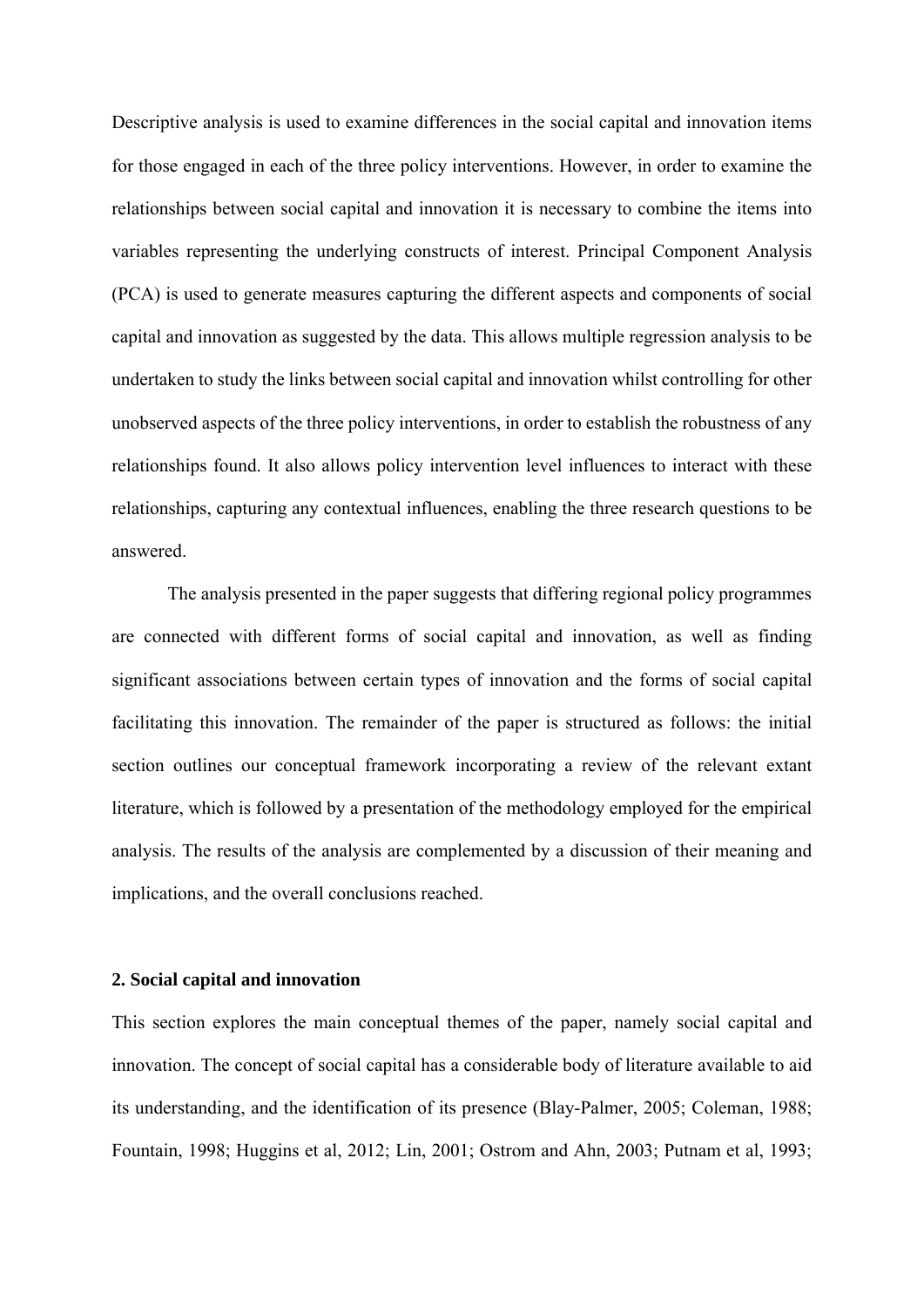Rost, 2011; Woolcock and Narayan, 2000). Nevertheless, forms of social capital such as bonding and bridging social capital are less frequently explored in the literature (Dasgupta, 2003; Putnam, 2000; Woodhouse, 2006). Research investigating social capital, its existence and extent of its presence often have a macro-scale focus (Beugelsdijk and van Schaik, 2005a; 2005b; Bjornskov, 2005; Kaasa, 2009; Knack and Keefer, 1997; Laursen et al, 2012; Schneider et al, 2000; Zak and Knack, 2001). In general, social capital as a concept is a comparatively recent addition to the regional economic and innovation literature (Akçomak and Ter Weel, 2008; Aragón et al, 2014; Beugelsdijk and Schaik, 2005a; 2005b; Bowles and Gintis, 2002; Cooke et al, 2005; Hauser et al, 2007; Huggins et al, 2012; Iyer et al, 2005; Lee et al, 2011; Rutten and Boekema, 2007; Tura and Harmaakorpi, 2005). Facets are generally acknowledged to include trust, collaboration, cooperation, bridging and bonding social network ties, and reciprocity.

In this paper the concept of innovation is broken down into three components. The rationale for such disaggregation is to provide a basis for an in-depth analysis of innovation indicators. The choice of components can be said to represent a spectrum of innovation activity from technology-based (traditionally-measured) innovation through to hidden innovation and social innovation.

Furthermore, three key components can be said to characterize the main sub-set forms of innovation. Technical/commercial innovation is considered to be innovation as measured by those metrics traditionally employed to ascertain levels of innovative activity, such as patents and the like (Dodgson et al, 2008; Laranja et al, 2008). The second component explored is hidden innovation, which often goes unnoticed when applying traditional innovation metrics (Crescenzi et al, 2013a; Miles and Green, 2008). Finally social innovation is considered to be innovative activity which is of benefit to society (Adam and Westlund, 2013; Heiskala, 2007; Moulaert and Nussbaumer, 2005; Mulgan, 2006).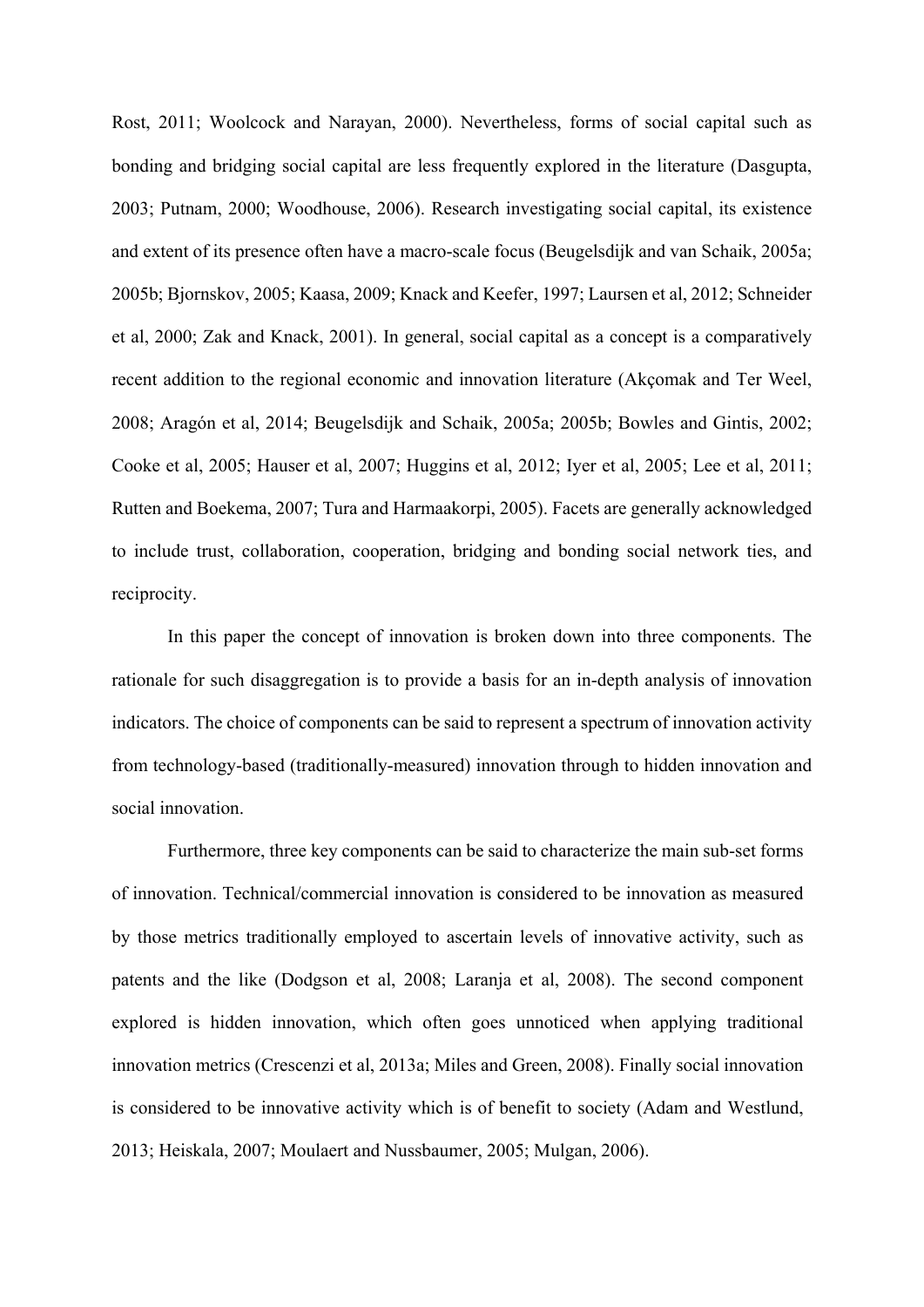#### **2.1 Forms of social capital**

Coleman (1988) defines social capital as consisting of obligations and expectations, which are dependent on: the trustworthiness of the social environment; the information flow capabilities of social structure; and norms accompanied by sanctions. Coleman (1988) argues that social capital is defined by its function and, as with the cases he highlights, this common function is the creation of localized trust. Social capital is commonly associated with the assets required to achieve or maintain an individual's or group's position within social structures and networks, through actions governed by social norms, rules and interactions (Bourdieu, 1986; Coleman, 1988). The concept principally concerns the ability of actors to secure benefits by virtue of membership of social networks or similar social structures (Björk et al, 2011; Kilduff and Tsai, 2003; Pezzoni et al, 2012; Portes, 1998; Rost, 2011).

Coleman's (1988) work is important because it locates the tensions within the social capital concept, particularly relating to what are actually two distinct forms of capital. For instance, he describes social capital as being a public good, while at times stating that it is contained within closed networks only benefiting its members. In recent years, social capital research has generally moved within one of these two directions. The school of social capital focusing on its public good constitution has most importantly concerned studies of how the development of civil society and civic participation improves the overall well-being of society (Burt, 1992; Foley and Edwards, 1999; Ostrom, 2000; Putnam, 2000; Wellman and Frank, 2001; Woolcock, 1998). This has been most prominently advocated by Putnam (2000), who sees social capital as akin to a 'favour bank' in which people invest by undertaking favours for others in the expectation that the favour will be returned at some point. In contrast, the second school of social capital focuses on its captured variety, whereby social capital investment is viewed as a private asset held by a group primarily to enhance its economic returns (Annen,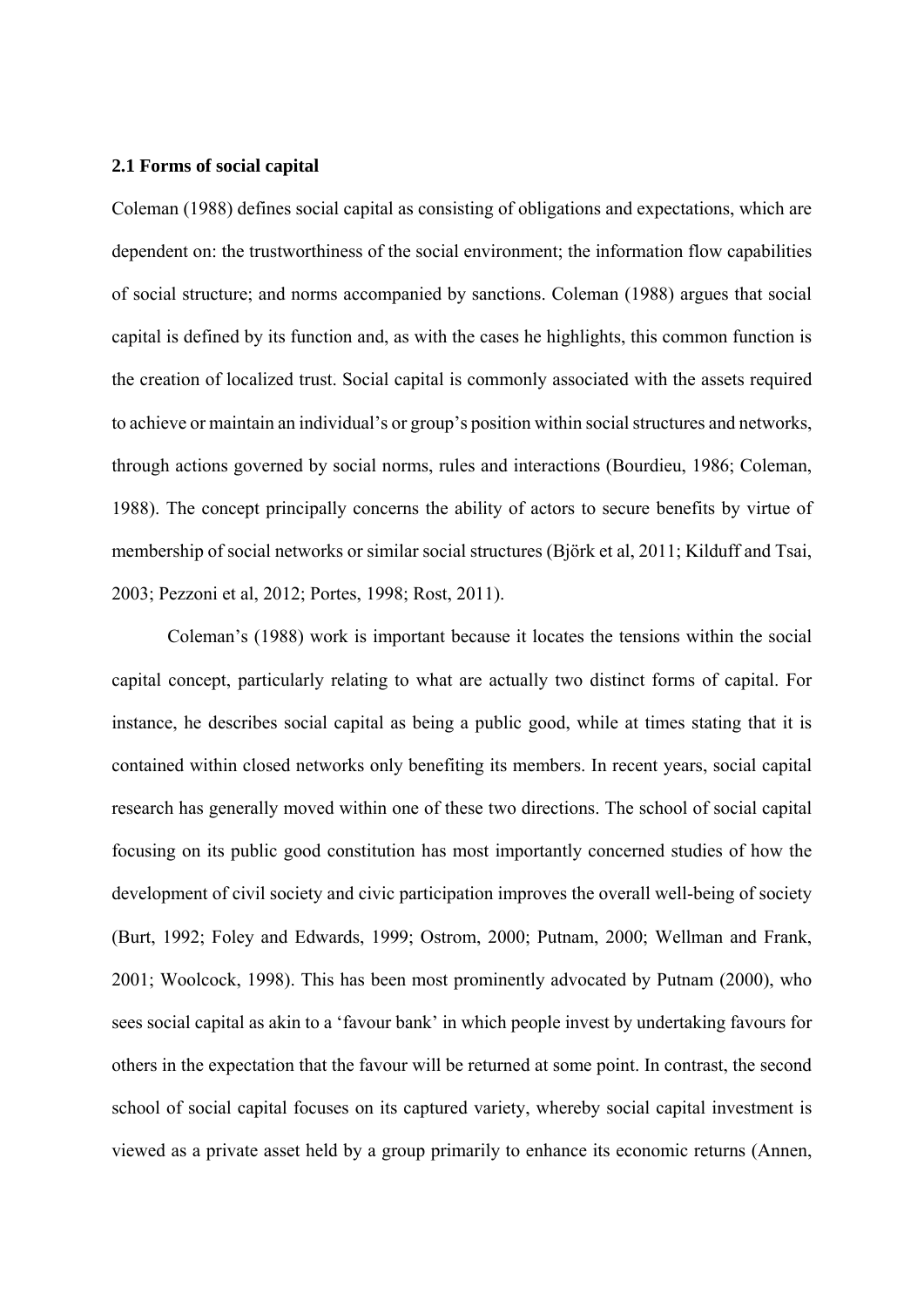2003; Blyler and Coff, 2003; Burt, 1992; 2005; Granovetter, 1985; Huggins et al, 2012; Koka and Prescott, 2002).

Most commonly, social capital consists of the perceived value inherent in networks and relationships generated through socialization and sociability as a form of social support (Borgatti and Foster, 2003; Kwon and Adler, 2014). In recent years, however, the social capital literature has come to define it as a resource where the motivations for investment are largely based on self-interest (Monge and Contractor, 2003). This has strayed a long way from Coleman's assertion that "social capital is the norm that one should forgo self-interest and act in the interests of the collectivity" (Coleman, 1988, page 104). It is difficult to reconcile selfinterest with social capital's culture of obligation, norms and trustworthiness. As Dasgupta (2005) argues, the literature following Coleman has gone far beyond the modest claims made concerning the role of interpersonal social networks.

Overall, social capital's power is its ability to understand how individuals are able to mobilize their network to enhance personal returns usually within place-bound environments (Capello and Faggian, 2005; Malecki, 2012; Rutten et al, 2010; Westlund and Bolton, 2003). As a means of understanding these spatially defined networks, scholars have generally applied the concept of social capital to identify the social norms and customs that lubricate the transfer and connection of knowledge (Capello and Faggian, 2005; Hauser et al, 2007; Rutten et al, 2010; Tura and Harmaakorpi, 2005). These social norms and customs are embedded in the social environment, with the trustworthiness of any environment often tacit and specific to each community (Bloomfield et al, 2001; Brökel and Binder, 2007; Crescenzi et al, 2013a; Lorenzen, 2007). The more trustworthy a community is, the more likely it may be to facilitate the transfer and connection of knowledge, in turn reinforcing the cycle of knowledge creation (Björk et al, 2011; Iyer et al, 2005; Storper, 2005). Putnam et al (1993) consider that social capital may increase via a "virtuous circle" of activity, and diminish as a consequence of a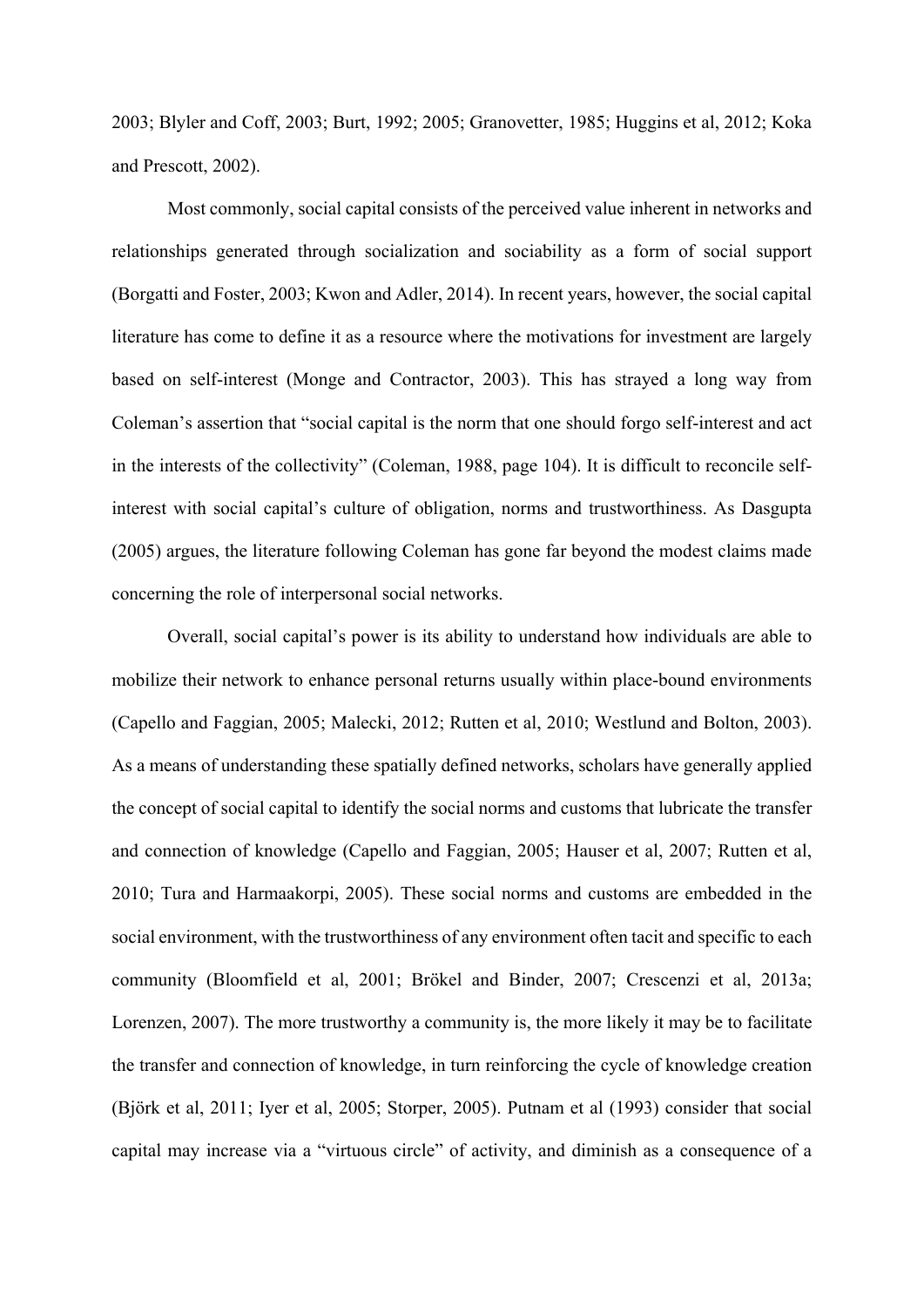"vicious circle" of activity (page 162). Fountain (1998) supports the idea of social capital increasing in a virtuous circle; which she refers to as the "self-reinforcing cyclic nature of social relationships" (page 105).

In terms of understanding the different forms such social capital may take it is necessary to delve further into the myriad of definitions that have been employed to identify and explain the phenomena that can be considered to constitute social capital (Sobel, 2002). For instance, Ostrom and Ahn (2003) consider social capital as "an attribute of individuals and of their relationships that enhance their ability to solve collective problems" (page 1). Coleman (1988) concurs with this view stating that social capital exists in the "relations among actors" (page S98). Similarly, other authors such as Conway and Steward (2009) consider social capital to be located in 'relationships'.

Dasgupta (2003) views social capital as a 'system of interpersonal networks' and 'nothing more'. He develops this statement by referring to a prerequisite for social capital as being the maintenance of trust that members of an interpersonal network have in each other. This maintenance is achieved by the 'mutual enforcement of agreements'. Developing the notion of agreement, Fountain (1998) considers efficient and effective networks to have the capability to resolve conflict. Dasgupta (2005), on the other hand, considers the quality of an interpersonal network to be dependent upon the use to which it is put.

Others, like Fukuyama (2003), define social capital as "an instantiated informal norm that promotes cooperation" (page 1). Social capital is described by Coleman (1988) as not being a unitary entity, rather a number of different entities. Dasgupta (2003) also refers to the variety of forms of social capital. Similarly, Beugelsdijk and van Shaik (2005a) and Woolcock and Narayan (2000) allude to the multidimensional nature of social capital.

In general, two differing forms of social capital are generally recognised; namely, bonding and bridging social capital. Bonding social capital may be described as a situation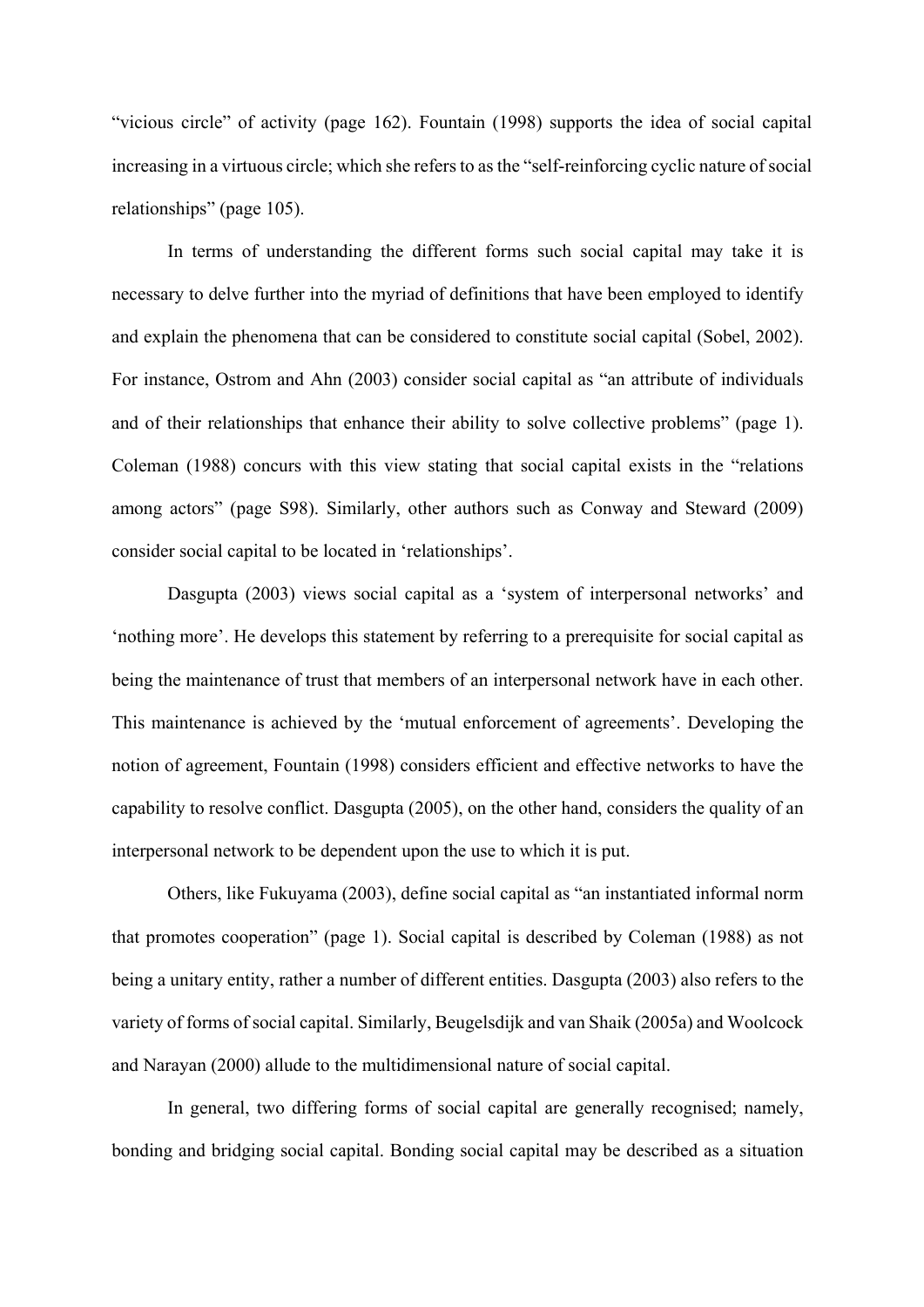whereby the relationships existing between a group of individuals (or within a community) enable them to 'get by' maintaining their existence and status quo (Putnam, 2000; Woodhouse, 2006). Bridging social capital also refers to relationships between individuals in a group or community, but in this case relationships extend outside the group (or community) and, as a result, individuals may gain access to skills and resources currently not available within the group (or community). These newly-found skills and resources are considered take the group as a whole forward – beyond merely getting by (Woodhouse, 2006).

Putnam and Goss (2004) state that bridging social capital is more likely to produce positive outcomes due to it being less likely to produce destructive outcomes such as criminal activity. In reality, most individuals are exposed to, and participate in, both bonding and bridging social capital (Putnam and Goss, 2004). Anheier and Kendall (2002) consider thick and thin trust to be associated with bonding and bridging capital respectively. In turn, the concept of particularised and generalised trust may also help us understand concepts of bonding and bridging social capital (Patulny, 2004), and it is worth noting that excessively strong bonding social capital may inhibit the creation of bridging social capital (Patulny and Svendsen, 2007).

Dasgupta (2003), Fukuyama (2003), Hall (2002) and Woodhouse (2006) support the view that trust is an outcome not a form of social capital. Dasgupta (2011) confirms his view that the only way to create trust is via social capital. Trust is defined by Ostrom and Ahn (2003, page 6) as the "subjective probability" recognised by an individual that another individual will undertake a particular course of action. Gambetta (1988, page 217) also defines trust as having a level of "subjective probability" that an individual will undertake a predicted course of action. Likewise, Beugelsdijk and van Schaik (2005b) consider trust to be an individual's "expected dependability" (page 303).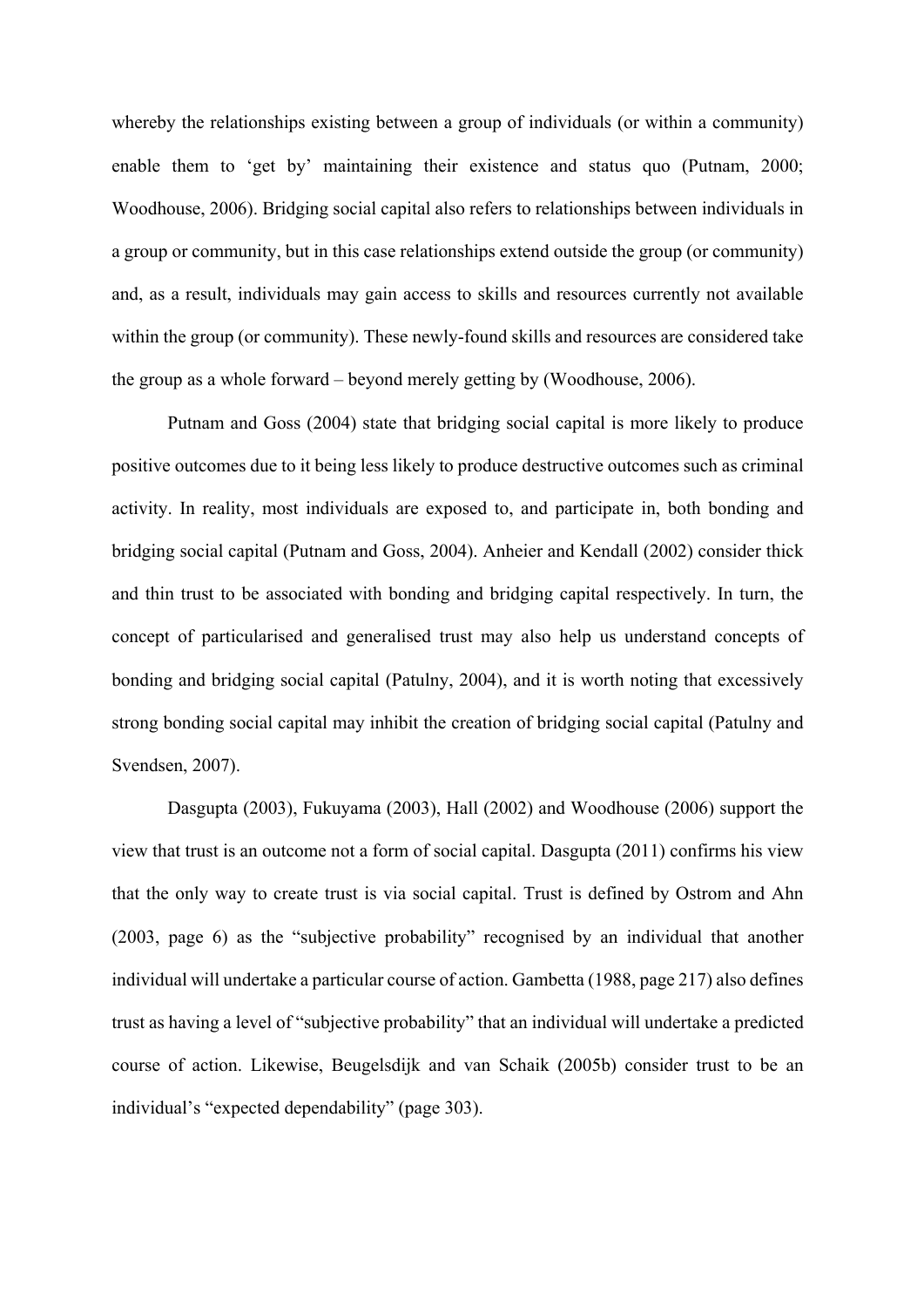Ostrom and Ahn (2003) highlight the need for clarity when defining trustworthiness. They view trustworthiness as having its roots in an individual's "intrinsic motivation" to cooperate (or not) with another individual (page 7). This intrinsic motivation, they maintain, exists even in the absence of other forms of social capital such as networks and institutions. Therefore, if the insight provided by Ostrom and Ahn (2003) is accurate, any research undertaken from a social capital perspective should be mindful of the individual, personalised foci of trustworthiness.

### **2.2 Forms of innovation**

A possible fundamental linkage between social capital and innovation capabilities emerges from a statement made by Putnam et al. (1993): "trust lubricates cooperation" (page 171). Beugelsdijk and van Schaik (2005a) consider that higher levels of trust usually lead to higher levels of cooperation. A possible link is made by Shan et al (1994) and Rutten and Boekema (2007) who support the view that cooperation and collaboration are essential to the process of innovation. Further, they consider social capital to play a vital role in the efficiency and effectiveness of cooperation and collaboration. Likewise, trust is considered by Fountain (1998) to be a prerequisite for effective innovation collaboration. More recent studies at the regional level have found that factors related to the quality of government in a region, which accounts for certain trust-based and institutional factors, is positively related to regional innovation performance (Rodríguez-Pose and Di Cataldo, 2014). Emerging studies have also begun to explore the relationship between the form of social capital available in a region and innovation performance, with bridging forms of social capital found to be the most significant (Crescenzi et al, 2013b). At a more micro level, another stream of study has been to identify the social capital existing within (Maurer et al, 2011) and across (Pérez-Luño et al, 2011) organisations, and the impact this has on the innovation performance of these organisations.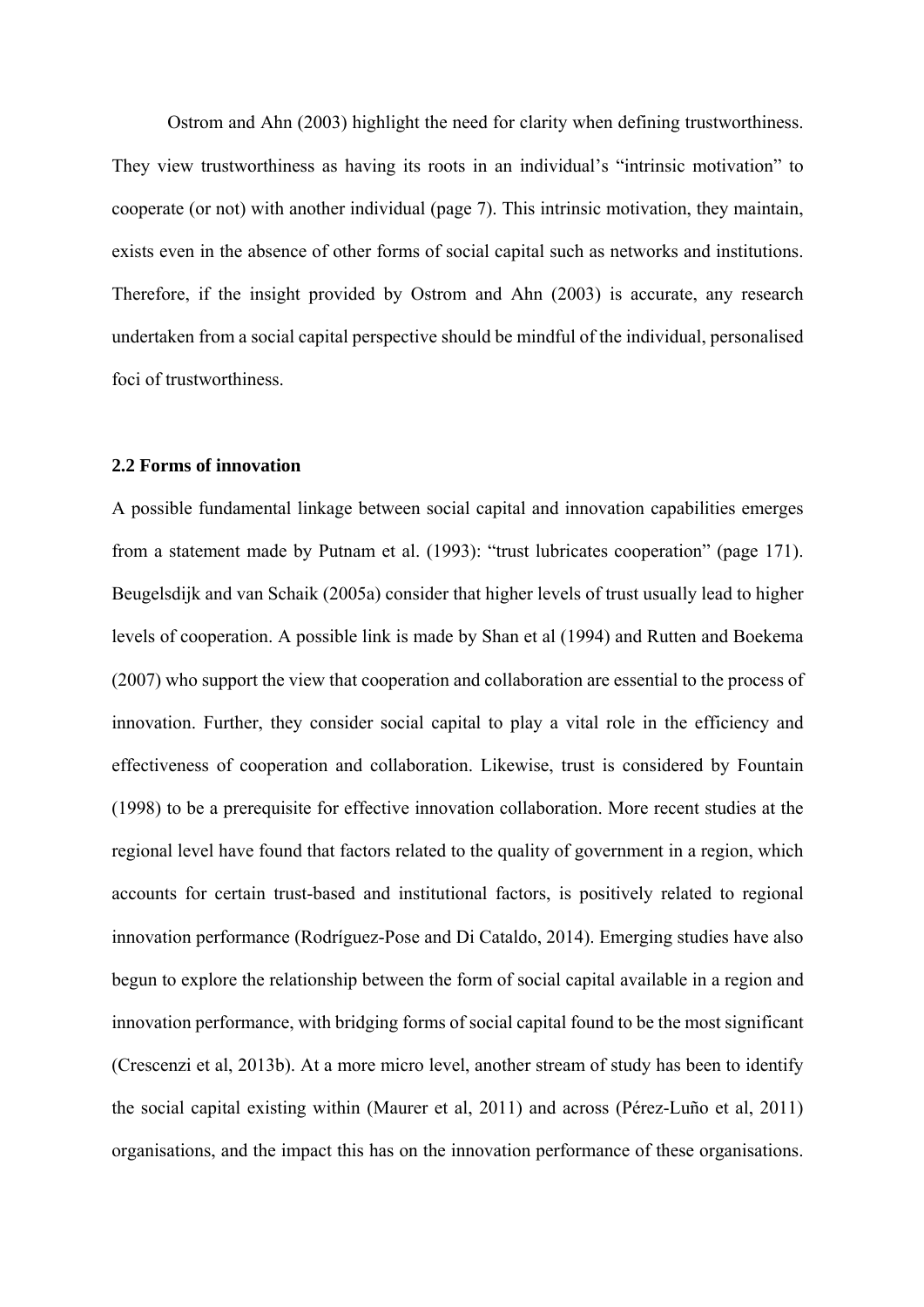In general, a positive relationship is found, although in the case of inter-organisational social capital this is mediated by the quality of the knowledge flowing through social network ties.

Rutten and Boekema (2007) argue that social capital is a prerequisite for an efficient and effective process of innovation. In support, Tsai and Ghoshal's (1998) research reveals a significant positive link between a firm's social capital and its capability to innovate. Landry et al (2002) also consider social capital to be an influential factor in the decision to innovate or not, and subsequently the radical nature of the innovation. Of particular note in the context of cooperation is the concept of "generalised reciprocity", as referred to by Putnam et al (1993), which may be described as a "continuing relationship of exchange" (page 172). Furthermore, as stated by Putnam et al. (1993) and Beugelsdijk and van Shaik (2005a, page 1057), "cooperation breeds itself trust", and if this is the case then cooperation and trust mutually supporting and fostering one another may create a particularly fecund virtuous circle - a virtuous circle which may increasingly produce higher levels of trust and cooperation.

Fountain (1998) expresses a note of caution, stating that the information sharing resulting from networks may not be as valuable as the social capital produced. To elaborate upon this statement, social capital - rather than information capital - is more likely to produce useful, innovation-focused outcomes. This is due to the 'screening of information' for authenticity, validity and potential impact undertaken by network members, with the most efficient and effective form of network to achieve such screening being collaborative networks (Fountain, 1998).

Generally, the extant innovation and policy-related literature has tended to focus upon traditionally-measured forms of innovation (Afuah, 2003; Bessant and Tidd, 2007). Other forms of innovation, such as hidden innovation, receive comparatively little coverage in the literature (Halkett, 2008; Miles and Green, 2008). Similarly, social innovation is emerging as a relatively new area of study in comparison to the plethora of research focused on traditionally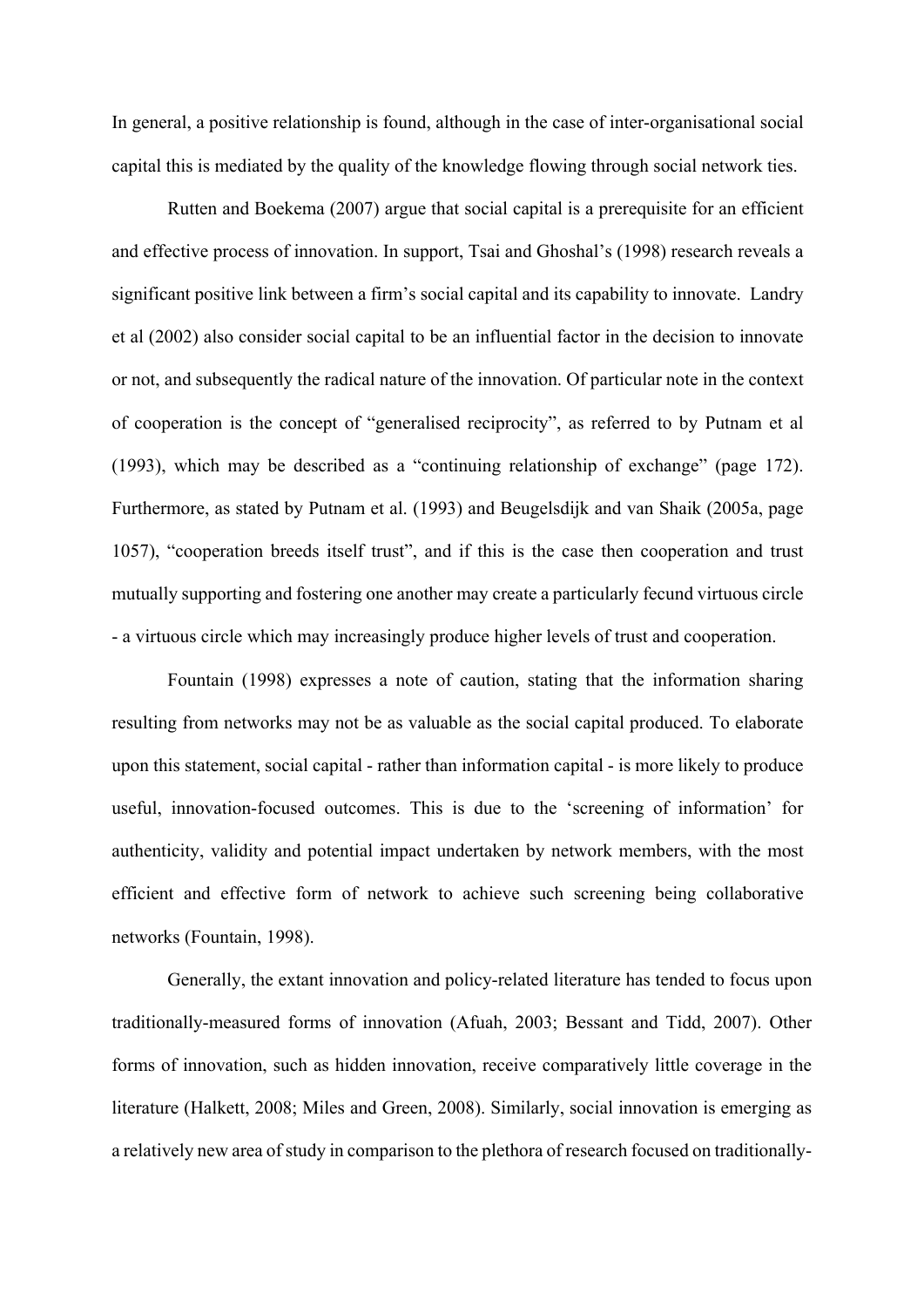measured innovation (Mulgan et al, 2007; Phills et al, 2008; Pot and Vaas, 2008). In particular, policy analysis is normally undertaken with an inbuilt bias towards traditionally-measured innovation outcomes (Asheim and Isaksen, 2003; Diez and Esteban, 2000; Hauser et al, 2007; Laursen et al, 2012; Morgan and Nauwelaers, 1999).

Hidden innovation is defined by Halkett (2008) as "innovation that goes uncounted by traditional indicators" (page 3). Traditionally-measured innovation indicators are typically: patent application and approval data; business enterprise research and development (BERD) expenditure; and national per capita expenditure on research and development (Halkett, 2008; Margo and Wilson, 2013; Percoco, 2013). Traditional innovation, therefore, may require a mix of both bonding and bridging social capital to allow access to the knowledge and resources required for such innovation to be implemented. In this sense, traditional innovation is likely to be dependent on a balance between both localised and less proximate network actors as a means of combining new and existing ideas (Huggins et al, 2012; Huggins and Thompson, 2014; 2015).

Fundamentally, hidden innovation is a concept that enables the exposure of innovative activity which may be overlooked by conventional innovation metrics (NESTA, 2006). Although hidden innovation has traditionally not been measured, it can be indicative of "innovation that matters" (NESTA, 2007, page 4). In other words, hidden innovation may be more relevant to an organization, nation or region's innovation processes and performance than traditional measurements of innovation such as R&D expenditure and patent data.

Arguably, hidden innovation is less reliant upon the generation of new ideas as a source of innovation. Instead, hidden innovation may be more likely to occur as the result of absorbing existing ideas. This form of innovation has been dubbed "innovation without research" (NESTA, 2007, page 17). Organisational innovation may be considered as the main constituent element of hidden innovation. A broad-based definition of organisational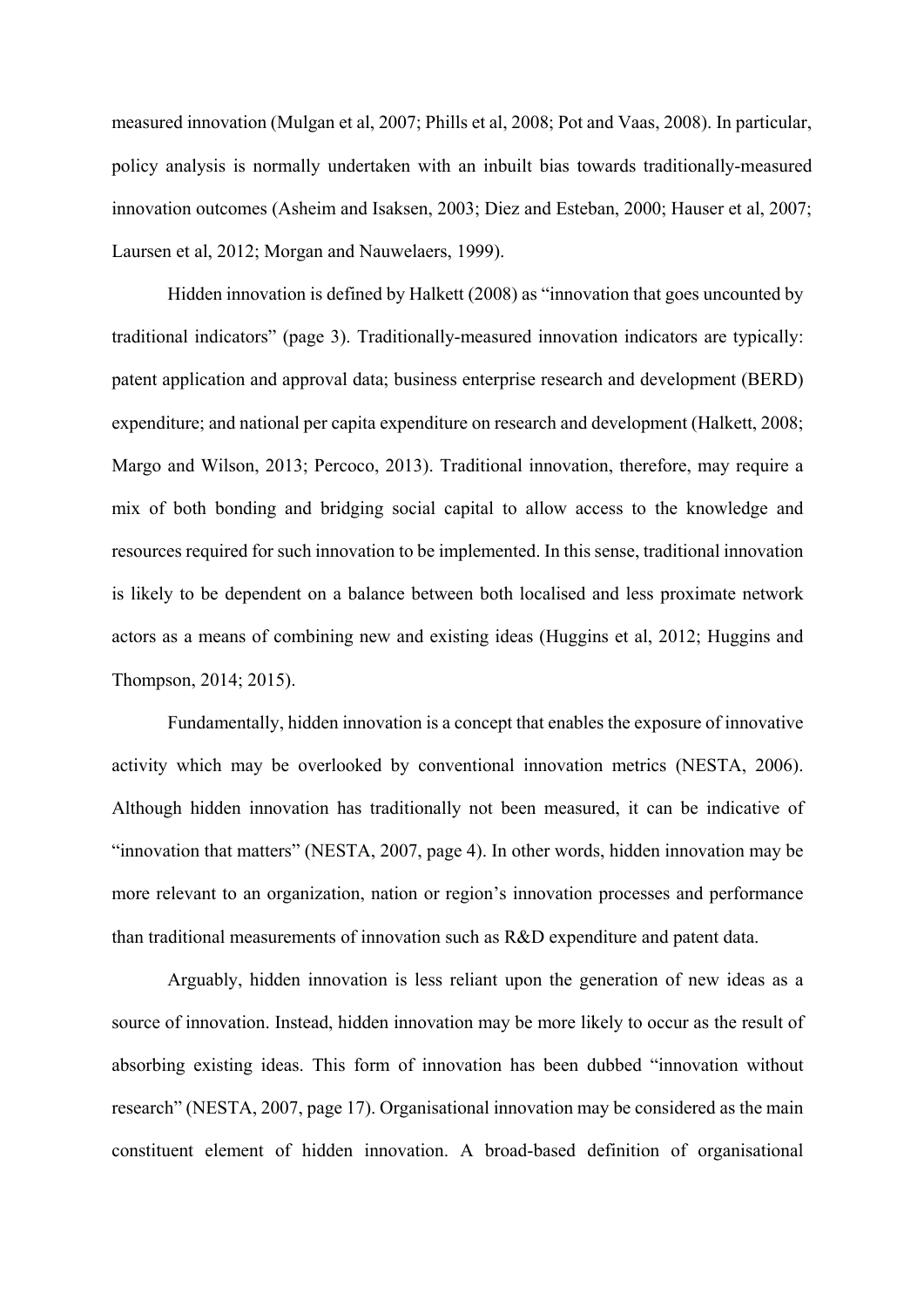innovation is that of Valkama and Anttiroiko (2009) who state that it consists of "new and successful organisational arrangements or forms" (page 4). Hidden innovation may also include developments in the techniques of management (Laforet, 2011). This suggests the requirement for high trust relationships between network actors in form of high levels of bonding social capital (Putnam, 2000). Indeed, these relationships may themselves be relatively 'hidden' compared to the relative transparency of more bridging relationships. They are also more likely to rest upon a high degree of tacitness and mutual understanding between individuals (Huggins, 2010).

When defining social innovation it is important to note that the social innovation literature contains at least two paradigms: one views social innovation as being an organizational-based phenomenon (Pot and Vaas, 2008); and the other as societal-based phenomenon (Young Foundation/NESTA, 2007), with he school of thought adopted in the analysis in this paper being that of the latter. The work of the Young Foundation/NESTA (2007) defines social innovation as "new ideas, institutions or ways of working that aim to fulfil unmet social needs or tackle social problems" (page 1). Phills et al (2008) also views social innovation activity as supporting the solution of social problems. A further definition by Mulgan et al (2006) describes social innovation as "new ideas that work in meeting social goals" (page 9).

The literature social innovation reveals it to have both formal and informal aspects. For instance, some consider social innovation to be predominantly a public sector phenomenon (Young Foundation/NESTA, 2007). Whereas others see social innovation as occurring more organically; originating from societal need and supported by third sector organisations (Mulgan, 2006; Mulgan et al, 2007). Heiskala (2007) considers social innovation to be a configuration which may include regulative, normative and cultural innovation. It should be noted that social innovation can perhaps be considered to be a subset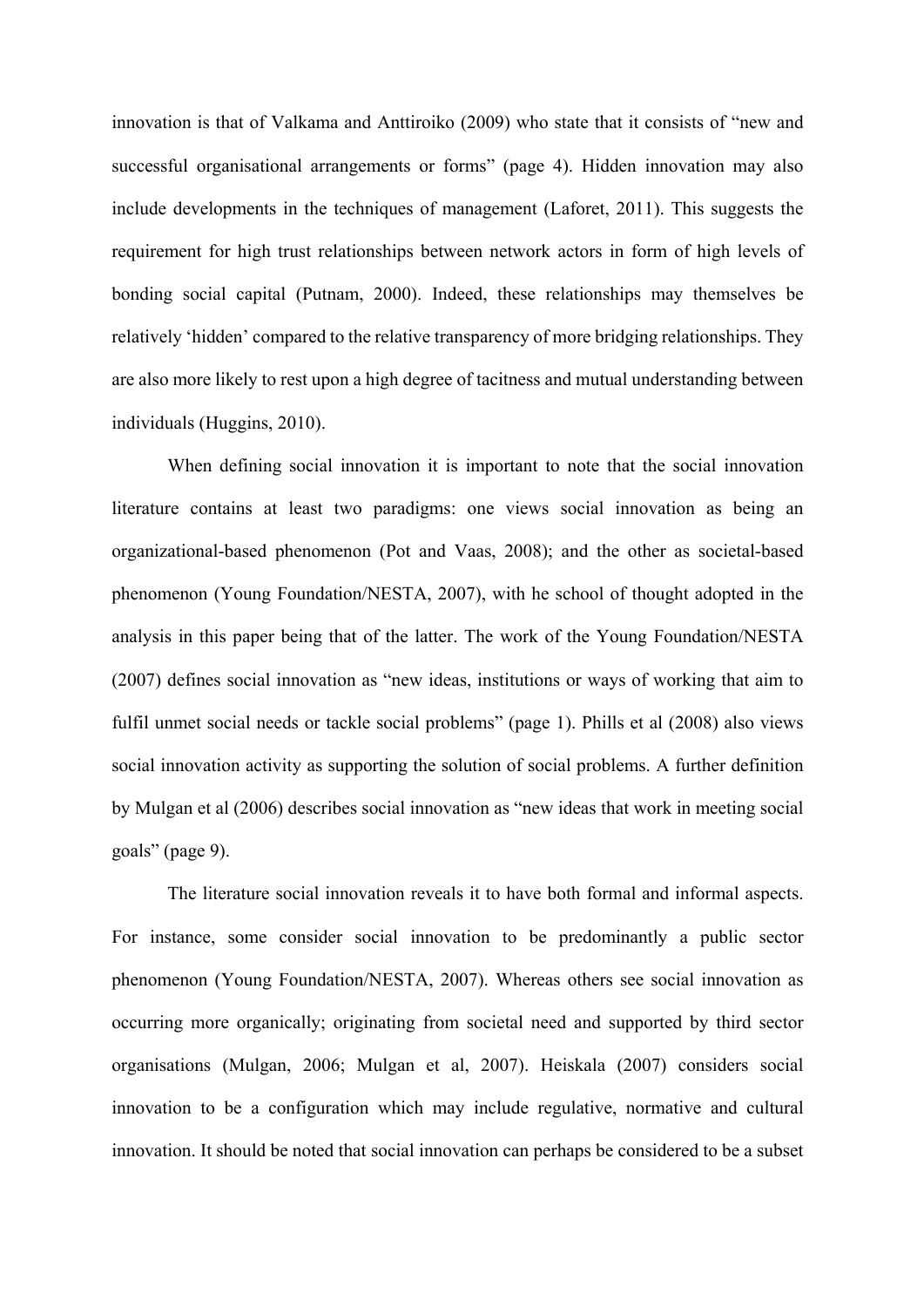of hidden innovation. Nevertheless, it is included in this paper as a facet of innovation in its own right, but like hidden innovation it is likely that social capital in the form of a highly bonded trust-based relationship will be crucial to producing the necessary glue between individuals to allow fruitful exchanges to occur, especially at a regional level (Malecki, 2012). In particular, high rates of social innovation are likely to be reliant on strong social networks and an ethos of collective action (Ostrom, 2000).

### **3. Context**

In the milieu of social capital and innovation there are a multitude of factors which either do or may impact on social capital and/or innovation. Indeed, the economic performance of a region is a factor that has to be taken into consideration when analysing regional policy. Arguably, the more successful an economy is, the more innovative activity is likely be present. In the case of Wales, it is one of the UK's least economically developed and innovative regions of the UK. Located on the western edge of the UK, Wales is a region with a population of some 3 million people (5% of UK citizens). The economy has traditionally depended upon industries such as farming, mining and quarrying and steel making, which have declined in significance in the past few decades. This decline has given rise to a more diverse economy, although the region is still emerging from a fundamental restructuring of its economic base. Of the twelve regions in the UK, Wales is the least competitive (Huggins and Thompson, 2010). It has the lowest level of GVA per capita of all UK regions, coupled with levels of pay, productivity, employment and economic activity that are all significantly below the UK average. A lack of innovation is identified as a barrier restricting the growth of the regional economy (Huggins and Thompson, 2010).

All three case study policies analysed in this paper are born of the economic circumstances in which Wales has found itself. Launched in 1999, with its first facility opening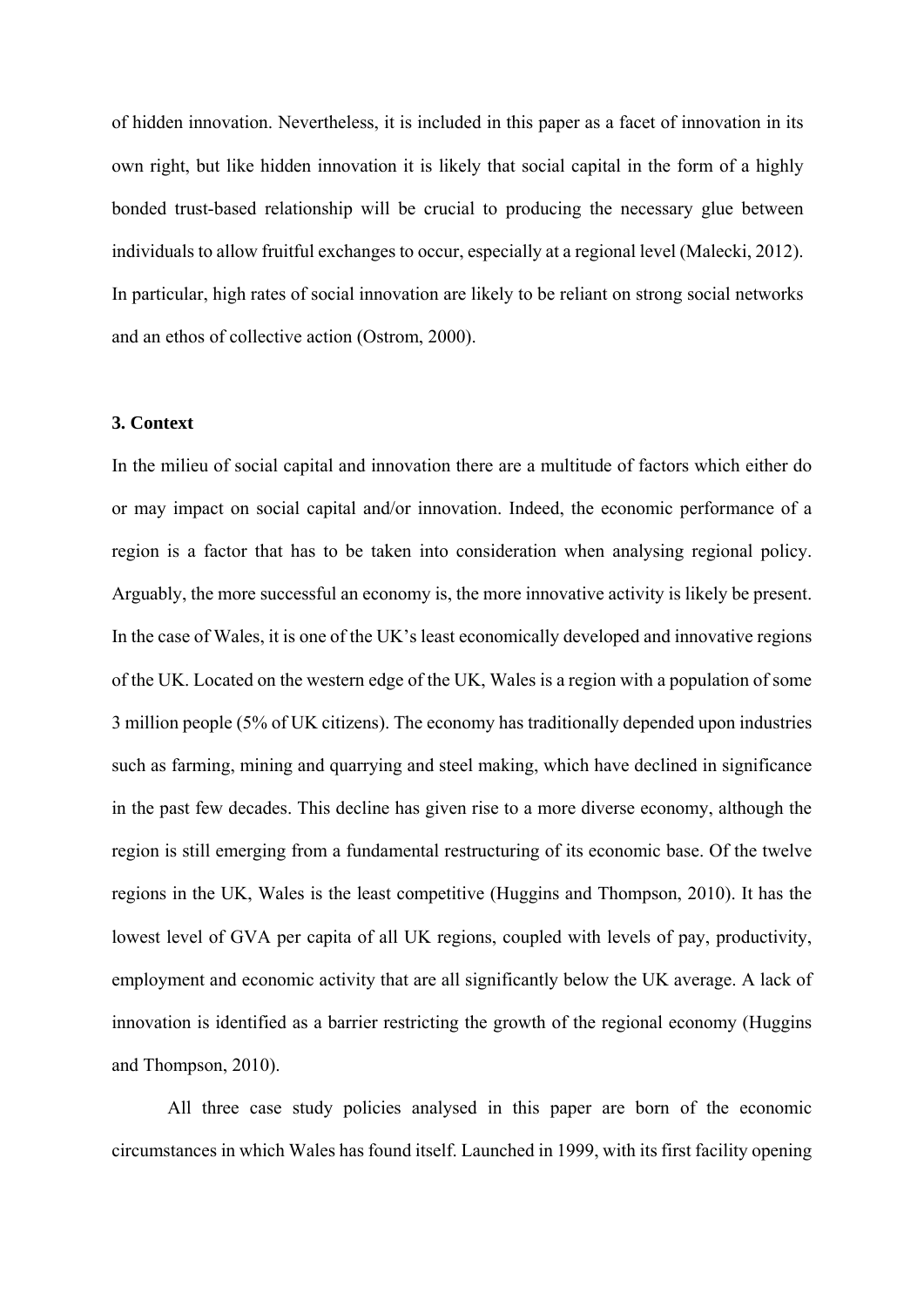in 2001, the aims of the Technium Network are to: provide incubation space for 'exciting' companies with growth potential; act as a highly-visible vehicle for company-academia links; provide an attractive way for global companies to invest in Wales in high added value activities; and to host mixed private/public sector support teams. The Technium Network is born of the need to improve regional capacity and enhance regional R&D activity through facilitating high growth potential technology-based firms to survive and thrive in Wales.

The Innovation Network Partnership was launched in 2003 with the aim of acting as a regional forum for awareness raising and discussion of matters relating to innovation and technology in stimulating economic generation with particular reference to embedding a stronger 'culture of innovation' within Wales's SME community through the provision of relevant support. It aims to disseminate information about new, in progress and completed initiatives; act as a partner-making hothouse to form collaborative alliances with the aim of supporting public sector organisations to bid for resources to assist SMEs; and to help build and stimulate demand for SME services. The Innovation Network Partnership has its roots firmly set in the need to improve the comparatively poor innovation record of Wales, and the network has been designed to act as a catalyst and abutment to collaboration and cooperation between innovation stakeholders in Wales.

Finally, the Communities First project was launched in 2001 following a pilot scheme entitled 'People in Communities' (introduced in 1999). It has the primary aim of reducing poverty and helping to improve the lives of people who live in the poorest areas (Welsh Assembly Government, 2001). Initially, the project included: the 100 most deprived electoral wards (as identified in the Welsh Index of Multiple Deprivation); 32 sub wards (smaller areas of deprivation); and 10 sector-based/special interest projects. In total, 142 areas were included in the project. By 2009 an additional 46 areas were added, producing a total of 188 areas being covered by the project (Wales Audit Office, 2009). The fundamental tenet of the project is that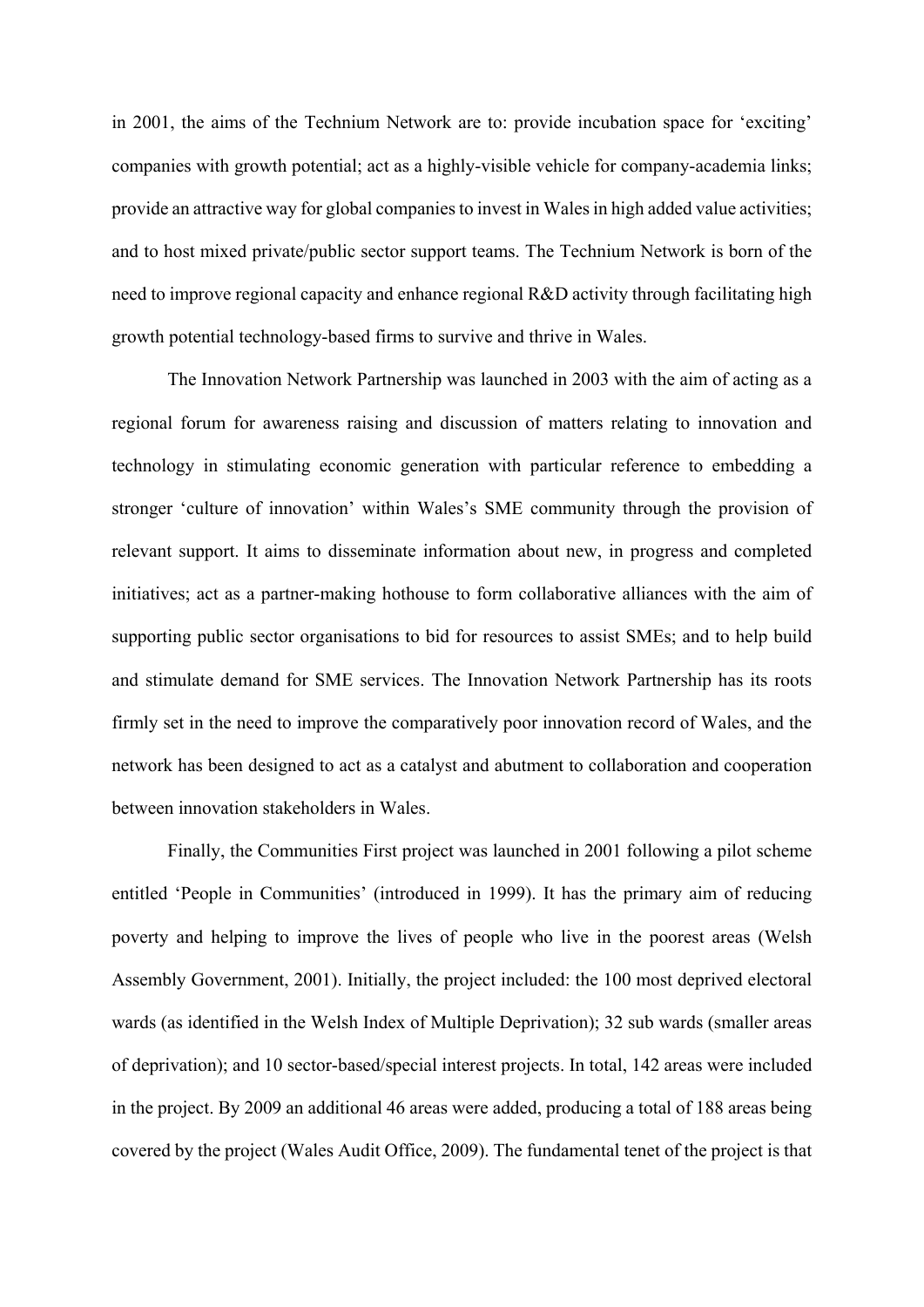disadvantaged, poverty-stricken communities are caused by a number of multifaceted issues; for example, low levels of educational achievement, substance misuse, poor local housing stock, comparative lack of job opportunities, and local inertia (Welsh Assembly Government, 2004). The main focus of activity is capacity building; in other words, supporting the acquisition and development of personal and team qualities and skills. The Communities First project may also be considered to be born of the comparatively poor Welsh economic performance.

The presence of the Technium Network, Innovation Network Partnership and Communities First projects are Wales-wide and have their roots in policy documents such as 'Winning Wales' and 'Wales for Innovation' (Welsh Assembly Government, 2002a; 2002b). The policies have a number of key similarities and differences. The similarities may be considered to be a common focus on innovation. This phenomenon can be said to be expressed explicitly and implicitly in the objectives of each policy. For example, the Technium Network objectives have an explicit and implicit agenda of promoting innovative activity in Wales. Explicitly, the objectives only mention innovation as an element of the Welsh Government's innovation communication campaign. However, innovative activity is implied throughout the Technium objectives in 'companies with growth potential', 'company-academia links', 'high value add activities' and 'mixed private/public sector support teams'.

Similarly, the Innovation Network Partnership objectives explicitly and implicitly mention innovation. Explicitly, the Innovation Network Partnership is intended to raise awareness and discussion of innovation, 'embed a stronger culture of innovation within the region', 'assist SMEs with technology-based innovation' and 'promote wider applications of innovation'. Implicitly, the Innovation Network Partnership aims to disseminate information about initiatives and 'actively assist in the joining up of services', 'act as a partner-making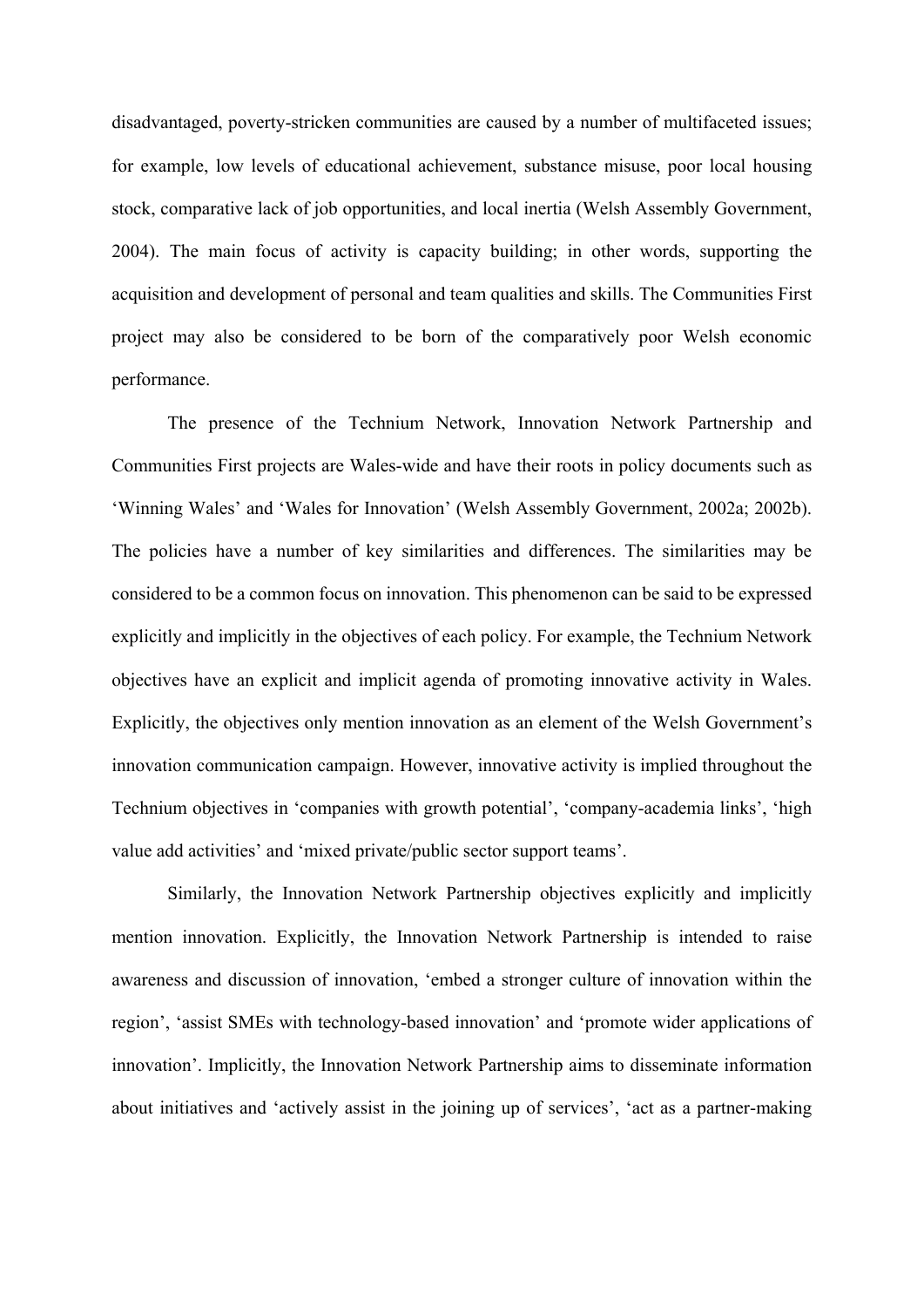hothouse to form collaborative alliances', and 'assist in the identification and qualification of demand-led support services'.

The Communities First objectives do not explicitly mention innovation. Nevertheless, innovative capability is implied in the objectives. For instance, 'building confidence.... and developing a 'can do' culture', 'encouraging education and skills training', 'creating job opportunities', and 'driving forward changes to the way in which public sector services are delivered' may all be considered to either require or contribute towards innovative capability.

### **4. Methodology**

The policy continuum analysis provides the means for a holistic exploration of policy outcomes (Diez and Esteban, 2000). This study analyses innovative activity in differing forms, namely: traditional (commercial/technology) focused innovation; hidden innovation; and social innovation. The research is undertaken via a mixed methods approach. Three policy case studies are chosen to explore regional policy along a 'hard-soft' policy continuum. At the hard end is the case study focusing upon the Technium Network. At the soft end is the Communities First policy. The complement of three case studies is completed by the Innovation Network Partnership – occupying a central position across the continuum.

#### **4.1 Data collection**

The analysis uses a survey to capture the majority of the data collected. The survey was designed to measure the presence and extent of innovative activity and social capital indicators, and to acquire evidence of forms of social capital such as generic, bonding and bridging, and forms of innovation such as traditionally-measured, hidden, and social innovation. All respondents to the questionnaire are active programme participants. The questionnaire has been designed to identify and appraise linkages between social capital and innovation, which are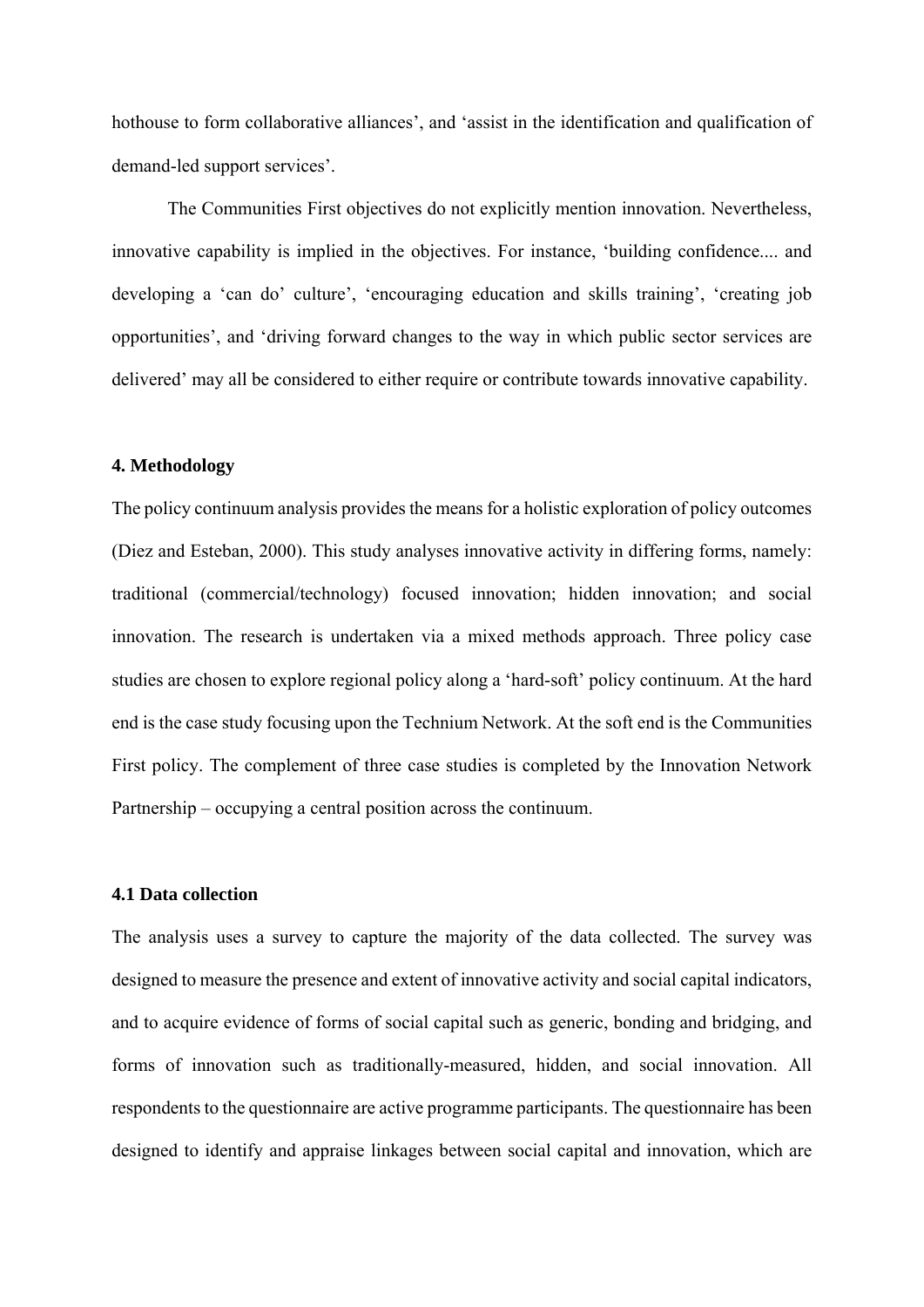also explored through interviews held with key personnel in all three case studies. The questionnaire largely consists of a series of 44 statements relating to activities and roles associated with social capital and innovation, and the role played by the policy intervention. Participants were asked to respond via a five point scale ranging from '1 strongly disagree' to '5 strongly agree' in terms of their agreement with the item statement. The questions are grouped under six key themes relating: general innovation culture; introduction of new innovations; collective action and trust; quality of relationships; cooperation and collaboration; and societal and social needs.

For each of the three case study programmes a representative sample of participants is used. In the case of the Technium Network, research was undertaken at three sites out of a total of eleven. The choice of Technium sites is representative of the diverse activity found within the Technium Network. The Innovation Network Partnership case study is constructed via research undertaken with two Innovation Network Partnership groups across Wales. To obtain a representative sample of the Communities First Programme, projects from across key locations in Wales are utilised. In all instances, data has been collected via interviews held at the key location, with questionnaires completed remotely.

In the case of the Technium Network, the names, email addresses and industrial sector of operation of all active business tenants across the Technium centre network were collected via the Technium Network website. The 48 active tenants were then contacted by telephone and/or email and asked to complete the questionnaire. A follow-up reminder email was sent one week after the first round of requests. A total of 25 usable questionnaires were returned, with a response rate of 46 per cent. Secondly, interviews were held with a representative group of Technium stakeholders. The interviewees were the following: two Technium centre managers, one from a Welsh Government-operated Technium and one from a local authority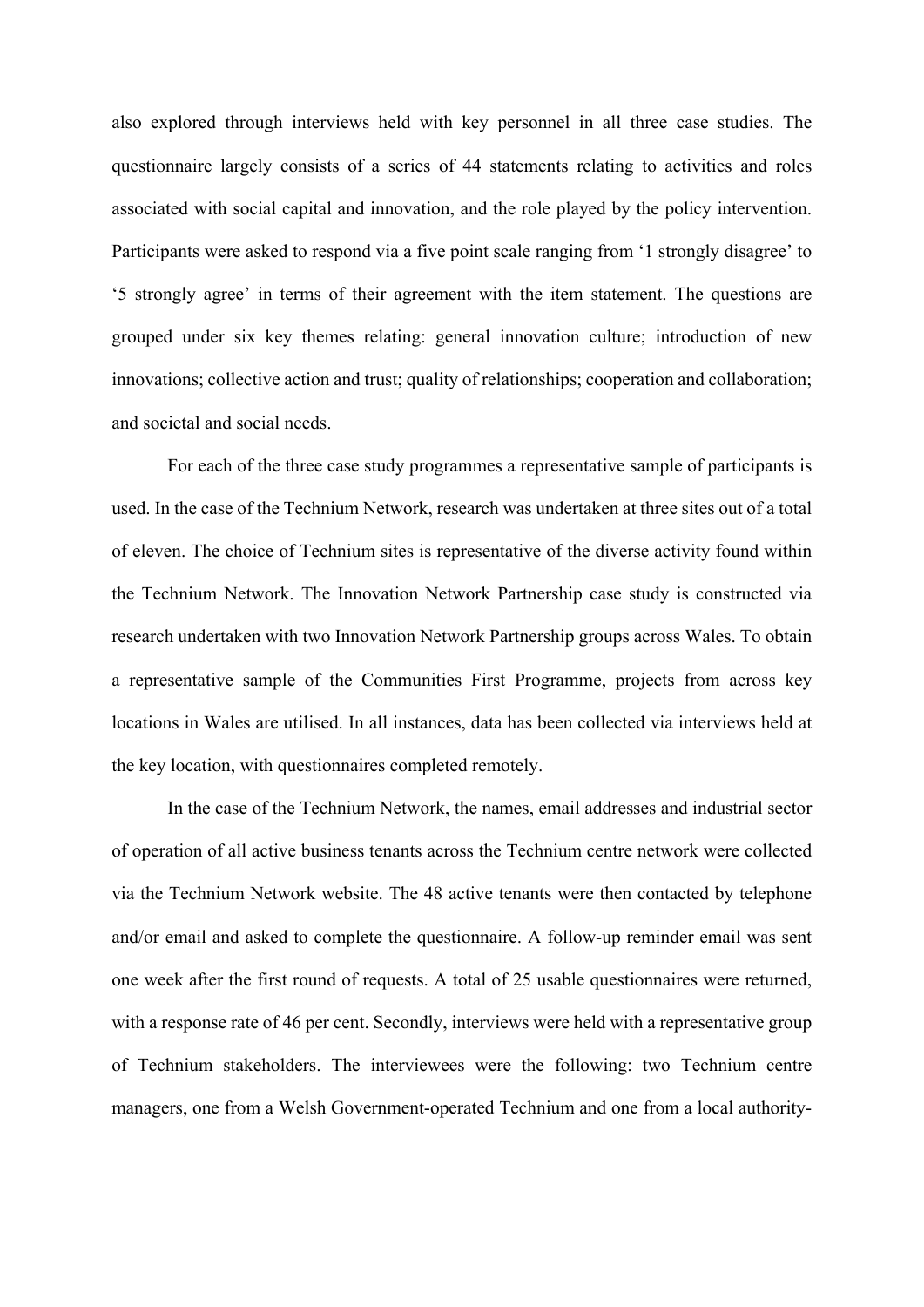opeated Technium; and eight business tenants (four from Welsh Government-operated Technium centres and four from non-Welsh Government-run centres).

For the Innovation Network Partnership, data was collected via a survey of participants from Innovation Network Partnership North Wales and Innovation Network Partnership South East Wales. The survey was completed by members via an online questionnaire. A total of 53 usable questionnaires were returned and analysed, a response rate of 51 per cent. Secondly, 9 semi-structured interviews were held with a representative group of Innovation Network Partnership recipients. Thirdly, participant observations were made at 12 Innovation Network Partnership meetings. Fourthly, the minutes from Innovation Network Partnership North Wales, Mid Wales, South East Wales, and South West Wales meetings have been analysed in terms of event theme, event activity, and event attendees.

In the case of the Communities First initiative, data were collected from programme participants associated with five local partnerships. The survey was completed by programme participants via a paper-based questionnaire. A total of 63 usable questionnaires were returned and analysed - a response rate of 57 per cent. Secondly, 16 semi-structured interviews were held with a representative group of Communities First participants from each of the five Communities First partnerships. Thirdly, participant observations were made at five Communities First partnership board meetings. Fourthly, the minutes from partnership board meetings were analysed in terms of attendees/contributors and Communities First activity.

#### **4.2 Data analysis**

The data analysis is undertaken through three related phases: (1) a descriptive analysis of the results of the three case studies; a Principal Component Analysis (PCA) of the main social capital and innovation outcome related variables; and (3) a multivariate analysis utilising a regression model to examine how social capital and policy programme factors impact upon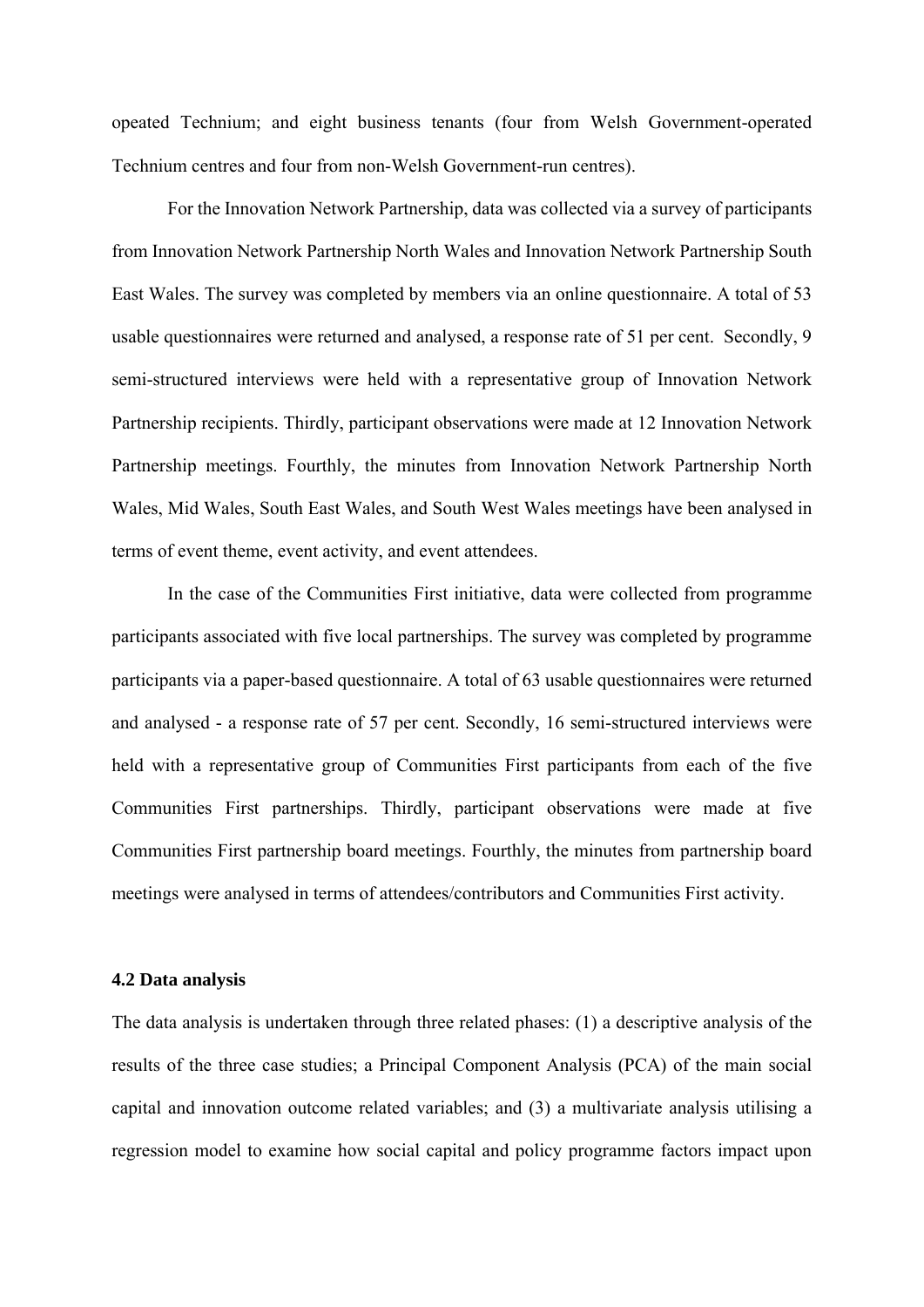innovation outcomes. In order to explore the differences between the three case study programmes quantitative data non-parametric tests are employed given the relatively small sample sizes and ordinal nature of the variables representing social capital and innovation. In particular, the Kruskal Wallis test is applied to determine whether there are significant differences in the responses across two or more of the three programme groups. The Mann-Whitney test is used to determine whether responses relating to individual social capital or innovation measures are more positive for one programme than another via pairwise comparisons.

The theory presented in the previous section was used to develop the data collection instruments, with groups of items designed to capture differing types of social capital and innovation. We examine to what extent these types of social and innovation are evident or whether the responses of participants indicate a differing grouping of responses, as might be the case given the non-exclusive nature of each type of social capital (Putnam and Goss, 2004), and the potential for social innovation to be regarded as a subset of hidden innovation. Further, in order to examine the relationships between the different aspects of social capital and types of innovation, whilst controlling for other influences, it is necessary to combine the items into variables representing the underlying constructs of interest. This is achieved through the use of PCA. Although the survey items are designed to capture bonding, bridging, and generic social capital, and traditional, hidden and social measures of innovation, a data driven approach such as PCA may not generate components fully linked to the theoretical constructs, as in practice such divisions may not capture the actual patterns present (Heiskala, 2007; Putnam and Goss, 2004). Therefore, with the wide debate over the form of social capital and role of elements such as trust (Dasgupta, 2011; Fukuyama, 2003; Woodhouse, 2006), there is likely to be a partial correspondence between any one specific theoretical viewpoint and practice.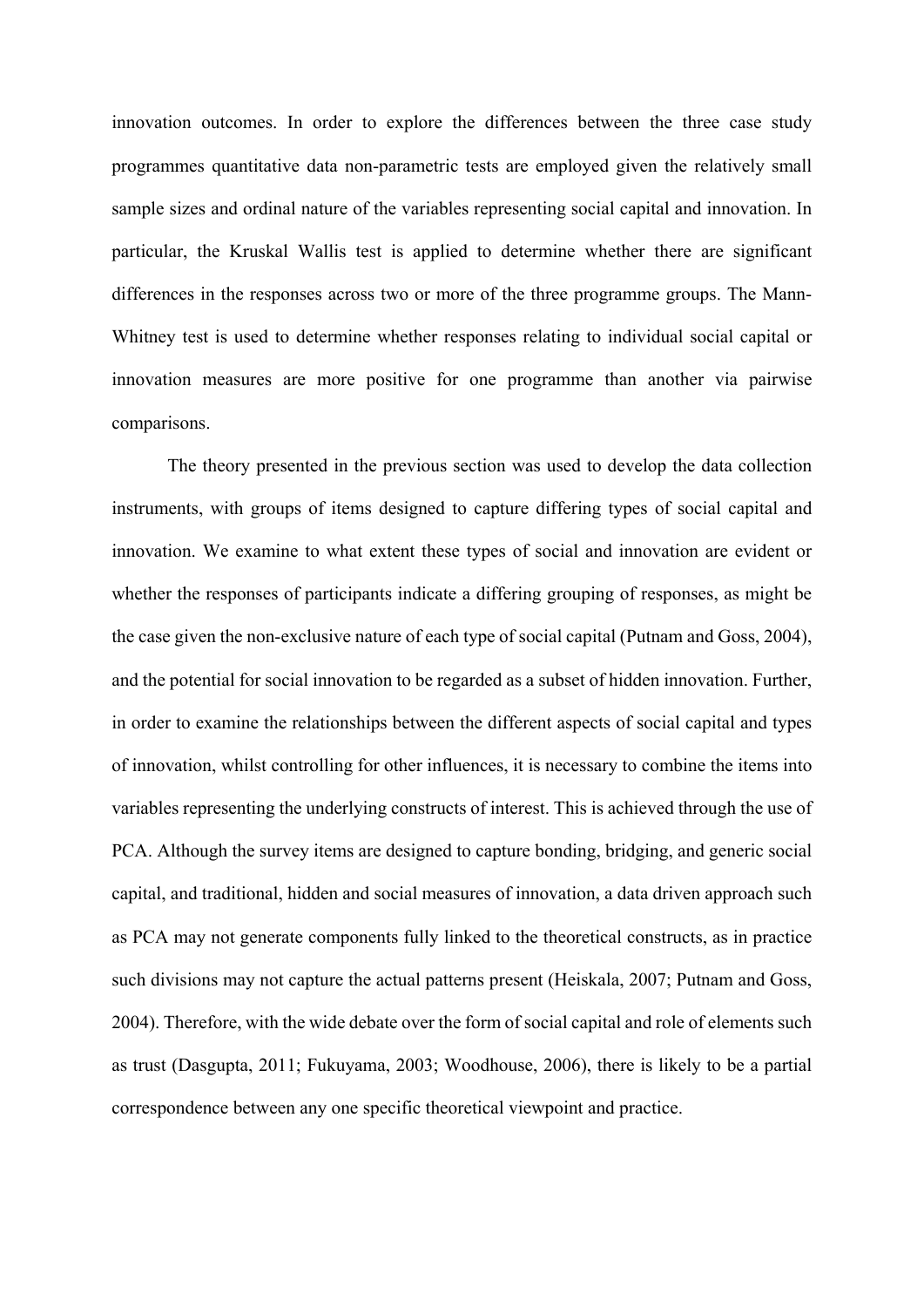In order to aid the identification of different aspects of social capital and innovation a maximum likelihood approach is used. A varimax rotation is applied to produce components that are not correlated. The Kaiser criterion is used to determine the number of components extracted so that all components with an eigenvalue greater than 1 are selected (Kaiser, 1960). The factor scores are estimated using the Anderson-Rubin approach, which is the suggested approached where non-correlated factor scores are required (Tabachnick and Fidell, 2007). Under this approach, the variables created are standardised with a mean of zero and a standard deviation of one. T-tests using the Tamhane procedure are then used to allow for the effect of multiple comparisons and differences in variance to be taken into account when testing for differences between the three programmes.

The creation of combined measures of different types of social capital and innovation enable multivariate analysis to be undertaken to examine the links between the types of social capital and the innovation generated. This is necessary to establish whether any of the relationships between the aspects of social capital and innovation measures found by the bivariate analysis described above are robust to the inclusion of other social capital measures and unobservable differences in the policy interventions. It is also possible that the different social capital aspects may play differing roles for the participants of each policy intervention, and this need to be accounted for. The approach taken is to use ordinary least squares (OLS) regressions for each of the three innovation measures, regressing them upon the measures of social capital identified using the PCA outlined above. This approach allows for further controls representing other effects of the policy interventions and interactions between the social capital and policy interventions to be accounted for. The full model to be estimated is shown below: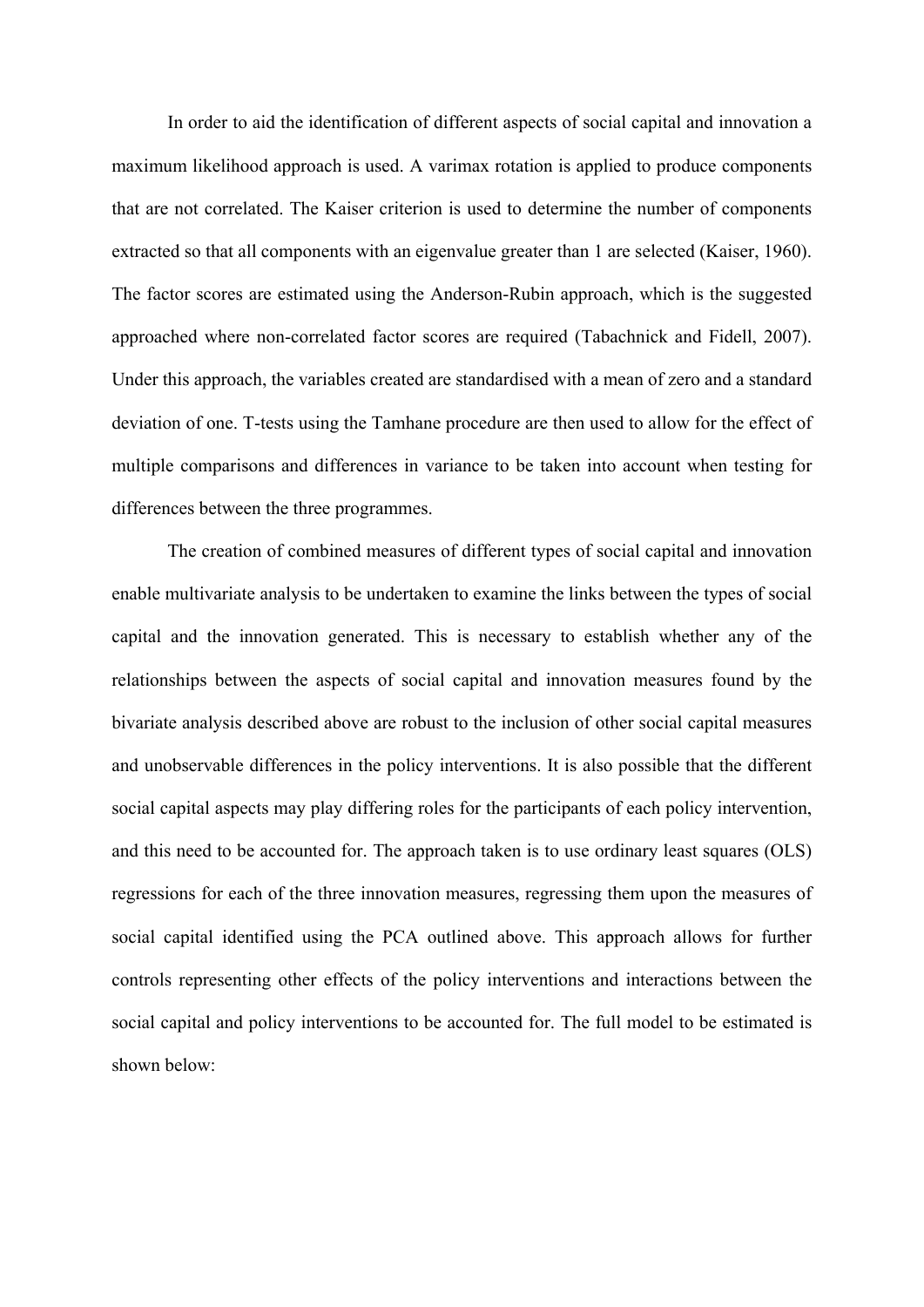$$
I_{j,i} = \alpha_0 + \beta_1 S_{1,i} + \beta_2 S_{2,i} + \beta_3 S_{3,i} + \beta_4 T_i + \beta_5 N_i +
$$
  
\n
$$
\beta_6 S_{1,i} * T_i + \beta_7 S_{2,i} * T_i + \beta_8 S_{3,i} * T_i +
$$
  
\n
$$
\beta_9 S_{1,i} * N_i + \beta_{10} S_{2,i} * N_i + \beta_{11} S_{3,i} * N_i + \varepsilon_i
$$
\n(1)

Where  $I_{j,i}$  is the variable representing one of the measures of innovation generated by the PCA, for respondent *i*. The regressions are run on individual measures of innovation separately as reflected by the subscript *j*. The variables  $S_{1,i}$ ,  $S_{2,i}$ , and  $S_{3,i}$ , are the social capital variables identified in the PCA. The specific forms of innovation outputs and social capital aspects identified are discussed in detail in the results section. The coefficients  $\beta_1$ ,  $\beta_2$  and  $\beta_3$  capture whether relatively higher levels of the individual aspects of social capital have a significant relationship with the measure of innovation being examined. The variables *Ti* and *Ni* are dummy variables representing the Technium and Innovation Network Partnership policy interventions to which respondents were exposed. These variables take a value of zero where the individual was not a recipient of the particular policy intervention and 1 otherwise. The missing category is the Communities First policy intervention, with the estimated coefficients *β*4 and *β*5 capturing whether those exposed to the Technium and Innovation Network Partnerships, reflecting the 'harder' end of the policy continuum, are significantly more or less likely to display a positive disposition towards the focal type of innovation. The remaining terms are interactions between the social capital measures and the policy interventions to establish whether relationships between social capital and innovation have the same strength across all programmes or whether contextual and environmental influences play a role.

A hierarchical regression approach is used to determine whether relationships between the social capital and innovation measures are robust or just reflect differences between policy interventions. Initially, each type of measure of innovation identified is regressed on all measures of social capital generated from the PCA outlined above, effectively setting coefficients  $\beta_4$  to  $\beta_{11}$  equal to zero (Model 1). Model 2 allows the policy interventions to have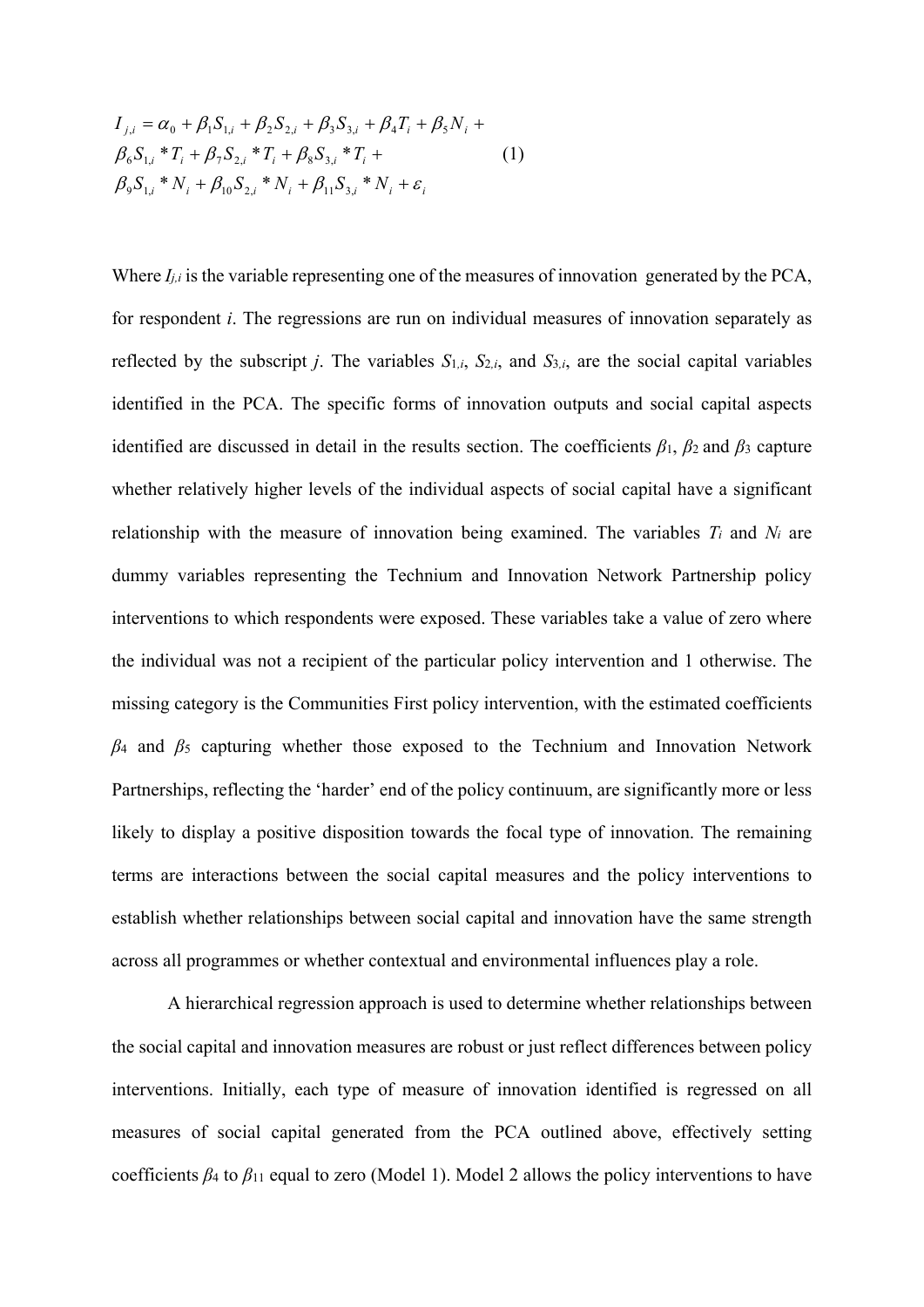direct effects beyond the social capital measures by relaxing the restrictions on coefficients *β*<sup>4</sup> and *β*5. Finally, the specification for Model 3 allows interactions between policy interventions and social capital variables with no restrictions placed on the coefficients.

### **5. Results**

This section summarises the key findings emanating from the analysis. First, it highlights the differing forms of social capital and innovation associated with each policy, as well as the linkages between the two. Second, it presents a series of regression models to better understand the associations between social capital and innovation across the three policy programmes.

# **5.1 Social capital**

The Kruskal Wallis tests for the social capital measures presented in Table 1 indicate that significant differences in responses from participants of the three programmes are present for all measures with the exception of general trust. Overall, there is a significantly greater prevalence of generic social capital and trust at the Communities First project than at the Innovation Network Partnership and the Technium Network. Also, in terms of general reciprocity the mean data suggests that it is more likely to occur at the Communities First project than at the Innovation Network Partnership and Technium Network. This is confirmed by the Mann Whitney tests where reciprocity is greater in the Communities First programme than the Innovation Network Partnership for both measures, and in terms of expectations of reciprocated help compared to the Technium respondents. The generic social capital indicator of collective problem solving also follows this trend. The Technium Network is the only innovation programme along the policy continuum where the levels of general trust exceed the levels of internal programme-based trustworthiness. The highest levels of trustworthiness are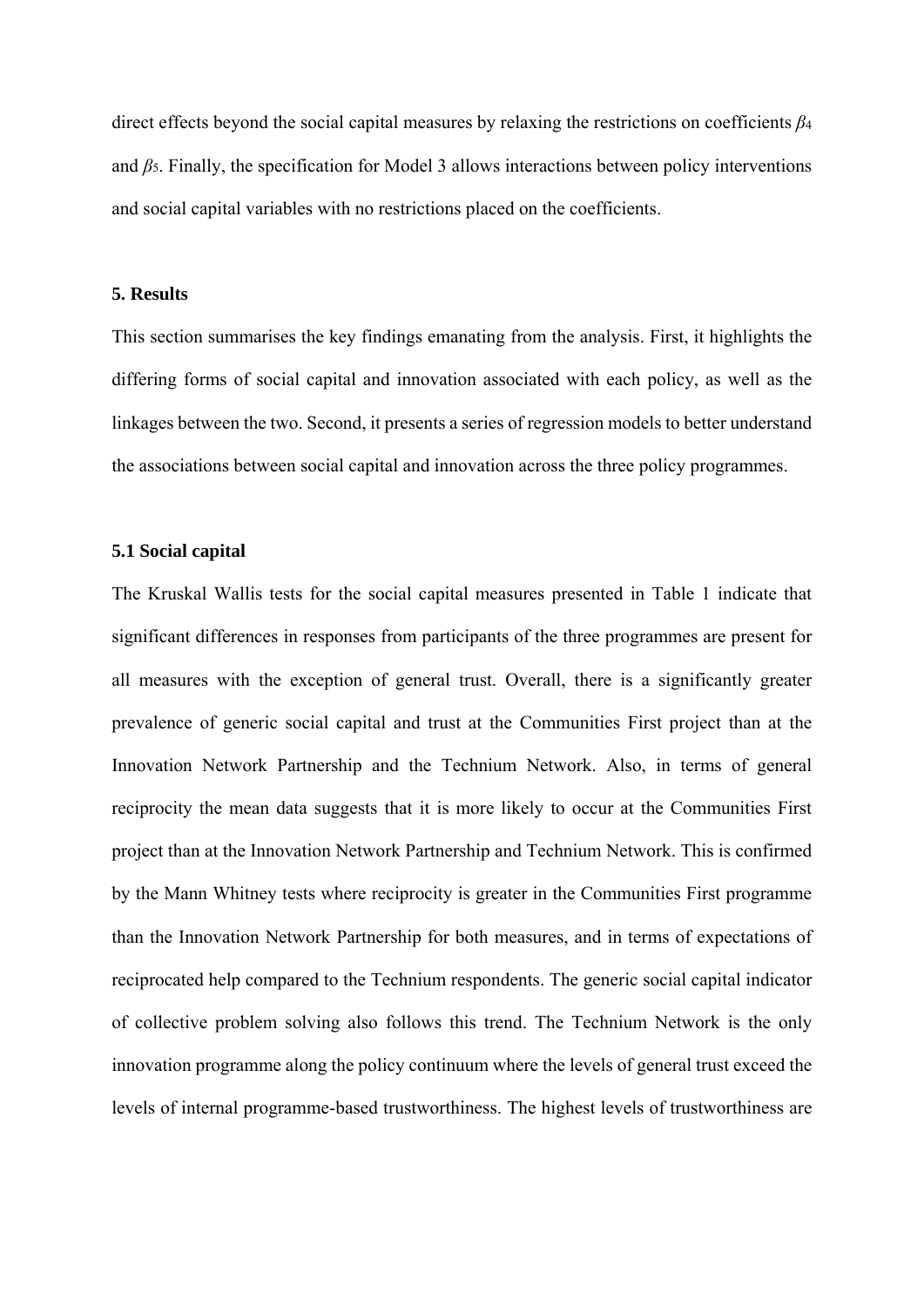found in the mean data for Communities First. No significant differences are found in terms of the general trust present.

# PLEASE INSERT TABLE 1 ABOUT HERE

In terms of bonding social capital, the mean scores vary significantly between programmes. Views range from indifference at the Technium Network through to comparatively high levels of agreement/strong agreement at Communities First in terms of 'feeling of being supported by others'. The Mann-Whitney tests indicate that there is significantly greater agreement with all statements associated with bonding social capital by Communities First participants than is the case for those responding from the Technium Network. In terms of the notion of 'mutually enforceable agreements', as described by Dasgupta (2003), respondents across the three case policies have differing views as to the extent of such behaviour. This phenomenon seems to be most prevalent at the Communities First project and least prevalent at the Technium Network. Those from the Innovation Network Partnership display an intermediate level of agreeing that promises will be fulfilled in the future, but they are significantly less positive than those at the Communities First programme and significantly more positive than those at the Technium Network.

The bridging social capital data presented follows the same trend as above. In particular, bridging social capital as represented by 'accessing external networks or groups' is significantly more likely to occur at Communities First than either of the other two case studies. In general, the Communities First project has a markedly different and higher level of social capital generation in this respect, especially when compared to the Technium Network. This particular indicator of bridging social capital can be considered to be a key aspect of creating opportunities for innovative activity to take place. Interview evidence supports this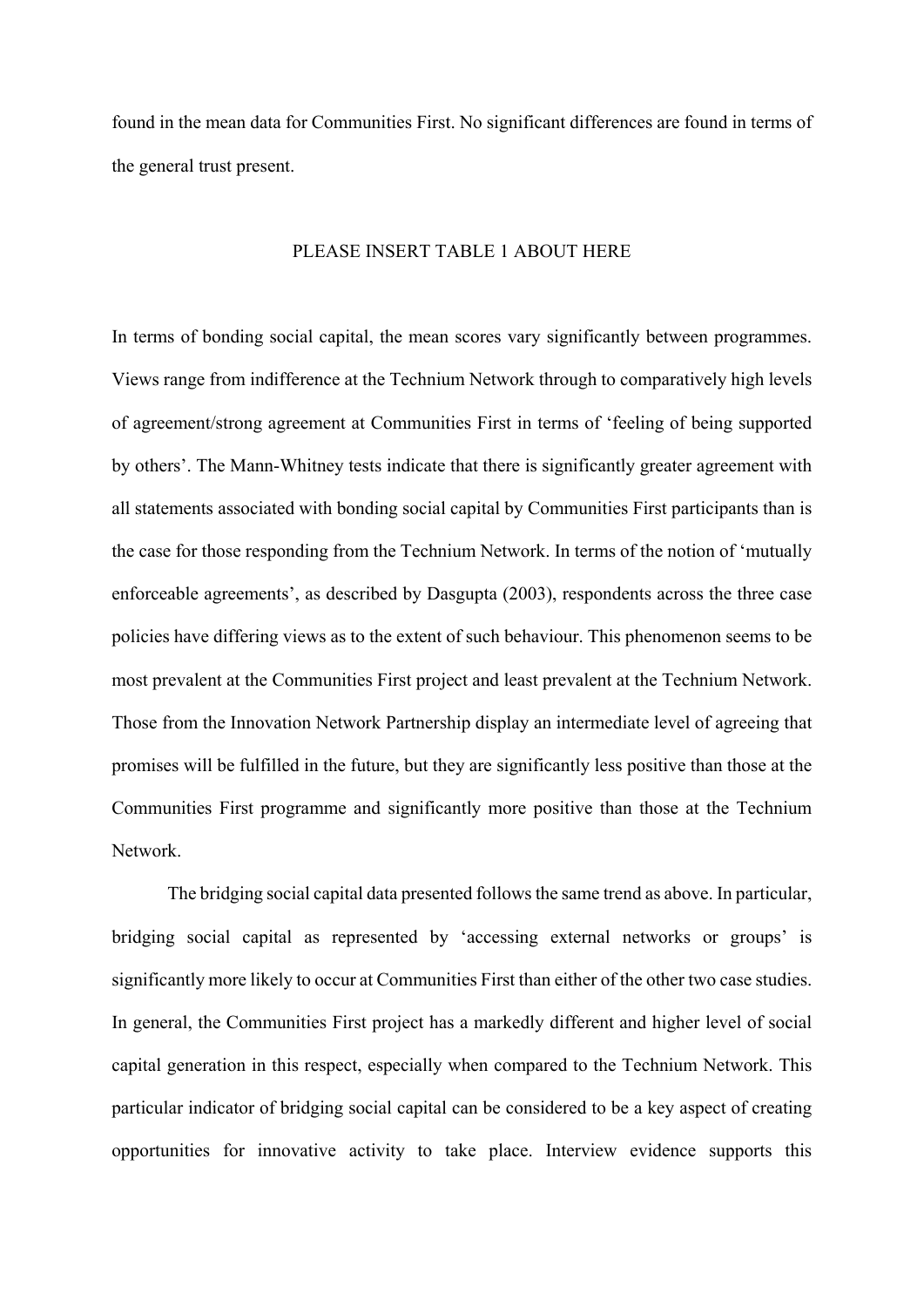observation, with interviews held at the Technium Network suggesting that creating bridging social capital is considered to be a function of Technium centre staff, which although considered to be partially implemented does not receive sufficient support from business tenants. On the other hand, at Communities First greater incidences of staff-led bridging social capital initiatives being implemented are recorded.

### **5.2 Innovation and social capital**

The Kruskal Wallis tests indicate that for all items relating to innovation, significant differences in responses are present across the three programmes. At the Technium Network the forces appearing to promote innovation are a combination of location, built facilities, the personnel employed at Technium centres and associated support services. Innovation drivers at the Innovation Network Partnership are more closely related to the management style and culture existing at network meetings; whilst at Communities First the drivers are linked to the work environment and culture engendered by Communities First Partnership coordinators and development workers. A common element influencing innovation in each case study is the leadership/management style adopted by the centre manager/network chair/partnership coordinator. In essence, the work environment and culture are considered by interviewees as the main innovation driver.

#### *Traditionally-measured innovation*

Traditionally-measured innovation is present with each policy initiative in differing forms and volumes (Table 2). One quality of traditionally-measured innovation is that of the incremental or radical nature of innovation taking place. Innovation is most commonly undertaken incrementally at the Communities First project with significantly higher responses than is the case for both the Innovation Network Partnership and the Technium. Radical innovation is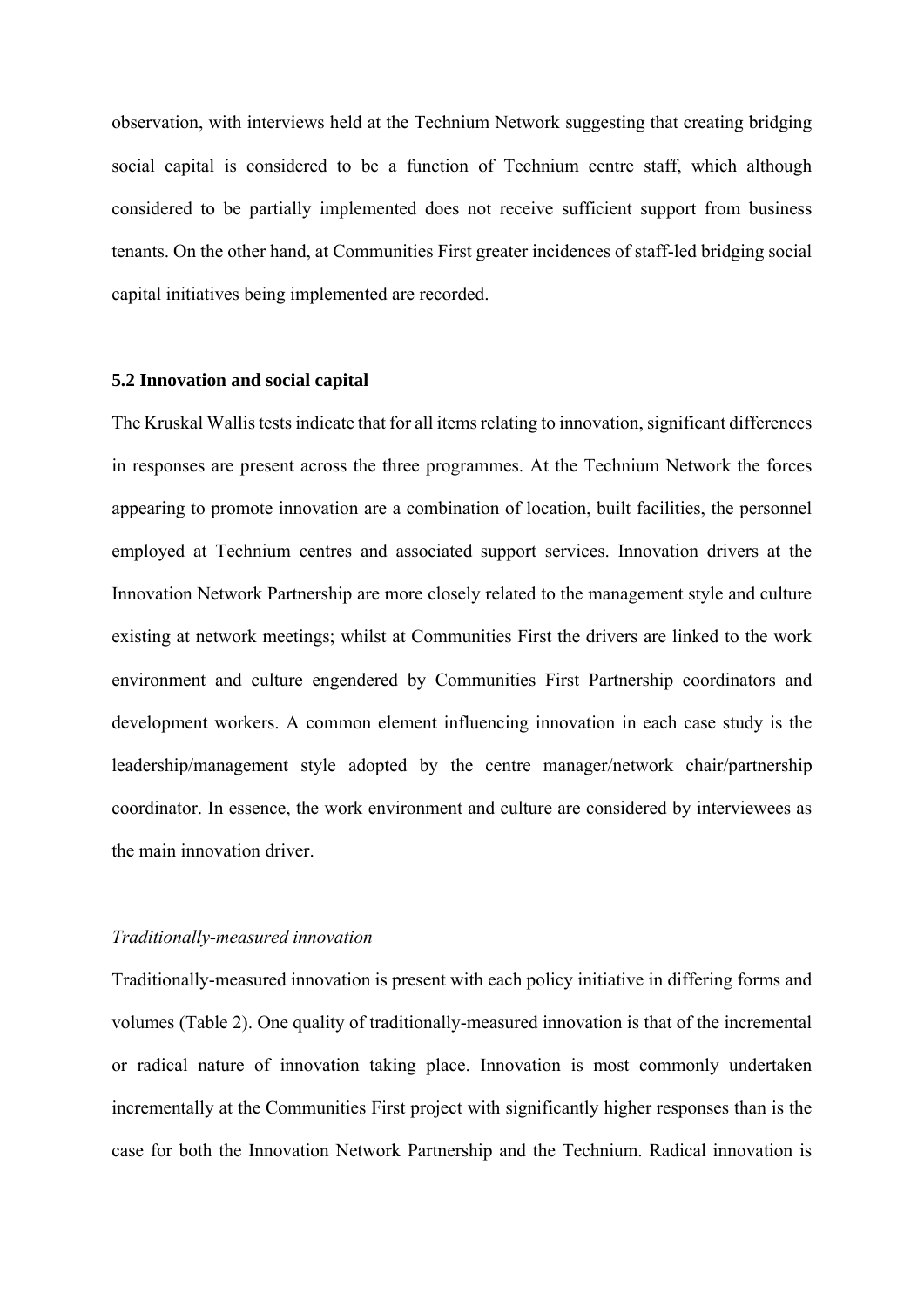most likely to occur at the Technium Network, and at the Innovation Network Partnership such innovation is significantly less likely to be present than is the case at either of the other programmes.

#### PLEASE INSERT TABLE 2 ABOUT HERE

In terms of 'converting ideas so that someone wants them', surprisingly the case study which is significantly more likely to achieve this outcome is Communities First. This may be considered surprising given the focus Technium Network tenants are expected to have on satisfying market place stakeholders. A potential contributory factor for this outcome is the immediacy of location and requirements/needs of the community, and the comparative intimacy experienced between Communities First staff and the community/market for their services. In general, the immediacy of need and intimacy of relationships with the community increase the likelihood of converting ideas so that someone requires and values them.

### *Hidden innovation*

The hidden innovation outcomes explored across the three case study policies reveal practices that are highly likely to positively impact upon traditionally-measured forms of innovation. It appears that the Innovation Partnership is lagging the other two programmes in terms of these activities. Significantly less positive responses for all items are found when compared to the other programmes, with the only exception being 'our organisational culture is supportive of generating new ideas' where no significant difference is found compared with the Technium. However, for all three programmes the mean score for being considered 'good at understanding knowledge from outside' (Table 2) indicates agreement/strong agreement with this statement.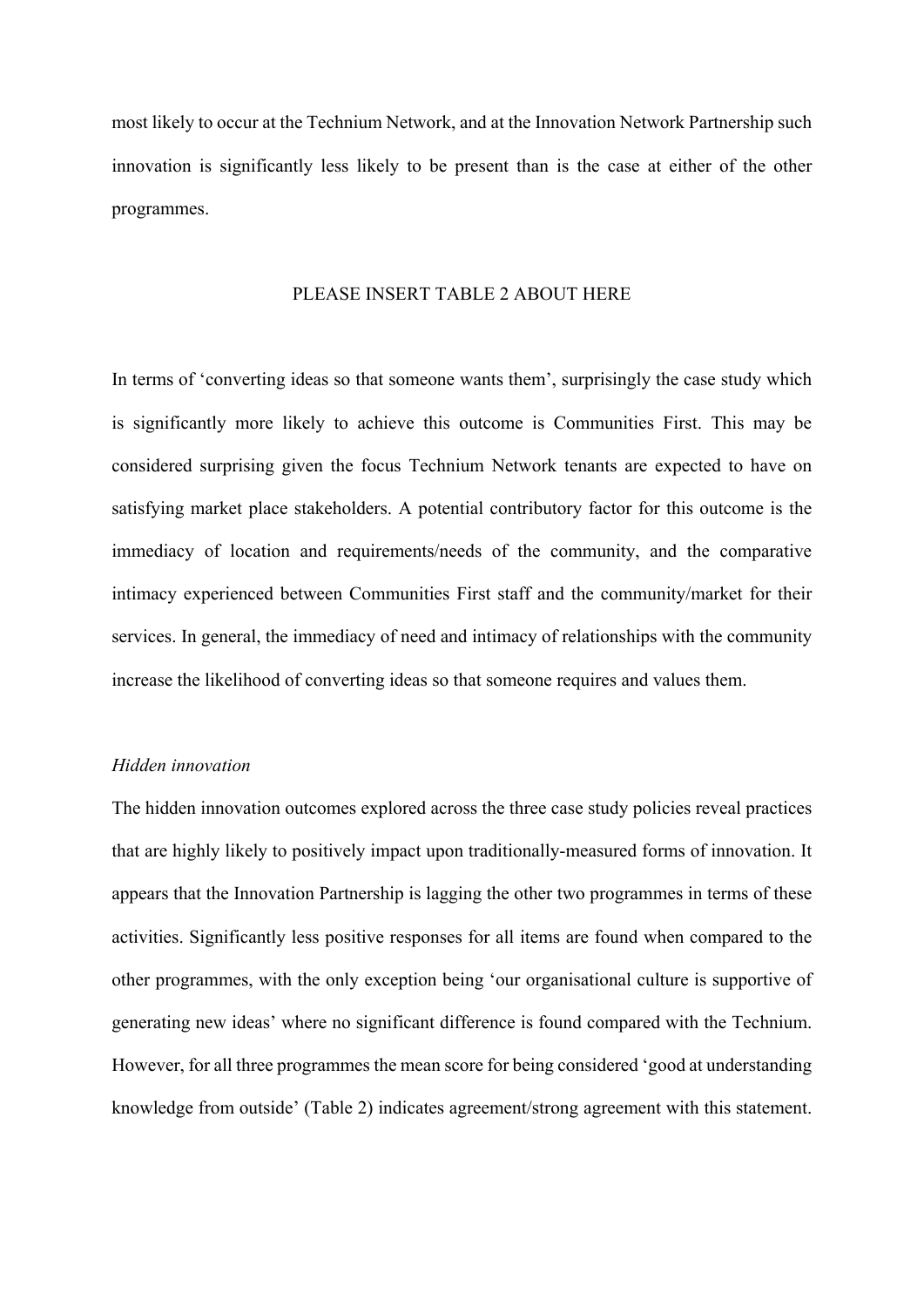This facet of hidden innovation is likely to be supported by practices such as the 'open borders' approach stated by the Innovation Network Partnership Chair (Cooke et al, 2002).

### *Social innovation*

Table 2 indicates that the Technium records comparatively low mean scores in all categories of social innovation, which significantly lags the responses at the other two programmes. The mean data for the Innovation Network Partnership reveals an indifferent predisposition to social innovation. At the soft end of the continuum, the Communities First project achieves comparatively high mean scores for social innovation. In all categories, the mean data is positive, indicating agreement/strong agreement that social innovation is present and practised at the Communities First project.

# **5.3 Multivariate analysis**

The preceding sections examined the patterns of the individual items capturing social capital and innovation across policy interventions, as well as how they relate to one another. Significant differences were found between the types of social capital and innovation present within the three programmes. Although the variables reflecting social capital and innovation are designed to capture different aspects of the wider phenomenon, we investigate here whether these different constructs are captured within the data. PCA, as outlined above, is used to examine how the responses relate to one another. Initial analysis found that four of the items either loaded on separate components (rather than those with other variables), or are loaded across a number of components. All four of the items relate to trust in some manner, which reflects suggestions that trust is an outcome of social capital rather than a form of social capital (Fukuyama, 2003; Woodhouse, 2006). Given this, these items are removed from the analysis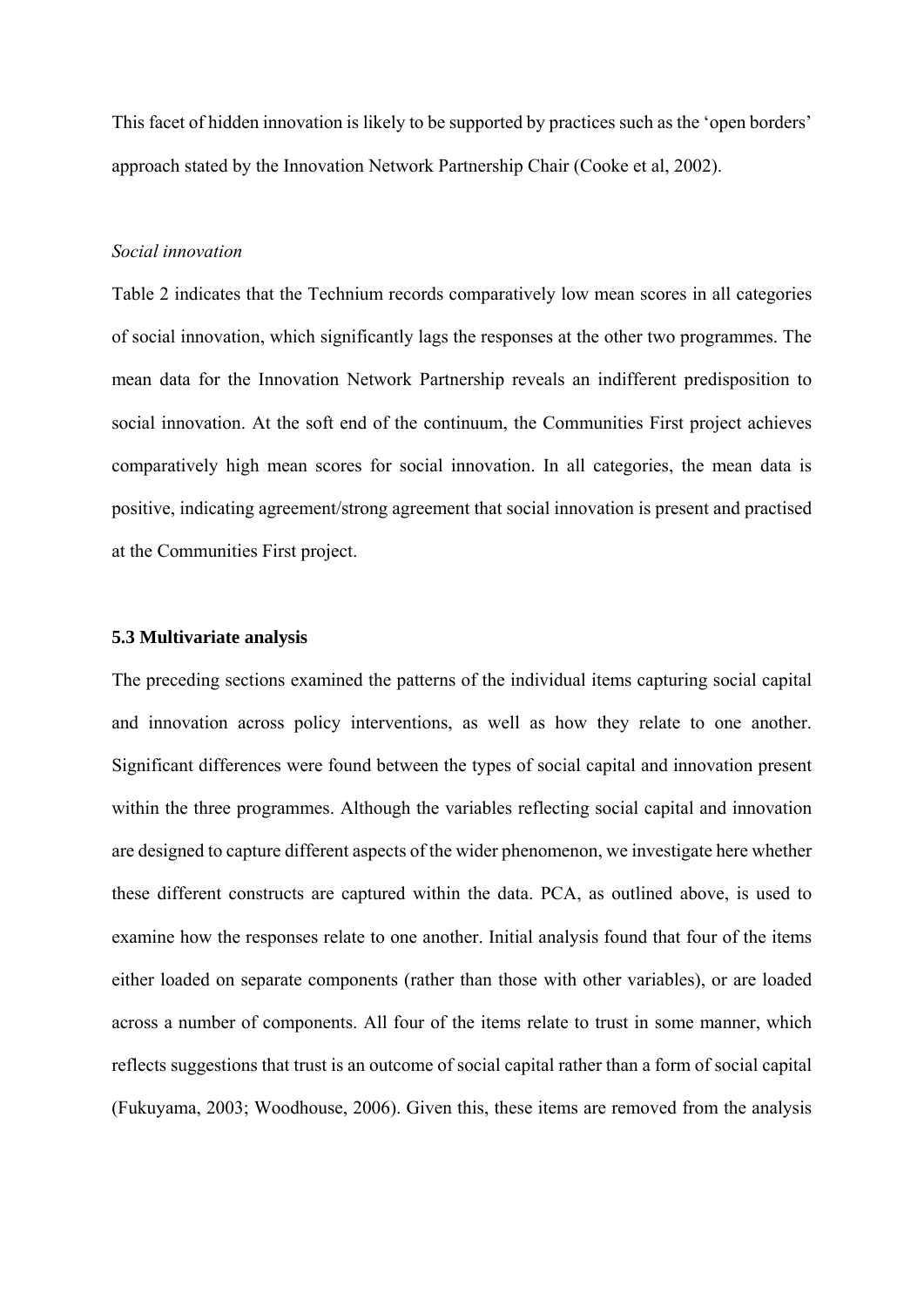and three components are extracted with an eigenvalue of 1 or greater (Table 3), with just under two thirds of the variance being extracted (66.4 per cent).

# PLEASE INSERT TABLE 3 ABOUT HERE

What is clear is that rather than four distinct groups of variables associated with generic social capital, bonding social capital, bridging social capital and cooperation and collaboration being picked out, the majority of items load most strongly on the first component. Given prior work suggesting that individuals will be exposed to and participate in both bonding and bridging social capital (Putnam and Goss, 2004), it is surprising that certain complementary aspects of each may be co-produced. This component captures 42.3 per cent of the variance compared with less than 14 per cent for each of the other two components. It is also clear that the items do not group within the categories suggested above. The first component captures many of those items that reflect the benefits associated with memberships of social networks, such as greater collaboration and access to skills (Björk et al, 2011; Borgatti and Foster, 2003; Kilduff and Tsai, 2003; Portes, 1998), represented by the variable  $S_1$  in equation 1.

Two further items relating to reciprocal arrangements, 'expectations of support' and 'help to others being returned' (Coleman, 1988; Putnam, 2000) load on the second component, captured by the variable *S*2 in equation 1. The final component captures trust and cooperation within the programme (Brökel and Binder, 2007; Lorenzen, 2007), captured by *S*3 in equation 1. Whilst there is good internal consistency within the first two components, with Cronbach's alphas values of 0.928 and 0.801 respectively, this is not the case with the third component with a value of only 0.368. This further emphasises how the different variables capturing trust are more distinct from one another as well as the other social capital measures.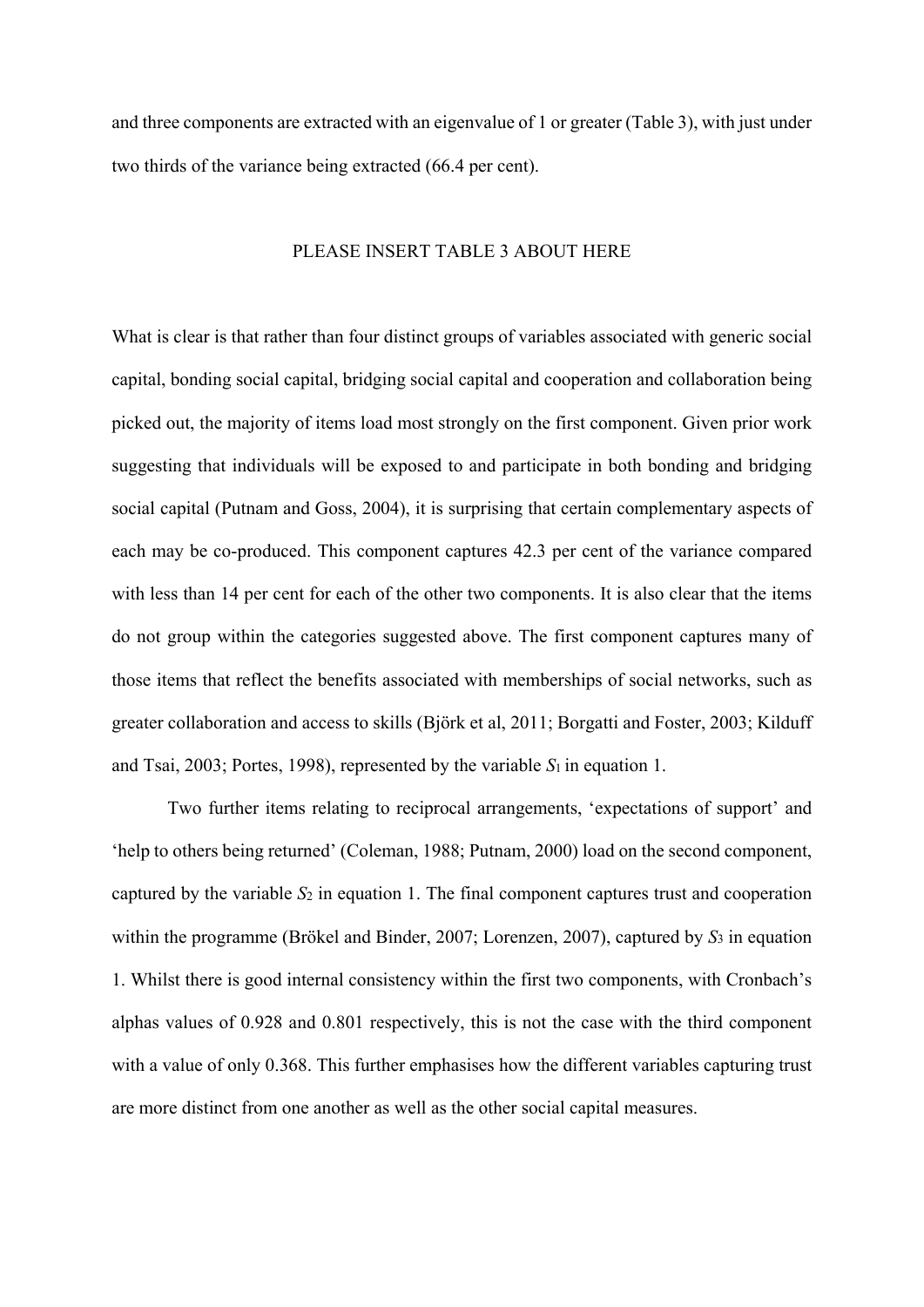Table 4 presents the average values of the components for the three different policies. There are significant differences in the social capital components found for each policy according to the F-tests. The benefits associated with social networks are significantly higher in the Communities First project and less for the Technium Network. However, for reciprocal arrangements this seems to be less prevalent in the Innovation Network Partnership, with again the Communities First project displaying greatest expectations of support being returned. Trust within the programme is also higher for the Communities First project.

### PLEASE INSERT TABLE 4 ABOUT HERE

PCA was also conducted to establish the extent to which the data is consistent with the different aspects of innovation discussed above. Table 5 shows the three components that were identified. These collectively accounted for just over three quarters of the variance (75.7 per cent) in the innovation items. The contribution of the three items is much more equal than is the case with social capital measures, with the first component explaining 39 per cent of the variance, the second 22 per cent, and the third 15 per cent.

### PLEASE INSERT TABLE 5 HERE

The social innovation items all load on the first component. One further item relating to 'conversion of ideas into something people want' also loads on to this component. Effectively, this component represents societal gains from innovation. The second component is formed from a combination of traditional and hidden innovation measures, but these all relate to new products, services and processes, and so effectively capture more standard divisions of product and process innovation (Utterback and Abernathy, 1975). The final component is a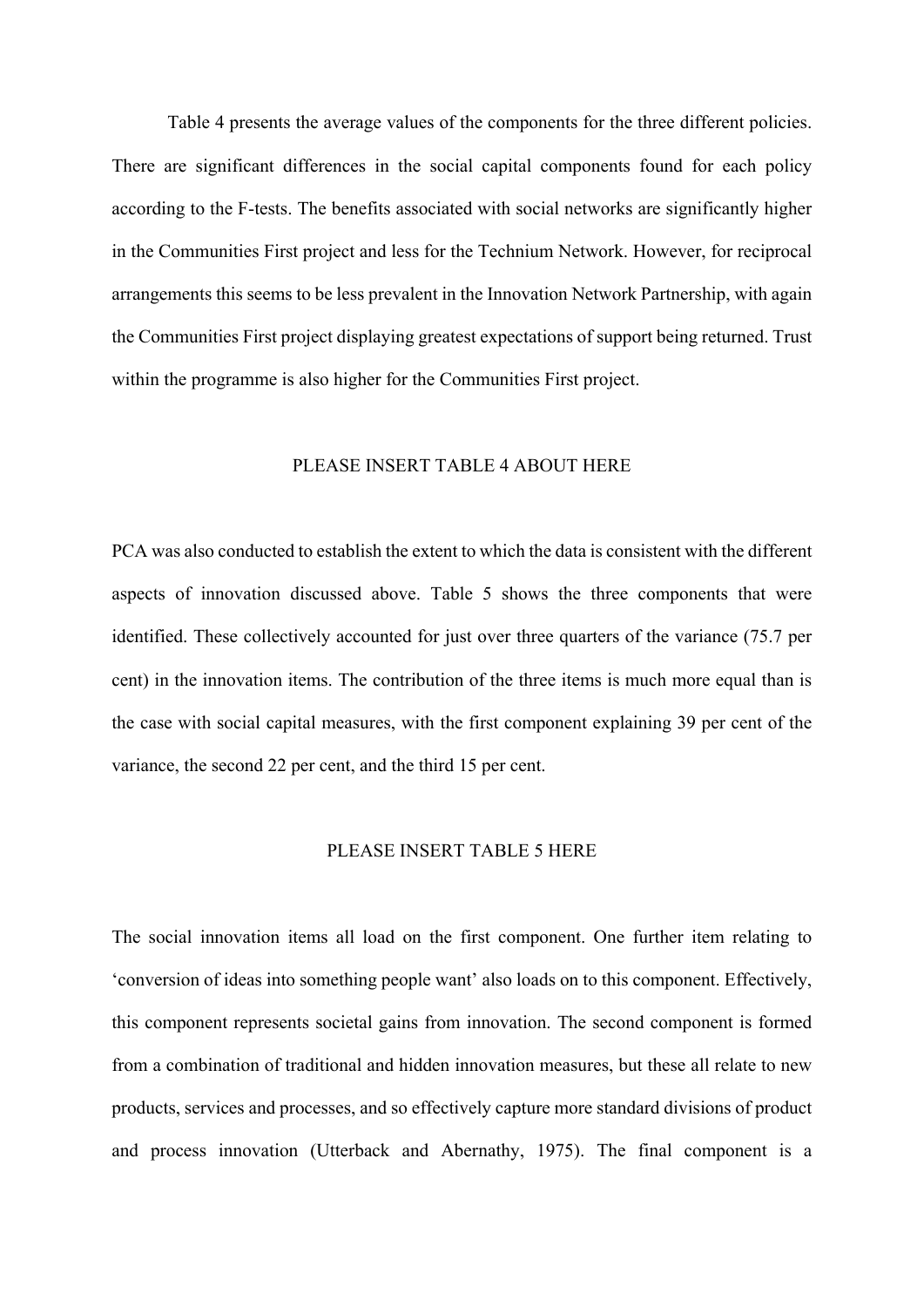combination of two hidden innovation and one traditional innovation items. These tend to relate to the development of ideas and incremental improvements, which reflects the absorption, transformation and creation of knowledge (Huggins et al., 2012).

Table 6 indicates that significant differences in the innovation components between policy interventions are present for two of the three components. No significant differences are found for the third component associated with knowledge absorption, transformation and creation. In terms of social gains from innovation, Communities First is at one end of the spectrum, with the Technium Network at the other. Product and process innovation, on the other hand, is highest as might be expected in the Technium Network, but is also relatively high in the Communities First project, so that both display significantly greater innovation of this type than the Innovation Network Partnership.

### PLEASE INSERT TABLE 6 HERE

We utilise multiple regressions to examine the extent to which the higher social capital of the three types identified above are associated with higher rates of innovation (Model 1 in Tables 7 to 9 below). Social network benefits are significantly linked to social gains from innovation (Table 7) and the ability to absorb, transform and create knowledge (Table 9). Given the role that collaborative actions may play in screening information, it is perhaps no surprise that this component of social capital displays the strongest relationship with innovation (Fountain, 1998). It seems that social capital has a more profound effect on the less traditional softer measures of innovation. However, given that the first innovation component, social gains from innovation (Table 7), may have the most immediate and direct benefits particularly in more deprived areas of peripheral regions (Phills et al, 2008), the importance of this should not be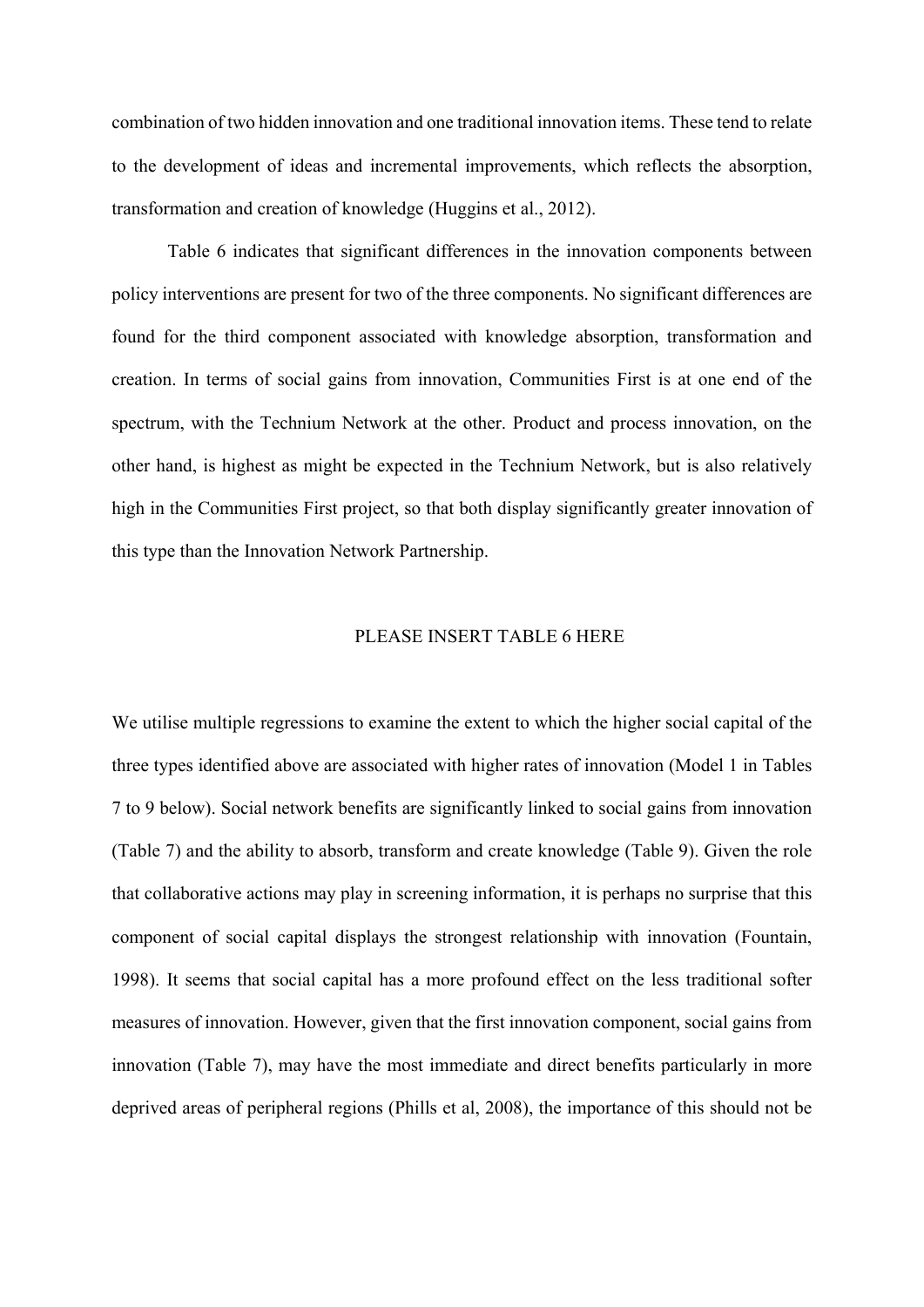ignored. Both the level of reciprocal arrangements and trust within programmes is significantly related to social benefits (Table 7).

### PLEASE INSERT TABLES 7 TO 9 ABOUT HERE

Dummies are included to represent the Technium Networks and Innovation Network Partnership as a means of ascertaining whether the social capital measures still retain a significant influence on innovation after controlling for policy interventions (Model 2 in Tables 7 to 9). Only the social network benefits continue to be significantly related to social gains from innovation, with both the Technium and Innovation Network Partnership participants experiencing significantly lower levels of social benefits from innovation than those from the Communities First Project. Interestingly, the opposite is true for the absorption, transformation, and creation of knowledge component (Model 2 Table 9), with the Communities First project being the laggard, but overall higher levels of all types of social capital raise this innovation measure.

 Finally, we allow the social capital components and policy dummies to interact allowing for the different benefits of social capital within different policy interventions (Model 3 in Tables 7 to 9). Table 7 indicates that the social capital components on their own have no significant effect. Furthermore, it is actually those within the Technium Network who experience the most significant gains from the social network and reciprocal arrangements components. This suggests that whilst the nature of the Communities First project lends itself to innovation that benefits society, higher or lower levels of social capital alone is not necessarily a pre-requisite for achieving this. Interestingly, however, the harder policy interventions associated with the Technium Network will only generate direct benefits for society when underpinned by higher levels of social capital. To some extent, within the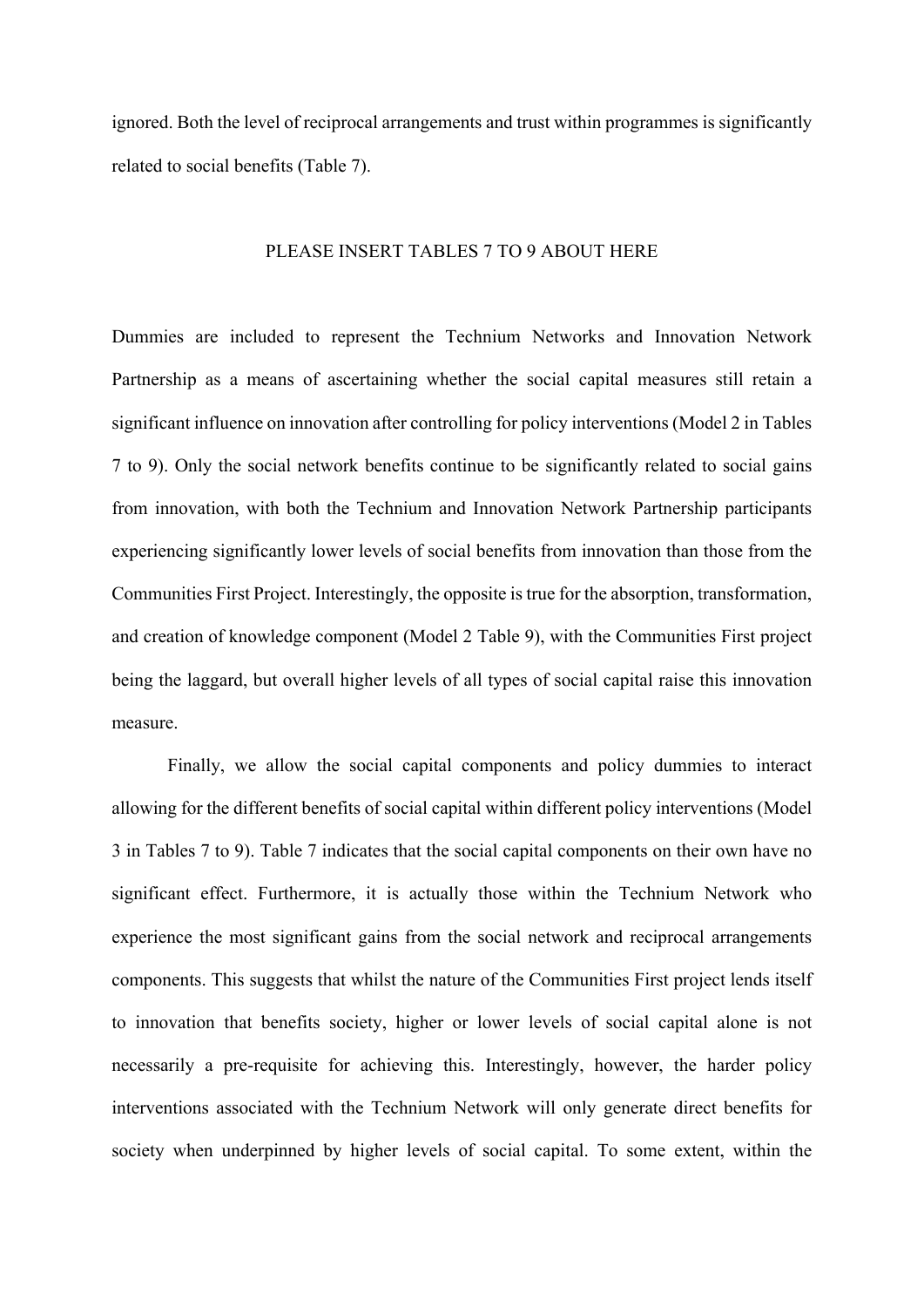Technium Network there may be a trade-off with more traditional product and process innovation, as negative interactions with social network benefits and reciprocal arrangements are found (Table 8). This pattern is repeated when considering the absorption, transformation and creation of knowledge (Table 9). Social network benefits are still independently associated with this measure of innovation, but for the Technium Network the combination of the main and interaction effects suggests very little benefit will be achieved.

### **6. Conclusion and policy implications**

Overall, this study finds that social capital components capturing the benefits and activities associated with social networks tend to be linked to softer elements of innovation, such as the social benefits of innovation and knowledge absorption, transformation and creation. However, the inclusion of policy interaction terms within the multivariate analysis suggests that the strength of the positive effect of social capital is not only specific to certain types of innovation, but also varies within the policy intervention context. Furthermore, examining linkages between the differing social capital measures, the study finds no clear division between generic, bonding and bridging social capital across each policy. Consistent with the suggestions of Fukuyama (2003), Woodhouse (2006) and Dasgupta (2011), rather than appearing to be alternative measures of social capital, measures associated with more generalised trust appear to be outcomes of social capital formation.

The implications of these findings for regional policy are that policy-makers should be mindful of the need to build and maintain different forms of social capital, and cooperation and collaboration (Adam and Westlund, 2013; Aragón et al, 2014; Cooke et al, 2005; Ettlinger, 2003; Syssner, 2009; Tabellini, 2010; Woolcock, 1998). Fountain (1998) recommends that policy-makers engage actively in the promotion of trust between various stakeholders in innovation. This may be especially true when considering that locally created trust may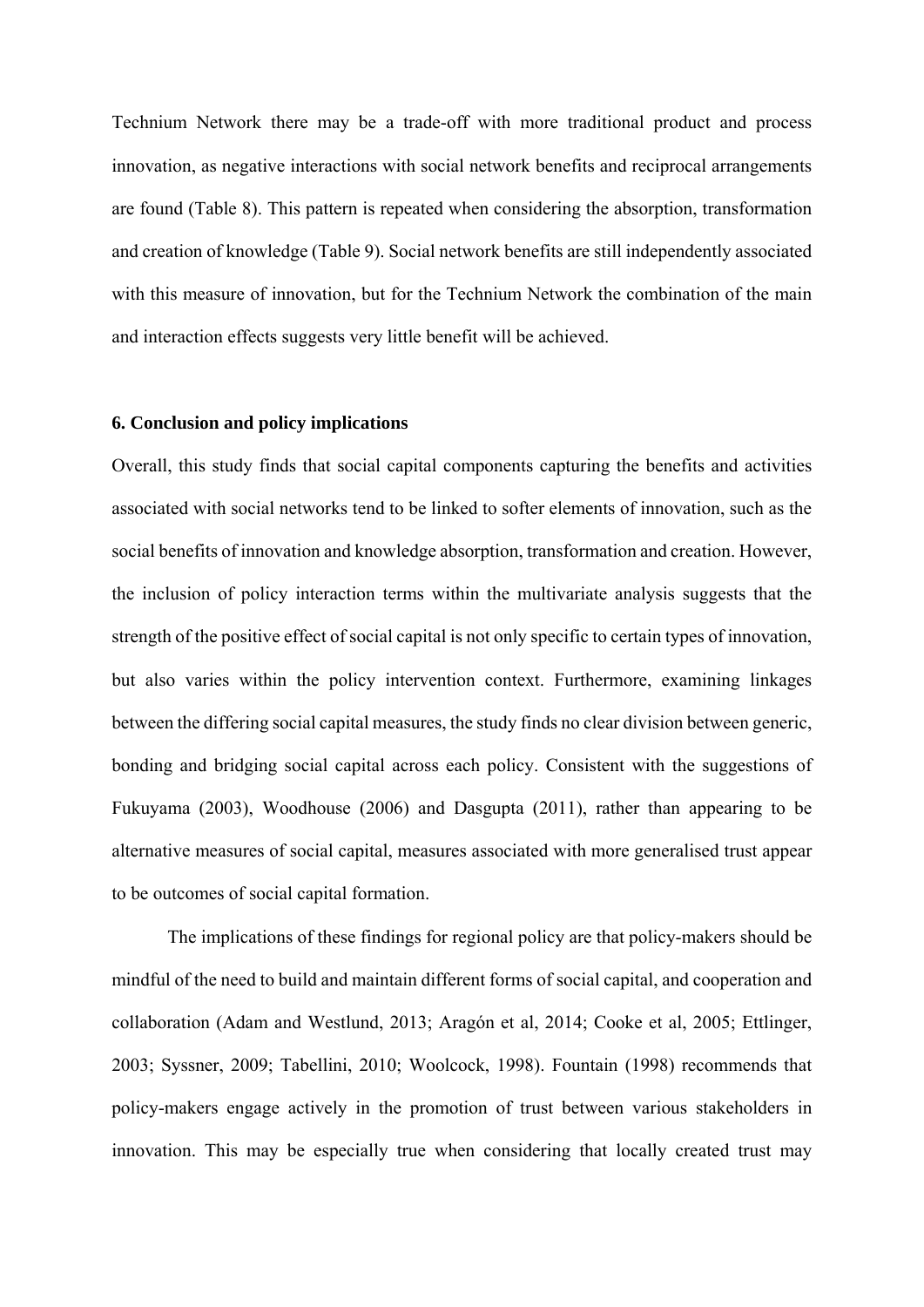increase levels of regional innovation activity (Laursen et al, 2012). Clearly, regional policymakers should not consider social capital to be a panacea for increasing levels of innovative activity (Arrow 2000; Farole et al, 2010; Foley and Edwards, 1999; Locke, 1999; McCann and Ortega-Argilés, 2013). There may be common traits running through policy, such as encouraging cooperation among programme recipients. Nevertheless, as emphasised by the significant interactions between policy and social capital variables within the analysis, there is more likely to be an expectation of tailoring the policies to the needs of the intended audience. Innovation-related policies to date have traditionally concentrated upon financial assistance and quantitative-based evaluation mechanisms more-or-less whatever the audience (Akçomak and ter Weel, 2008; Asheim and Isaksen, 2003; Diez and Esteban, 2000; Halkett, 2008; Howells, 2005; Laranja et al, 2008; Tödtling, and Trippl, 2005). However, the evidence stemming from this paper suggests that regional policy-makers should consider ways in which to actively create opportunities for building and sustaining less tangible bonding and bridging social capital, as well opportunities to create and sustain innovation-motivated cooperation and collaboration.

Despite the evidence suggesting the requirement for a relatively broad church of social capital forms as a means of stimulating innovation, there may be tensions between efforts to generate both bonding and bridging social capital as a means of stimulating innovation (Durlauf and Fafchamps, 2003; McEvily and Zaheer, 1999). This tension may occur if those who benefit and achieve a desired status via bonding social capital see this benefit and status diminish with the advent and greater incidence of bridging social capital (Burt, 2005; Granovetter, 1973; McFadyen and Cannella, 2004). Patulny and Svendsen (2007) warn of the danger of excessively strong social capital impeding the development of bridging social capital. Indeed, it should also be noted that the importance of social capital to innovation capabilities and economic outcomes as whole may be overemphasised in certain policy scenarios (Rodriguez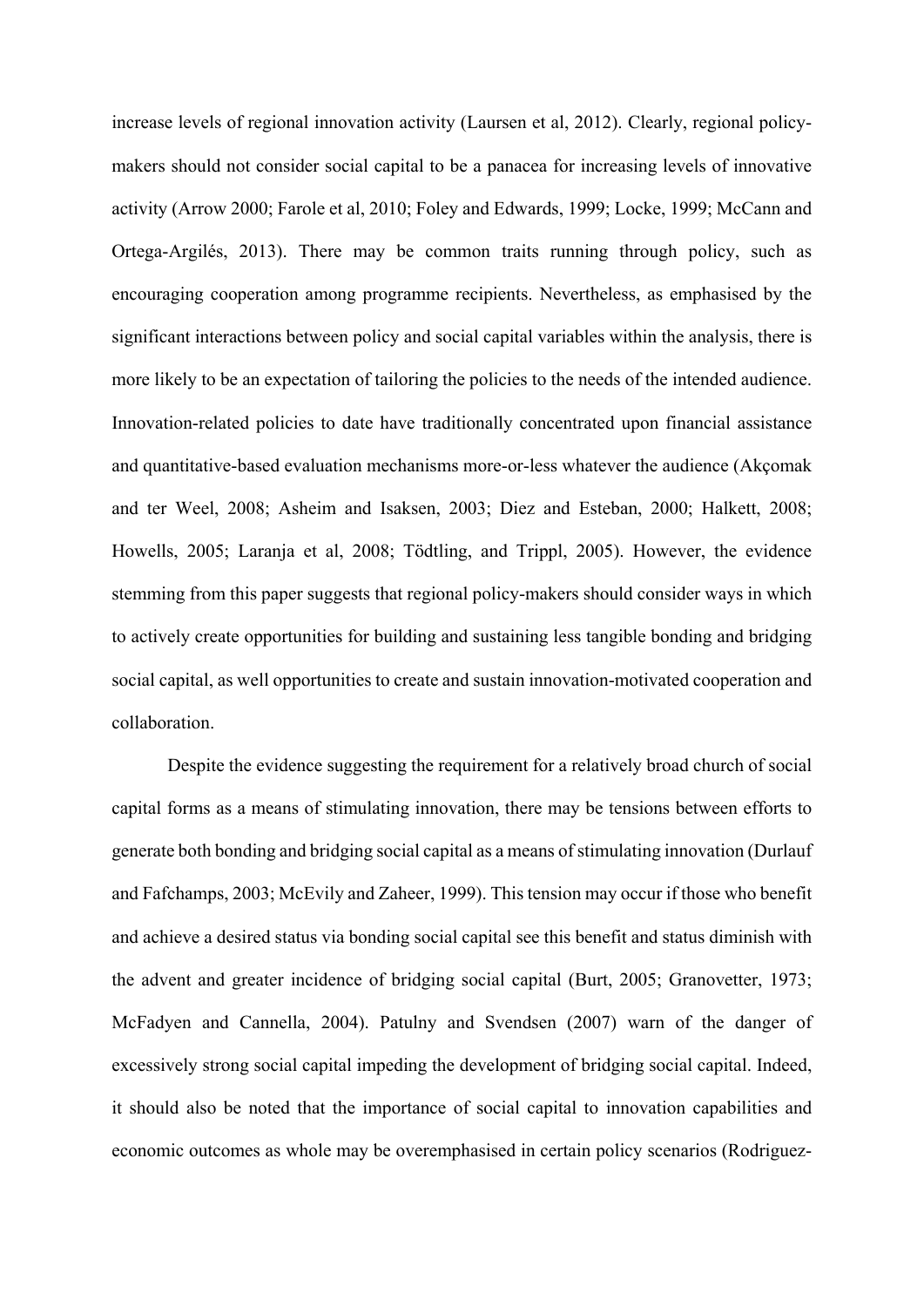Pose and Storper, 2006). For instance, it may be that resources committed to developing social capital detract from resources required to maintain core economic development activities.

Furthermore, the bounded spatial framework within which social capital investments occur may limit the advantages it confers due to factors such as lock-in (Foley and Edwards, 1999; Gargiulo and Benassi, 2000; Huggins et al, 2012; Portes and Landolt, 2000; Tura and Harmaakorpi, 2005). Also, while social capital may explain a degree of knowledge flow within a particular region, it does not necessarily account for the large proportion of economically beneficial knowledge (Bathelt et al, 2004; Hauser et al, 2007; Huber, 2012). Furthermore, policy-makers often appear to expect that innovation and economic benefits will spillover from social networks as a by-product of the development of socialised interaction (Casson and Della Giusta, 2007; Glückler, 2007; Huggins, 2000; Magro and Wilson, 2013; Pittaway et al, 2004). Whilst this may be the case in certain circumstance, policy must also encourage the development of networks with a clear strategic, and often task-specific, focus to their activities (Batterink et al, 2010; Gertler and Wolfe, 2004; Huggins et al, 2012; Pittaway et al, 2004).

A potentially radical development for regional policy would be to ensure that individuals in receipt of support via a policy initiative above a predetermined level of resource engagement agree to actively participate in a network or networks that may further promote his/her organisation's innovative activity. The benefits of this approach would be that an organisation exposes itself to a broader range of knowledge and expertise, with the network acting as a mechanism for initiating bridging social capital opportunities or strengthening existing bonding social capital. This may seem to be a rather contrived means of building social capital. However, it is increasingly argued that the concept of network capital, consisting of relational assets in the form of more strategic networks designed specifically to facilitate innovation, and accrue economic advantage, better explains the means through which economically beneficial knowledge is accessed (Huggins, 2010; Huggins et al, 2012).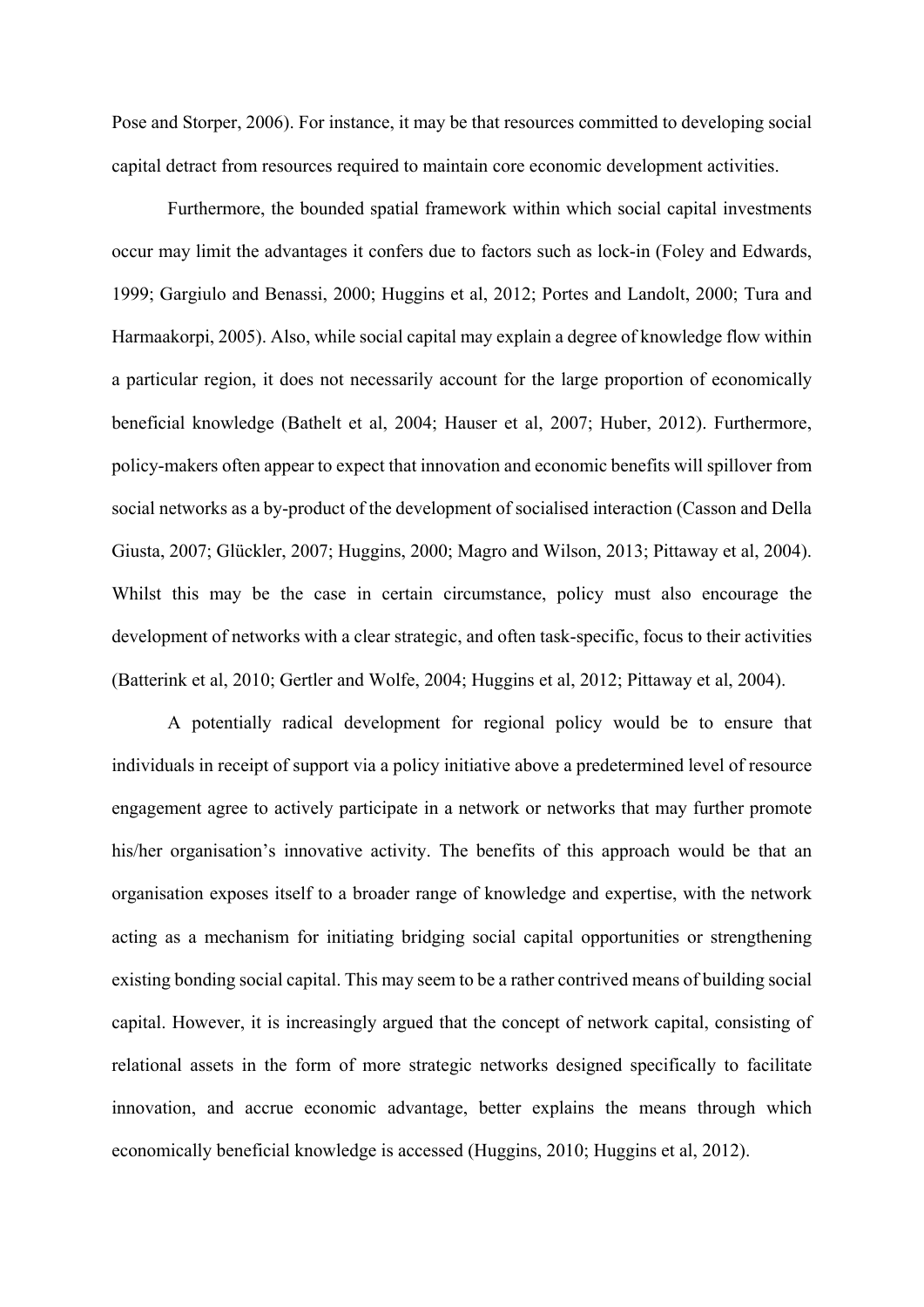Finally, a number of limitations to this study should be acknowledged. Firstly, as a basis for data collection and analysis, the paper uses a comparatively small number of case studies on which to contextualise its conclusions. However, although the case studies are small in number, an in-depth analysis has been undertaken for each case. Secondly, all case studies included in this paper are located in Wales. As a consequence the findings may not be replicated elsewhere. Nevertheless, locating the research in Wales has enabled common environmental features, such as political, social and economic influences, to be universally applied across the policy continuum.

### **REFERENCES**

- Adam F, Westlund H, (Eds), 2013 *Innovation in Socio-Cultural Context* (Routledge London)
- Adler P S, Kwon S W, 2002 "Social capital: prospects for a new concept" *Academy of Management Review* **27**(1) 17-40
- Afuah A, 2003 *Innovation Management: Strategies, Implementation and Profits* 2nd edition (Oxford University Press, Oxford)
- Akçomak S, Ter Weel B, 2008 "How do social capital and government support affect innovation and growth? Evidence from the EU regional support programmes", in *Innovation Policy in Europe: Measurement and Strategy* Eds C Nauwelaers, R Wintjes (Edward Elgar, Cheltenham) pp 106-136
- Annen K, 2003 "Social capital, inclusive networks, and economic performance" *Journal of Economic Behavior & Organization* **50**(4) 449-463
- Anheier H, Kendall J, 2002 "Interpersonal trust and voluntary associations: examining three approaches" *The British Journal of Sociology* **53**(3) 343-362
- Aragón C, Aranguren M J, Iturrioz C, Wilson J R, 2014 "A social capital approach for network policy learning: the case of an established cluster initiative" *European Urban and Regional Studies* **21**(2) 128-145
- Arrow K J, 2000 "Observations on social capital", in *Social Capital: A Multifaceted Perspective* Eds P Dasgupta, I Serageldin (World Bank, Washington DC) pp 3-5
- Asheim B T, Isaksen A, 2003 "SMEs and regional dimension of innovation", in *Regional Innovation Policy for Small-Medium Enterprises* Eds B T Asheim, A Isaksen, C Nauwelaers, F Todtling (Edward Elgar, Cheltenham) pp 21-48
- Asheim B, Coenen L, Vang J, 2007 "Face-to-face, buzz, and knowledge bases: sociospatial implications for learning, innovation, and innovation policy" *Environment and Planning C: Government and Policy* **25**(5) 655-670
- Bathelt H, Malmberg A, Maskell P, 2004 "Clusters and knowledge: local buzz, global pipelines and the process of knowledge creation" *Progress in Human Geography* **28**(1) 31–56
- Batterink M, Wubben E, Klerkx L, Omta O, 2010 "Orchestrating innovation networks: the case of innovation brokers in the agri-food sector" *Entrepreneurship & Regional Development* **22**(1) 47–76

Bessant J R, Tidd J, 2007 *Innovation and Entrepreneurship* (Wiley, Chichester)

Beugelsdijk S, Van Schaik T, 2005a "Differences in social capital between 54 Western European regions" *Regional Studies* **39**(8) 1053-1064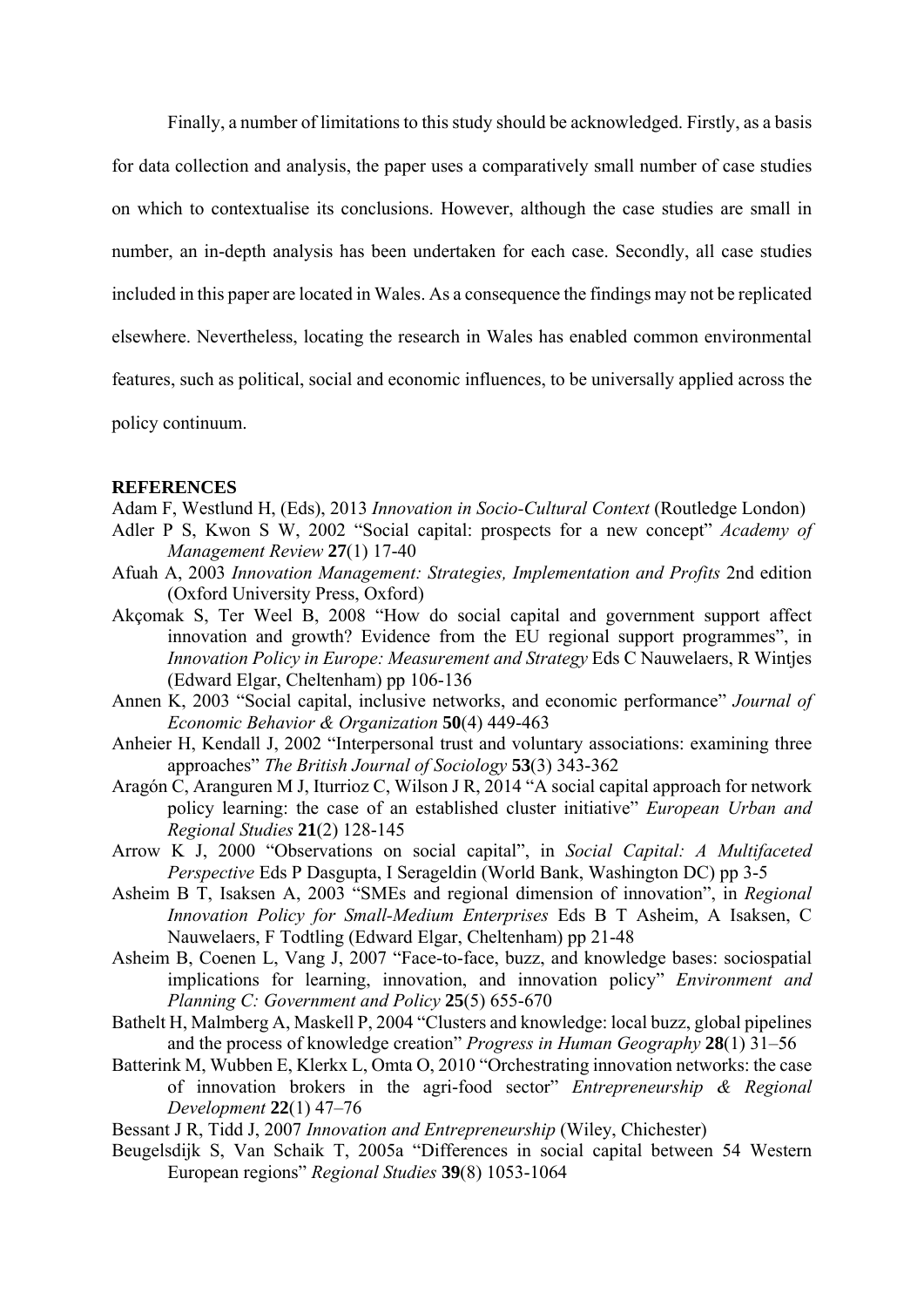- Beugelsdijk S, Van Schaik T, 2005b "Social capital and growth in European regions: an empirical test" *European Journal of Political Economy* **21**(2) 301-324
- Björk J, Di Vincenzo F, Magnusson M, Mascia D, 2011 "The impact of social capital on ideation" *Industry and Innovation* **18**(6) 631-647
- Bjørnskov C, 2006 "The multiple facets of social capital" *European Journal of Political Economy* **22**(1) 22-40
- Blay-Palmer A, 2005 "Growing innovation policy: the case of organic agriculture in Ontario, Canada" *Environment and Planning C: Government and Policy* **23**(4) 557-581
- Bloomfield D, Collins K, Fry C, Munton R, 2001 "Deliberation and inclusion: vehicles for increasing trust in UK public governance?" *Environment and Planning C: Government and Policy* **19**(4) 501-514
- Blyler M, Coff R, 2003 "Dynamic capabilities, social capital, and rent appropriation: ties that split pies" *Strategic Management Journal* **24**(7) 677-686
- Borgatti S P, Foster P C, 2003 "The network paradigm in organizational research: a review and typology" *Journal of Management* **29**(6) 991–1013
- Bourdieu P, 1986 "The forms of capital", in *Handbook of Theory and Research for the Sociology of Education* Ed J G Richardson ( Greenwood, New York) pp 241–258
- Bowles S, Gintis H, 2002 "Social capital and community governance" *Economic Journal* **112** (483) 419-436
- Brökel T, Binder M, 2007 "The regional dimension of knowledge transfers: a behavioral approach" *Industry and Innovation* **14**(2) 151–175
- Burt R S, 1992 *Structural Holes: The Social Structure of Competition* (Harvard University Press, Cambridge MA)
- Burt R S, 2005 *Brokerage and Closure: An Introduction to Social Capital* (Oxford University Press, Oxford)
- Cahill G, 2010 "Primer on social innovation : a compendium of definitions developed by organisations around the world" *The Philanthropist* **23**(3) 259-271
- Cantner U, Conti E, Meder A, 2010 "Networks and innovation: the role of social assets in explaining firms´ innovative capacity" *European Planning Studies* **18**(12) 1937-1956
- Capello R, Faggian A, 2005 "Collective learning and relational capital in local innovation processes" *Regional Studies* **39**(1) 75–87
- Casson M, Della Giusta M, 2007 "Entrepreneurship and social capital: analysing the impact of social networks on entrepreneurial activity from a rational action perspective" *International Small Business Journal* **25**(3) 220–244
- Coleman J S, 1988 "Social capital in the creation of human capital" *American Journal of Sociology. Supplement: Organizations and Institutions: Sociological and Economic Approaches to the Analysis of Social Structure* **94**(Supplement) S95-S120
- Conway S, Steward F, 2009 *Managing and Shaping Innovation* (Oxford University Press, Oxford)
- Cooke P, Boekholt P, Tödtling F, 2000 *The Governance of Innovation in Europe: Regional Perspectives on Global Competitiveness* (Pinter: London)
- Cooke P, Clifton N, Oleaga M, 2005 "Social capital, firm embeddedness and regional development" *Regional Studies* **39**(8) 1065-1078
- Cooke P, Roper S, Wylie P, 2002 *Developing a Regional Innovation Strategy for Northern Ireland* (Northern Ireland Economic Development Council, Belfast)
- Crescenzi R, Gagliardi L, Percoco M, 2013a "Social capital and the innovative performance of Italian provinces*" Environment and Planning A* **45**(4) 908-929
- Crescenzi R, Gagliardi L, Percoco M, 2013b "The 'bright' side of social capital: how 'bridging' makes Italian provinces more innovative", in *Geography, Institutions and Regional*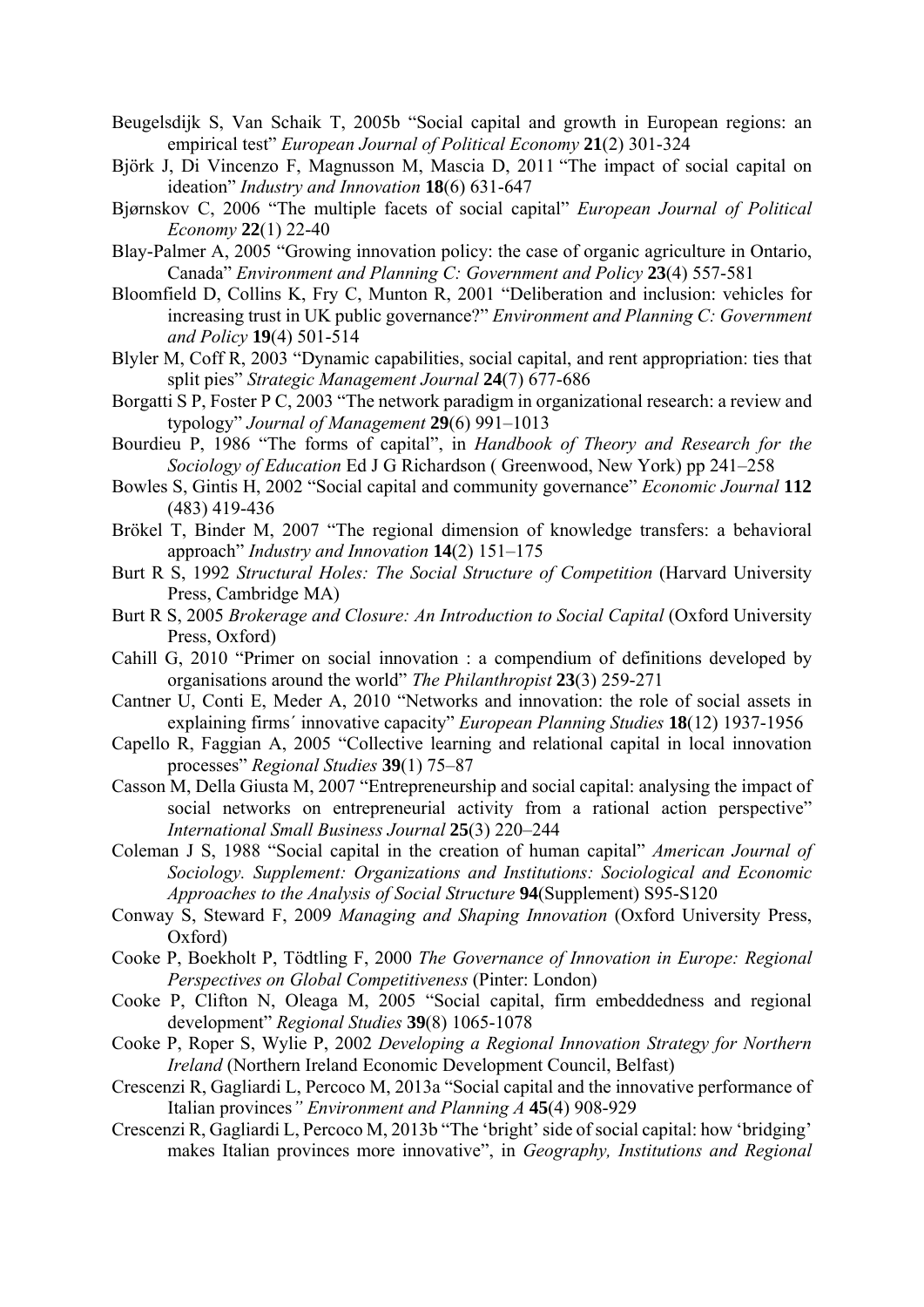*Economic Performance* Eds R Crescenzi, M Percoco (Springer, Berlin Heidelberg) pp 143-164

- Dasgupta P, 2003 "Social capital and economic performance: analytics", in *Social Capital: A Multifaceted Perspective* Eds I Serageldin, P Dasgupta (World Bank, Washington DC) pp 238-257
- Dasgupta P, 2005 "The economics of social capital" *Economic Record* **81**(s1) S2-S21
- Dasgupta P, 2011 "A matter of trust : social capital and economic development", in *Annual Bank Conference on Development Economics (ABCDE) – Global 2010: Lessons from East Asia and the Global Financial Crisis* Eds J Y Lin and B Pleskovic (World Bank, Washington DC) pp 119-155
- Diez M A, Esteban M S, 2000 "The evaluation of regional innovation and cluster policies: looking for new approaches", paper presented at European Evaluation Society Conference, Lausanne, Switzerland, 12-14 October, http://citeseerx.ist.psu.edu/viewdoc/download?doi=10.1.1.103.2427&rep=rep1&type= pdf
- Dodgson M, Gann D, Salter A, 2008 *The Management of Technological Innovation: Strategy and Practice* Revised edition (Oxford University Press, Oxford)
- Durlauf S N, Fafchamps M, 2003 "Empirical studies of social capital: a critical survey", Wisconsin Madison - Social Systems Working Paper Series, WP2003-12, Social Systems Research Institute, University of Wisconsin-Madison
- Ettlinger N, 2003 "Cultural economic geography and a relational and microspace approach to trusts, rationalities, networks, and change in collaborative workplaces" *Journal of Economic Geography* **3**(2) 145-172
- Evans P, 1996 "Government action, social capital and development: Reviewing the evidence on synergy" *World Development* **24**(6) 1119-1132
- Flanagan K, Uyarra E, Laranja M, 2011 "Reconceptualising the 'policy mix' for innovation" *Research Policy* **40**(5) 702–713
- Foley M W, Edwards B, 1999 "Is it time to disinvest in social capital" *Journal of Public Policy* **19**(2) 141–173
- Farole T, Rodŕiguez-Pose A, Storper M, 2010 "Human geography and the institutions that underlie economic growth" *Progress in Human Geography* **35**(1) 58–80
- Fountain J E, 1998 "Social capital: its relationship to innovation in science and technology" *Science and Public Policy* **25**(2) 103-116
- Fukuyama F, 2003 *Social Capital and Civil Society* (International Monetary Fund, Washington DC)
- Gambetta D, 1988 "Can we trust trust?", in *Trust: Making and Breaking Cooperative Relations* Ed D Gambetta (Basil Blackwell, Oxford) pp 213-237
- Gargiulo M, Benassi M, 2000 "Trapped in your own net? Network cohesion structural holes, and the adaptation of social capital" *Organization Science* **11**(2) 183-196
- Gertler M S, Wolfe D, 2004 "Ontario's regional innovation system", in *Regional Innovation Systems: The Role of Governance in a Globalised World* Eds P Cooke, M Heidenrich, H Braczyk (Routledge, London) pp 107–147
- Glückler J, 2007 "Economic geography and the evolution of networks" *Journal of Economic Geography* **7**(5) 619–634
- Granovetter M, 1973 "The strength of weak ties" *American Journal of Sociology* **78**(6) 1360- 1380
- Granovetter M, 1985 "Economic action and social structure: the problem of embeddedness" *American Journal of Sociology* **91**(3) 481-510
- Halkett R, 2008 "New innovation, new policy, new metrics?", paper presented at the International Workshop on New Directions for Innovation Measurement and its Use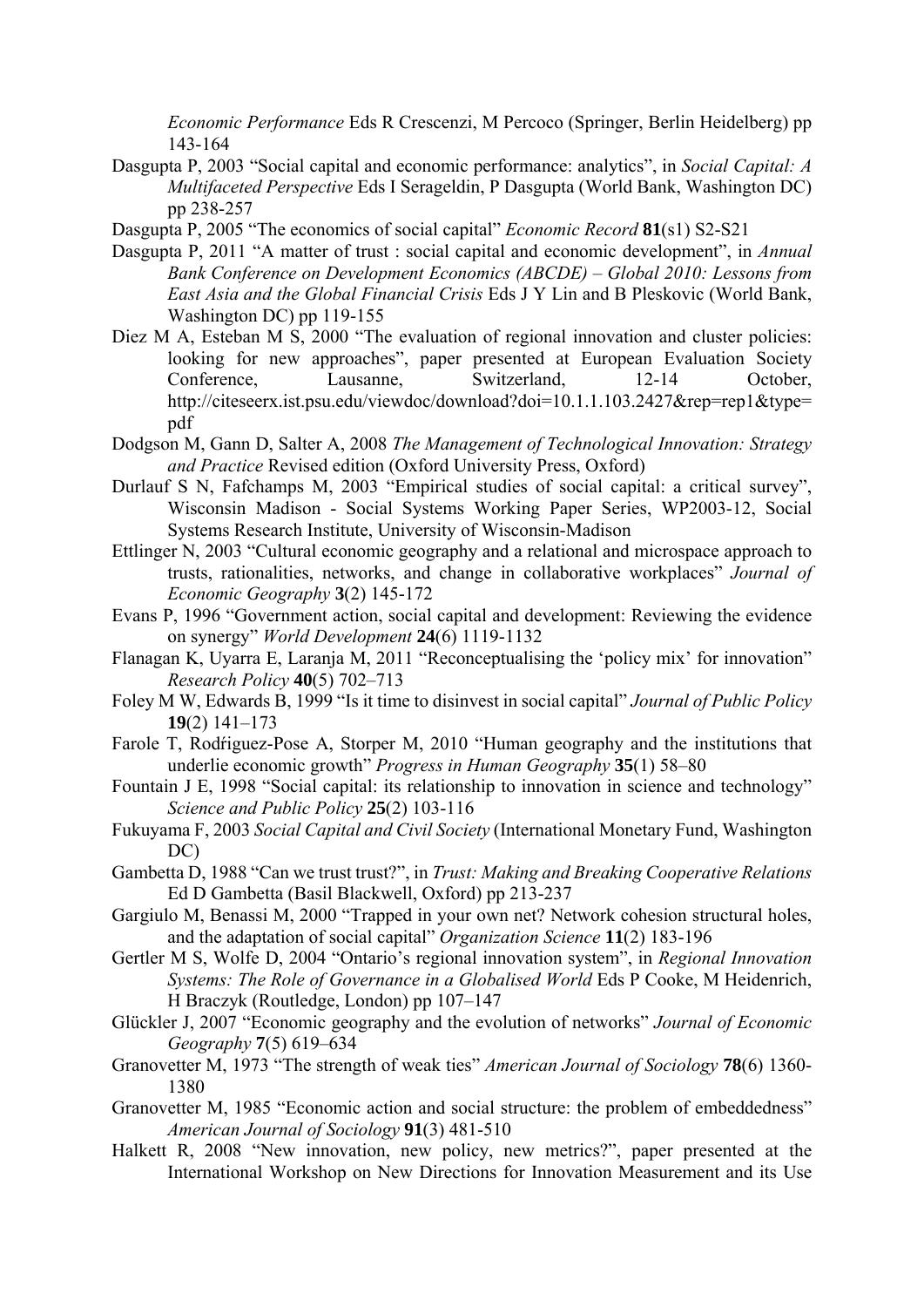for Strategy Policy, 13 May, http://stip.gatech.edu/wpcontent/uploads/2010/05/Uncovering-Innovation-ppt-Richard-Halkett.pdf

- Hall P A, 2002 "The role of government and the distribution of social capital", in *Democracies in Flux: The Evolution of Social Capital in Contemporary Society* Ed R D Putnam (Oxford University Press, Oxford) pp 21-59
- Hauser C, Tappeiner G, Walde J, 2007 "The learning region: the impact of social capital and weak ties on innovation" *Regional Studies* **41**(1) 75–88.
- Heiskala R, 2007 "Social Innovations: Structural and Power Perspectives", in *Social Innovations, Institutional Change, and Economic Performance: Making Sense of Structural Adjustment Processes in Industrial Sectors, Regions and Societies* Eds T J Hämäläinen, R Heiskala (Edward Elgar, Cheltenham) pp 52-79
- Howells J, 2005 "Innovation and regional economic development: a matter of perspective" *Research Policy* **34**(8) 1120-1234
- Huber F, 2012 "On the role and interrelationship of spatial, social and cognitive proximity: personal knowledge relationships of R&D workers in the Cambridge information technology cluster" *Regional Studies* **46**(9) 1169-1182
- Huggins R, 2000 *The Business of Networks: Inter-firm Interaction, Institutional Policy and the TEC Experiment* (Ashgate, Aldershot)
- Huggins R, 2010 "Forms of network resource: knowledge access and the role of inter-firm networks" *International Journal of Management Reviews* **12**(3) 335-352
- Huggins R, Thompson P, 2010 *UK Competitiveness Index 2010* (Centre for International Competitiveness, Cardiff)
- Huggins R, Thompson P, 2014 "A network-based view of regional growth" *Journal of Economic Geography* **14**(3), 511-545.
- Huggins R, Thompson P, 2015 "Entrepreneurship, innovation and regional growth: a network theory" *Small Business Economics*, **45**(1) 103-128.
- Huggins R, Johnston A, Thompson P, 2012 "Network capital, social capital and knowledge flow: how the nature of inter-organizational networks impacts on innovation" *Industry and Innovation* **19**(3) 203-232
- Iyer S, Kitson M, Toh B, 2005 "Social capital, economic growth and regional development" *Regional Studies* **39**(8) 1015–1040
- Kaasa A, 2009 "Effects of different dimensions of social capital on innovative activity: evidence from Europe at the regional level" *Technovation* **29**(3) 218-233
- Kaiser H F, 1960 "The application of electronic computers to factor analysis" *Educational and Psychological Measurement* **20**(1) 141-151
- Kilduff M, Tsai W, 2003 *Social Networks and Organizations* (Sage, London)
- Knack S, Keefer P, 1997 "Does social capital have an economic payoff? A cross-country investigation" *Quarterly Journal of Economics* **112**(4) 1251-1288
- Koka B R, Prescott J E, 2002 "Strategic alliance as social capital: a multidimensional view" *Strategic Management Journal* **23**(9) 795–816
- Kwon S W, Adler P S, 2014 "Social capital: maturation of a field of research" *Academy of Management Review* **39**(4) 412-422
- Laforet S, 2011 "A framework of organisational innovation and outcomes in SMEs" *International Journal of Entrepreneurial Behaviour and Research* **17**(4) 380-408
- Landry R, Amara N, Lamari M, 2002 "Does social capital determine innovation? To what extent?" *Technological Forecasting and Social Change* **69**(7) 681-701
- Laranja M, Uyarra E, Flanagan K, 2008 "Policies for science, technology, and innovation: translating rationales into regional policies in a multi level setting" *Research Policy* **37**(5) 823–835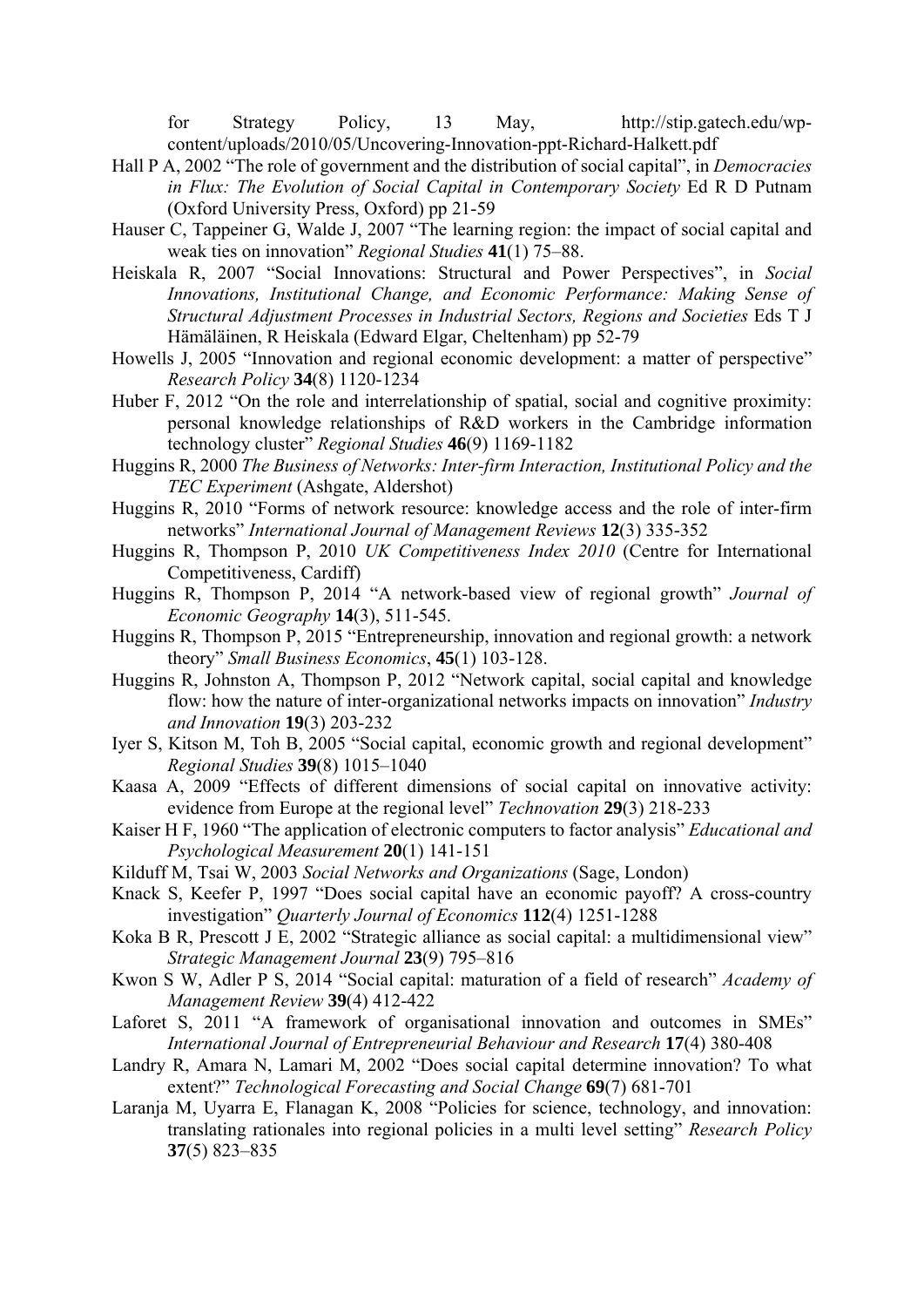- Laursen K, Masciarelli F, Prencipe A, 2012 "Regions matter: how localised social capital affects innovation and knowledge acquisition" *Organisational Science* **23**(1) 177-193
- Lee R, Tüselmann H, Jayawarna D, Rouse J, 2011 "Investigating the social capital and resource acquisition of entrepreneurs residing in deprived areas of England" *Environment and Planning C: Government and Policy* **29**(6) 1054-1072
- Lin N, 2001 "Building a network theory of social capital", in *Social Capital: Theory and Research* Eds N Lin, K S Cook, R S Burt (Aldine De Gruyter, Chicago) pp 3-29
- Locke E A, 1999 "Some reservations about social capital" *Academy of Management Review* **24**(1) 8-11.
- Lorenzen M, 2007 "Social capital and localised learning: proximity and place in technological and institutional dynamics" *Urban Studies* **44**(4) 799-817
- Magro E, Wilson J R, 2013 "Complex innovation policy systems: towards an evaluation mix" *Research Policy* **42**(9) 1647-1656
- Malecki E J, 2012 "Regional social capital: why it matters" *Regional Studies* **46**(8) 1023-1039.
- Maurer I, Bartsch V, Ebers M, 2011 "The value of intra-organizational social capital: how it fosters knowledge transfer, innovation performance, and growth" *Organization Studies* **32**(2) 157-185.
- McCann P, Ortega-Argilés R, 2013 "Modern regional innovation policy" *Cambridge Journal of Regions, Economy and Society* **6**(1) 1-30.
- McEvily B, Zaheer A, 1999 "Bridging ties: a source of firm heterogeneity in competitive capabilities" *Strategic Management Journal* **20**(12) 1133-1156.
- McFadyen M A, Cannella A A, 2004 "Social Capital and knowledge creation: Diminishing returns of the number and strength of exchange relationships" *Academy of Management Journal* **47**(5) 735-746.
- Miles I, Green L, 2008 *Hidden Innovation in the Creative Industries* (NESTA, London)
- Monge P M, Contractor N S, 2003 *Theories of Communication Networks* (Oxford University Press, New York)
- Morgan K, Nauwelaers C, (Eds), 1999 *Regional Innovation Strategies: The Challenge for Less Favoured Regions* (Stationery Office, London)
- Moulaert F, Nussbaumer J, 2005 "The social region: Beyond the territorial dynamics of the learning economy" *European Urban and Regional Studies* **12**(1) 45–64.
- Mulgan G, 2006 "The process of social innovation" *Innovations* **1**(2) 145-162
- Mulgan G, Tucker S, Wilkie N, 2006 *Social Silicon Valleys: A Manifesto for Social Innovation - What it is, Why it Matters, How it can be Accelerated* (The Young Foundation, London)
- Mulgan G, Ruchanara A, Halkett R, Sanders B, 2007 *In and Out of Sync: The Challenge of Growing Social Innovations* (NESTA, London)
- NESTA, 2006 *The Innovation Gap: Why Policy Needs to Reflect the Reality of Innovation in the UK* Research Report. London: NESTA.
- NESTA, 2007 "Hidden innovation: how innovation happens in six low innovation sectors" NESTA Research Report, London
- Obstfeld D, 2005 "Social networks, the *tertius iungens* orientation, and involvement in innovation" *Administrative Science Quarterly* **50**(1) 100–130.
- Ostrom E, 2000 "Social capital: a fad or a fundamental concept?", in *Social Capital: A Multifaceted Perspective* Eds P Dasgupta, I Serageldin (World Bank, Washington DC) pp 172-214
- Ostrom E, Ahn T K, (Eds), 2003 *Foundations of Social Capital* (Edward Elgar, Cheltenham)
- Patulny R V, 2004 "Social capital norms, networks and practices: a critical evaluation", SPRC Discussion Paper 134, The Social Policy Research Centre, University of New South Wales, https://www.sprc.unsw.edu.au/media/SPRCFile/DP134.pdf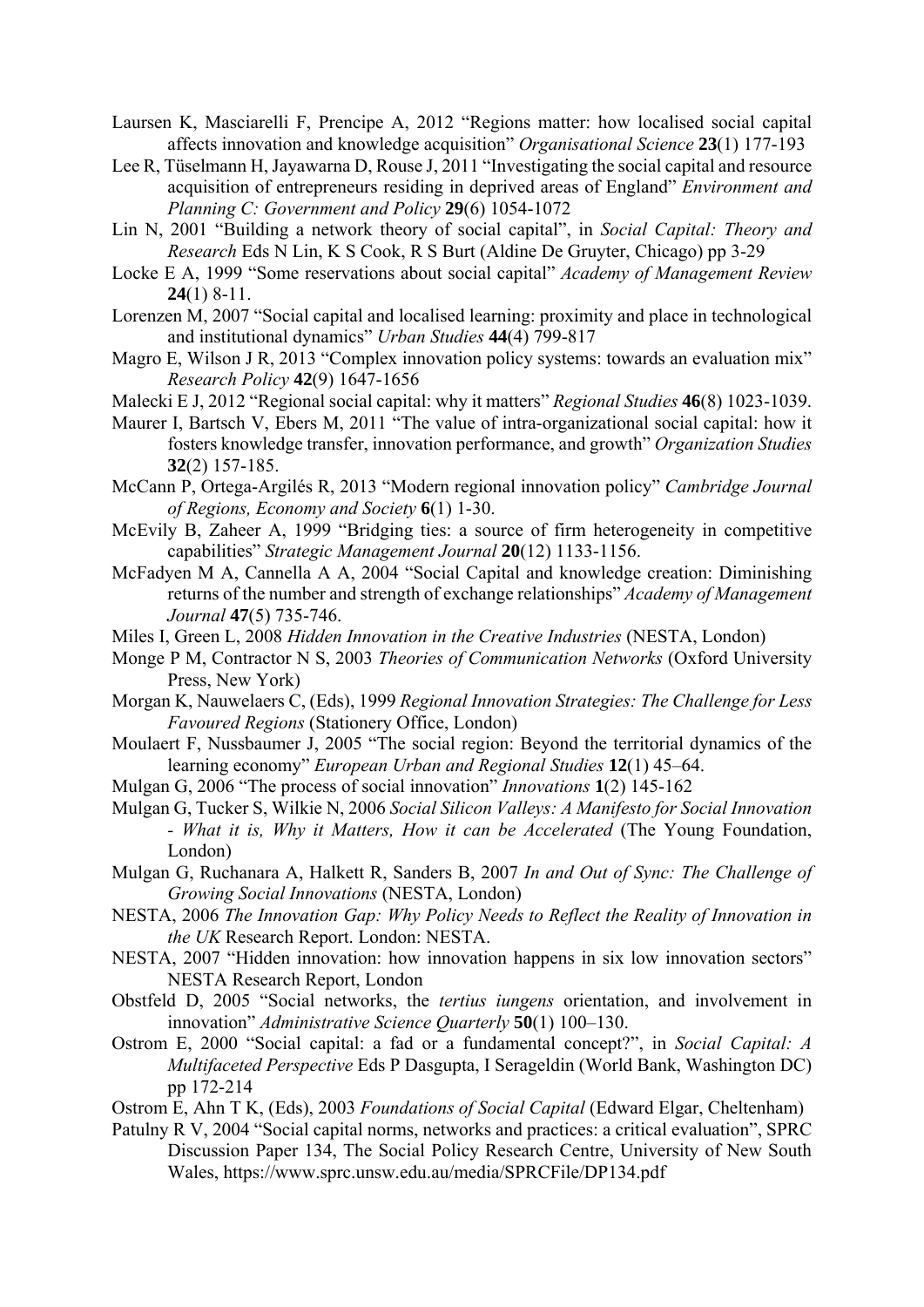- Patulny R V, Svendsen G L H, 2007 "Exploring the social capital grid: Bonding, bridging, qualitative, quantitative" *International Journal of Sociology and Social Policy* **27**(1) 32-51
- Percoco M, 2013 "Strategies of regional development in European regions: are they efficient?" *Cambridge Journal of Regions, Economy and Society* **6**(2) 303-318
- Pérez-Luño A, Medina C C, Lavado A C, Rodríguez G C, 2011 "How social capital and knowledge affect innovation" *Journal of Business Research* **64**(12) 1369-1376
- Pezzoni M, Sterzi V, Lissoni F, 2012 "Career progress in centralized academic systems: Social capital and institutions in France and Italy" *Research Policy* **41**(4) 704-719
- Phills J A, Deiglmeier K, Miller D T, 2008 "Rediscovering social innovation" *Stanford Social Innovation Review* **6**(4) 34-43
- Pittaway L, Robertson M, Munir K, Denyer D, Neely A, 2004 "Networking and innovation: a systematic review of the evidence" *International Journal of Management Reviews*, **5/6**(3/4) 137–168
- Portes A, 1998 "Social capital: Its origins and application in modern sociology" *Annual Review of Sociology* **24**(1) 1–24
- Portes A, Landolt P, 2000 "Social capital: promise and pitfalls of its role in development" *Journal of Latin American Studies* **32**(2) 529-547
- Pot F, Vaas F, 2008 "Social innovation, the new challenge for Europe" *International Journal of Productivity and Performance Management* **57**(6) 468-473
- Putnam R D, 2000 *Bowling Alone: The Collapse and Revival of American Community* (Simon & Schuster, New York)
- Putnam R D, Goss K A, 2004 "Introduction", in: *Democracies in Flux: The Evolution of Social Capital in Contemporary Society* Ed R D Putnam (Oxford University Press, Oxford) pp 3-20
- Putnam R D, Leonardi R, Nanetti R Y, 1993 *Making Democracy Work: Civic Traditions in Modern Italy* (Princeton University Press, Princeton NJ)
- Rodfiguez-Pose A, Storper M, 2006 "Better rules or stronger communities? On the social foundations of institutional change and its economic effects" *Economic Geography* **82**(1) 1-25
- Rodríguez-Pose A, Di Cataldo M, 2014 "Quality of government and innovative performance in the regions of Europe" *Journal of Economic Geography* (forthcoming) doi: 10.1093/jeg/lbu023
- Rost K, 2011 "The strength of strong ties in the creation of innovation" *Research Policy* **40**(4) 588-604
- Rutten R, Boekema F, 2007 "Regional social capital: embeddedness, innovation networks and regional economic development" *Technological Forecasting and Social Change* **74**(9) 1834-1846
- Rutten R, Westlund H, Boekema F, 2010 "The spatial dimension of social capital" *European Planning Studies* **18**(6) 863-871
- Schneider G, Plumper T, Baumann S, 2000 "Bringing Putnam to the European regions: on the relevance of social capital for economic growth" *European Urban and Regional Studies* **7**(4) 307-317
- Shan W, Walker G, Kogut B, 1994 "Interfirm cooperation and startup innovation in the biotechnology industry" *Strategic Management Journal* **15**(5) 387-394
- Sobel J, 2002 "Can we trust social capital?" *Journal of Economic Literature* **40**(1) 139-154
- Stoneman P, 2010 *Soft Innovation: Economics, Product Aesthetics, and the Creative Industries* (Oxford University Press, Oxford)
- Storper M, 2005 "Society, community and economic development" *Studies in Comparative International Development* **39**(4) 30-57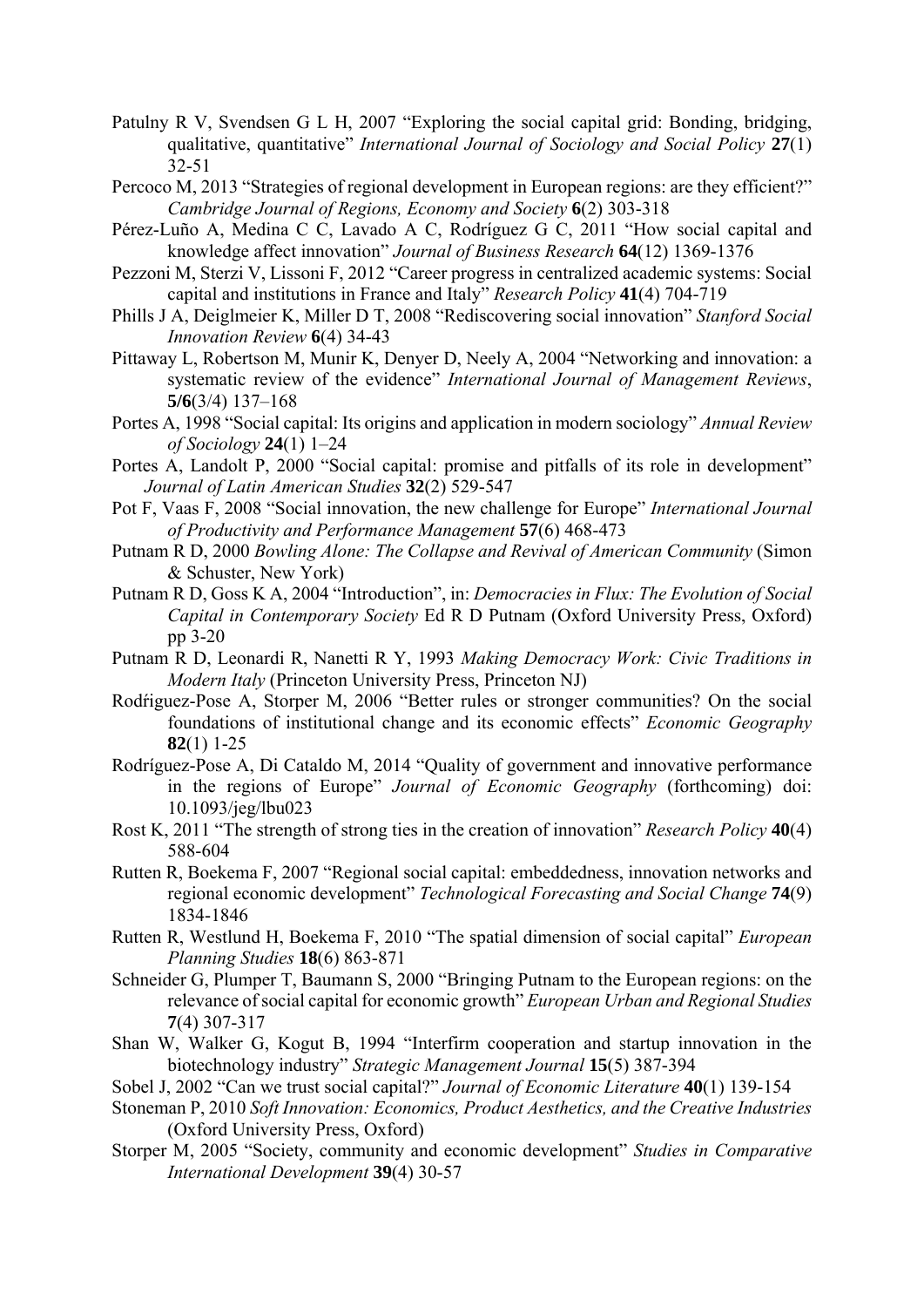- Syssner J, 2009 "Conceptualizations of culture and identity in regional policy" *Regional and Federal Studies* **19**(3) 437-458
- Tabachnick B G, Fidell L S, 2007 *Using Multivariate Statistics* 5<sup>th</sup> edition (Allyn and Bacon, Boston)
- Tabellini G, 2010 "Culture and institutions: Economic development in the regions of Europe" *Journal of the European Economic Association* **8**(4) 677-716
- Tödtling F, Trippl M, 2005 "One size fits all? Towards a differentiated regional innovation policy approach" *Research Policy* **34**(8) 1203-1219
- Tsai W, Ghoshal S, 1998 "Social capital and value creation: the role of intrafirm networks" *Academy of Management Journal* **41**(4) 464-476
- Tura T, Harmaakorpi V, 2005 "Social capital in building regional innovation capability" *Regional Studies* **39**(8) 1111–1125
- Utterback J M, Abernathy W J, 1975 "A dynamic model of process and product innovation" *Omega* **3**(6) 639-656
- Valkama P, Anttiroiko A, 2009 "Organisational innovation in public services: competition and collaboration in Finnish public service delivery", Innovation for Good Local and Regional Governance - A European Challenge Conference*,* Enschede, The Netherlands. 2-3 April, http://www.europeanchallenge.eu/media/papers/ws3\_Paper3\_Valkama\_Atiroika\_Finn ish\_Public\_Service.pdf
- Wales Audit Office, 2009 *Communities First* (Welsh Assembly Government, Cardiff)
- Wellman B, Frank K, 2001 "Network capital in a multi-level world: getting support from personal communities", in *Social Capital: Theory and Research* Eds N Lin, K S Cook, R S Burt (Aldine De Gruyter, Chicago) pp 233-273
- Welsh Assembly Government, 2001 *The Communities First Manual* (Welsh Assembly Government, Cardiff)
- Welsh Assembly Government, 2002a *A Winning Wales* (Welsh Assembly Government, Cardiff)
- Welsh Assembly Government, 2002b *Wales for Innovation* (Welsh Assembly Government, Cardiff)
- Welsh Assembly Government, 2004 *An Interim Evaluation of the Communities First Project* (Welsh Assembly Government, Cardiff)
- Westlund H, Bolton R, 2003 "Local social capital and entrepreneurship" *Small Business Economics* **21**(2) 77–113
- Woodhouse A, 2006 "Social capital and economic development in regional Australia: A case study" *Journal of Rural Studies* **22**(1) 83-94
- Woolcock M, 1998 "Social capital and economic development: Toward a theoretical synthesis and policy framework" *Theory and Society* **27**(2) 151-208
- Woolcock M, Narayan D, "2000 Social capital: implications for development theory, research, and policy" *World Bank Research Observer* **15**(2) 225-250
- Young Foundation, NESTA, 2007 "Making the most of local innovations: What makes places innovative and how local innovations can be best exploited" Young Foundation Interim Report, London.
- Zak P, Knack S, 2001 "Trust and growth" *Economic Journal* **111**(470) 295-321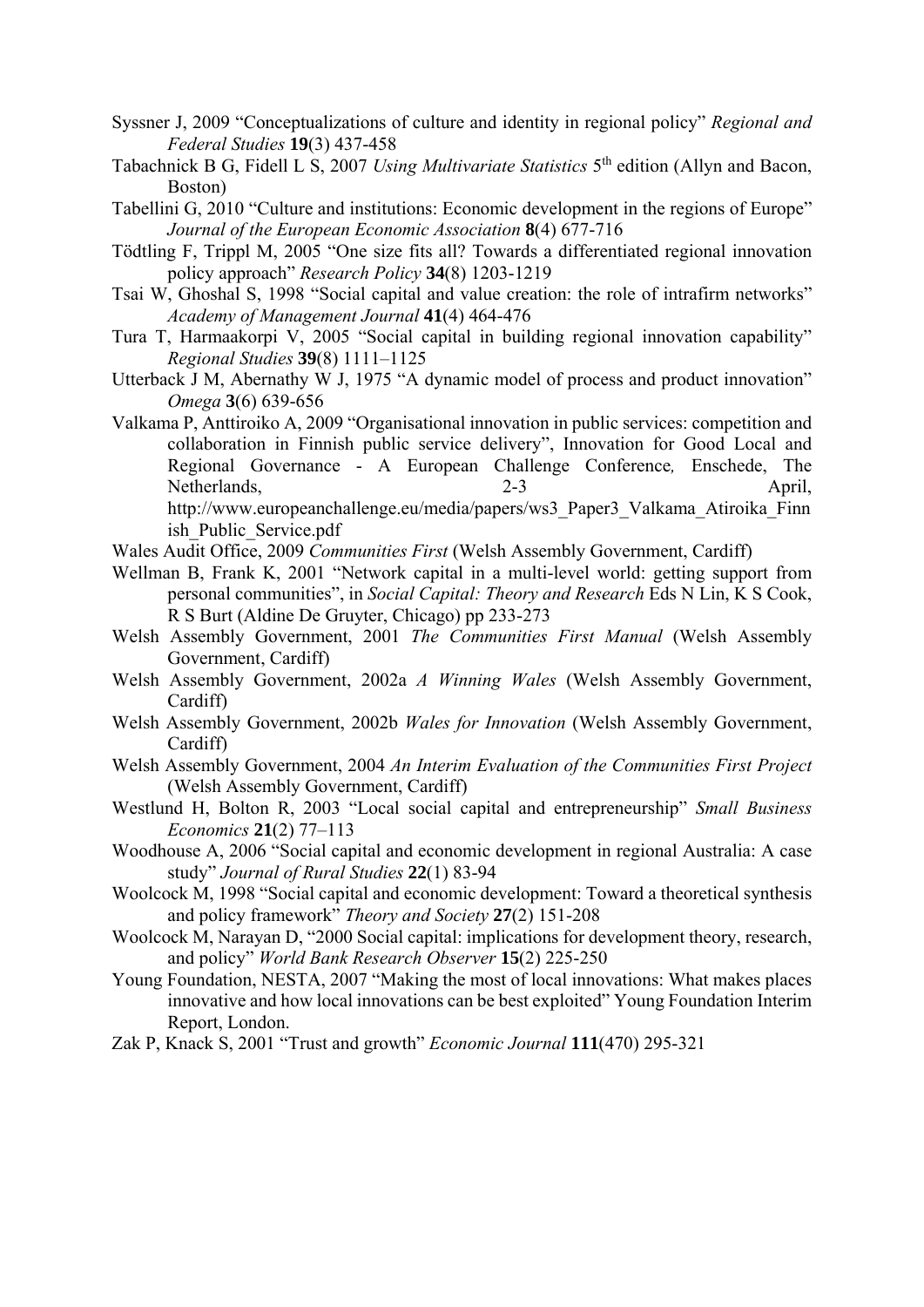|                                                                                                                                              | <b>Technium</b><br><b>Network</b> |           | <b>Innovation</b><br><b>Network</b><br>Partnership |           | <b>First</b> | <b>Communities</b> | <b>Kruskal Wallis Test</b> |         |
|----------------------------------------------------------------------------------------------------------------------------------------------|-----------------------------------|-----------|----------------------------------------------------|-----------|--------------|--------------------|----------------------------|---------|
| <b>Indicators of Generic Social Capital and Trust</b>                                                                                        | Mean                              | <b>SD</b> | Mean                                               | <b>SD</b> | Mean         | <b>SD</b>          | Chi-square                 | p-value |
| I solve problems collectively with other people at my organisation                                                                           | $1.88^{a,b}$                      | .881      | 3.14 <sup>c</sup>                                  | .648      | 4.51         | .644               | 95.682                     | (0.000) |
| When I help others at my organisation I expect others to help me in the future                                                               | $3.12^{b}$                        | .781      | 3.05 <sup>c</sup>                                  | .837      | 3.62         | 1.142              | 10.861                     | (0.004) |
| When I support others at my organisation they expect to support me in the future                                                             | 3.20                              | .707      | 3.13 <sup>c</sup>                                  | .856      | 3.57         | 1.043              | 7.765                      | (0.021) |
| When I do someone a favour at my organisation it is usually returned in the future                                                           | $3.24^{b}$                        | .523      | 3.43 <sup>c</sup>                                  | .605      | 3.89         | .863               | 19.520                     | (0.000) |
| Generally speaking, would you say that most people can be trusted                                                                            | 3.56                              | .651      | 3.58                                               | .770      | 3.81         | .895               | 2.593                      | (0.274) |
| I consider other volunteers and/or employees at my organisation to be trustworthy                                                            | $3.44^{b}$                        | .821      | 3.92 <sup>c</sup>                                  | .675      | 4.49         | .592               | 38.386                     | (0.000) |
| <b>Indicators of Bonding Social Capital</b>                                                                                                  |                                   |           |                                                    |           |              |                    |                            |         |
| I feel I am supported in my work by the Communities First-based community                                                                    | 3.20 <sup>b</sup>                 | 1.155     | 3.40 <sup>c</sup>                                  | .840      | 4.52         | .644               | 53.021                     | (0.000) |
| I have positive relationships with many people at Communities First                                                                          | $3.48^{a,b}$                      | .963      | 4.04 <sup>c</sup>                                  | .831      | 4.63         | .517               | 36.813                     | (0.000) |
| A culture exists at the Communities First project of expecting fellow workers to<br>fulfil promises of work to be completed                  | $2.68^{a,b}$                      | .988      | 3.57 <sup>c</sup>                                  | .747      | 4.24         | .756               | 46.434                     | (0.000) |
| Your relationships with others at Communities First may be described as a<br>virtuous circle                                                 | $2.44^{b}$                        | 1.003     | 3.55 <sup>c</sup>                                  | .695      | 4.37         | .809               | 28.754                     | (0.000) |
| <b>Indicators of Bridging Social Capital</b>                                                                                                 |                                   |           |                                                    |           |              |                    |                            |         |
| Communities First has enabled me to gain access to external networks or groups                                                               | $3.04^{a,b}$                      | 1.306     | 4.06 <sup>c</sup>                                  | .864      | 4.49         | .759               | 31.405                     | (0.000) |
| I have gained access to new skills via linkages established by Communities First<br>with external agencies                                   | 2.72 <sup>b</sup>                 | 1.339     | 3.06 <sup>c</sup>                                  | .842      | 4.37         | .725               | 58.118                     | (0.000) |
| I have relationships with a diverse range of organisations (external to my local<br>community)                                               | 2.72 <sup>b</sup>                 | 1.275     | 4.00 <sup>c</sup>                                  | .832      | 4.43         | .777               | 58.826                     | (0.000) |
| Communities First helps me solve problems collectively by putting me in touch<br>with individuals or organisations outside Communities First | $2.32^{a,b}$                      | 1.108     | 3.49 <sup>c</sup>                                  | .846      | 4.40         | .773               | 57.447                     | (0.000) |

Table 1 - Social Capital Indicators (5-point Likert Scale, 1 = strong disagree, 5 = strong agree)

Notes: Technium N=25; Innovation Network Partnership N=53; Communities First N=63; Mann-Whitney test indicates a significant difference at 5% level between: (a) Technium and Innovation Network Partnership, (b) Technium and Communities First, (c) Innovation Network Partnership and Communities First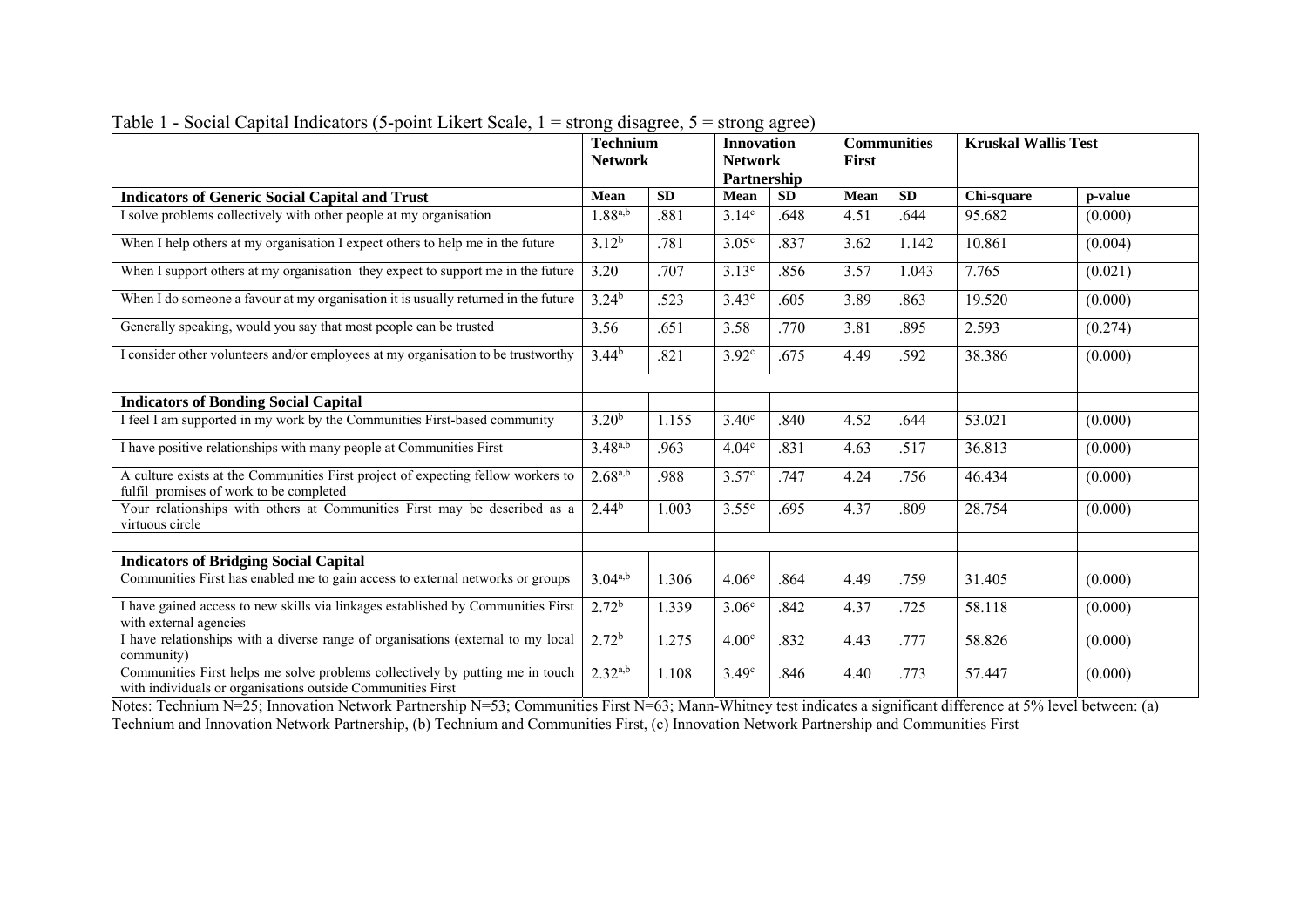|                                                                                                                              | <b>Technium</b><br><b>Network</b> |           |                   | <b>Innovation</b><br><b>Network</b><br>First<br>Partnership |      | <b>Communities</b> | <b>Kruskal</b><br><b>Wallis Test</b> |         |
|------------------------------------------------------------------------------------------------------------------------------|-----------------------------------|-----------|-------------------|-------------------------------------------------------------|------|--------------------|--------------------------------------|---------|
| <b>Indicators of Traditionally-Measured Innovation</b>                                                                       | Mean                              | <b>SD</b> | Mean              | <b>SD</b>                                                   | Mean | SD                 | Chi-square                           | p-value |
| Our organisation's product and/or service development is always incremental                                                  | $3.28^{b}$                        | 1.339     | 3.25 <sup>c</sup> | .918                                                        | 4.11 | .785               | 23.443                               | (0.000) |
| Our organisation spends a comparatively large amount of money on Research<br>and Development                                 | 3.08 <sup>a</sup>                 | 1.352     | 2.58 <sup>c</sup> | .842                                                        | 3.02 | .852               | 46.690                               | (0.000) |
| We often convert ideas into something our customers want.                                                                    | $3.08^{b}$                        | 1.256     | 3.25 <sup>c</sup> | .731                                                        | 4.35 | .744               | 7.796                                | (0.020) |
| During the last 12 months we have significantly changed at least one of our<br>products and/or services                      | 4.24 <sup>a</sup>                 | .879      | 2.77c             | .891                                                        | 3.95 | 1.128              | 43.317                               | (0.000) |
| During the last 12 months we have significantly changed at least one of our<br>processes                                     | 4.08 <sup>a</sup>                 | 1.077     | 2.40 <sup>c</sup> | .631                                                        | 3.84 | .865               | 67.997                               | (0.000) |
| <b>Indicators of Hidden Innovation</b>                                                                                       |                                   |           |                   |                                                             |      |                    |                                      |         |
| Within the last 12 months we have successfully introduced a new way of<br>managing resources                                 | $3.56^{a,b}$                      | 1.325     | 2.45 <sup>c</sup> | .695                                                        | 3.83 | .890               | 52.835                               | (0.000) |
| We have successfully delivered worthwhile training for the implementation of<br>new products, services or processes          | $3.44^{a,b}$                      | 1.083     | 2.53 <sup>c</sup> | .749                                                        | 4.24 | .875               | 66.436                               | (0.000) |
| We are good at understanding knowledge from outside the organisation                                                         | $4.32^{a,b}$                      | .627      | 3.98 <sup>c</sup> | .693                                                        | 4.25 | .740               | 6.108                                | (0.047) |
| Our organisational culture is supportive of generating new ideas                                                             | 4.12                              | .881      | 3.94 <sup>c</sup> | .663                                                        | 4.43 | .817               | 17.402                               | (0.000) |
| <b>Indicators of Social Innovation</b>                                                                                       |                                   |           |                   |                                                             |      |                    |                                      |         |
| The work of my organisation is of benefit to the community (or helps solve social problems<br>or helps fulfil a social need) | $2.76^{a,b}$                      | 1.234     | 3.30 <sup>c</sup> | .463                                                        | 4.73 | .447               | 92.304                               | (0.000) |
| At my organisation we are able to identify community needs                                                                   | $2.72^{a,b}$                      | 1.208     | 3.19 <sup>c</sup> | .590                                                        | 4.65 | .626               | 82.417                               | (0.000) |
| At my organisation we generate ideas to satisfy community needs                                                              | $2.60^{a,b}$                      | 1.258     | 3.17c             | .580                                                        | 4.49 | .716               | 73.793                               | (0.000) |
| Our work at my organisation results in products and/or services which satisfy community<br>needs                             | $2.64^{a,b}$                      | 1.318     | 3.02 <sup>c</sup> | .460                                                        | 4.51 | .592               | 84.143                               | (0.000) |
| At my organisation we evaluate the impact our products and or services have upon the<br>community                            | $2.40^{a,b}$                      | 1.190     | 3.09 <sup>c</sup> | .791                                                        | 4.52 | .669               | 78.729                               | (0.000) |
| In the last 12 months my organisation has launched a product or service wanted by the local<br>community                     | $2.20^{a,b}$                      | 1.190     | 2.40 <sup>c</sup> | 1.007                                                       | 4.54 | .643               | 89.579                               | (0.000) |

|  |  |  |  | Table 2 - Forms of Innovation (5-point Likert Scale, $1 =$ strong disagree, $5 =$ strong agree) |
|--|--|--|--|-------------------------------------------------------------------------------------------------|
|  |  |  |  |                                                                                                 |

Notes: Technium N=25; Innovation Network Partnership N=53; Communities First N=63; Mann-Whitney test indicates a significant difference at 5% level between: (a) Technium and Innovation Network Partnership, (b) Technium and Communities First, (c) Innovation Network Partnership and Communities First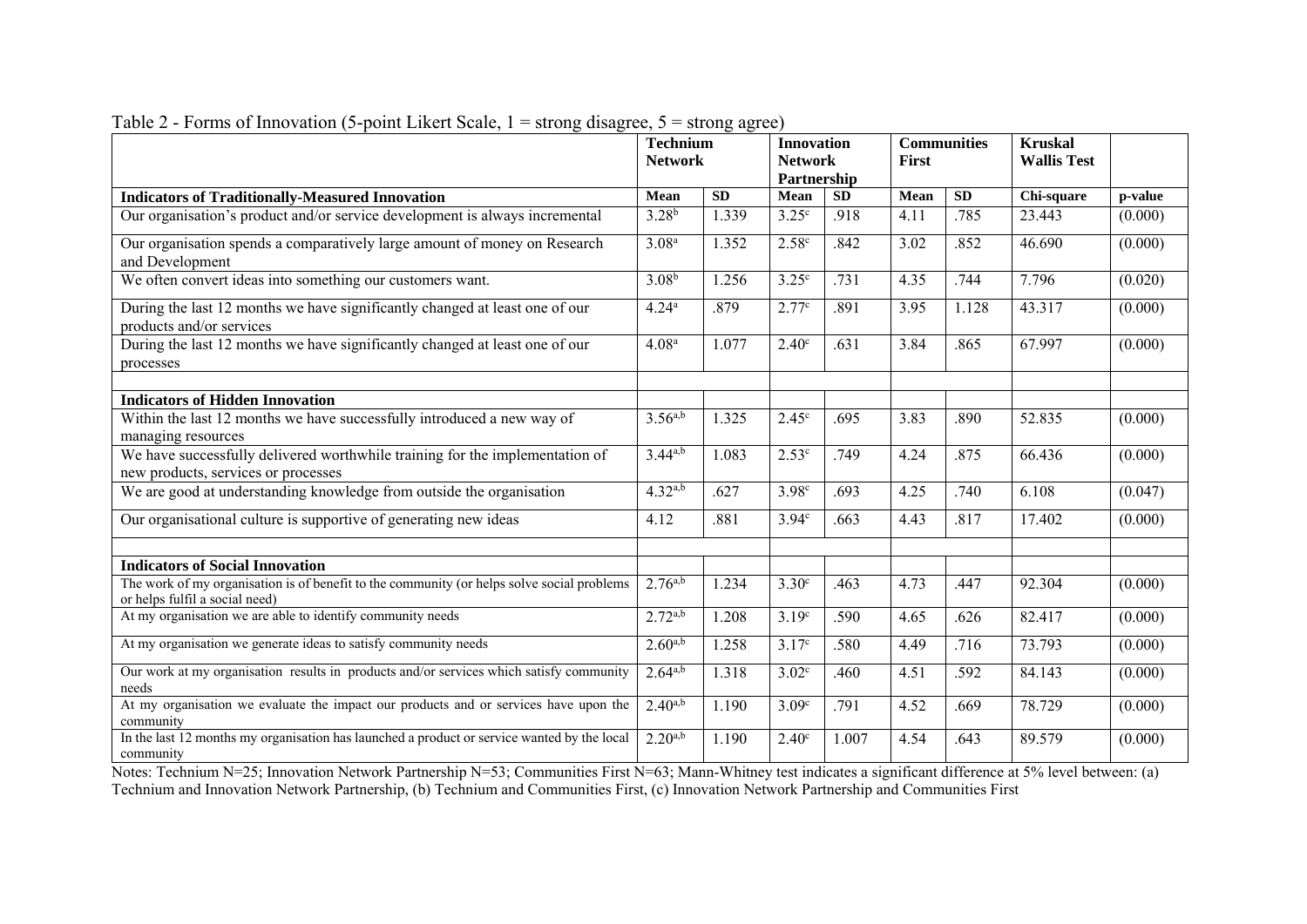|                                                   | 1      | $\overline{2}$     | $\overline{3}$ | Communalities                                | Type                       |
|---------------------------------------------------|--------|--------------------|----------------|----------------------------------------------|----------------------------|
| Solve collectively                                | 0.830  | 0.112              | 0.126          | 0.718                                        | <b>Bridge</b>              |
| Access new skills                                 | 0.830  | 0.147              | 0.042          | 0.712                                        | <b>Bridge</b>              |
| Fulfil promises                                   | 0.810  | 0.187              | 0.002          | 0.691                                        | Bond                       |
| Promotes cooperation                              | 0.807  | $-0.110$           | 0.097          | 0.672                                        | Coop                       |
| Often Collaborates                                | 0.799  | $-0.061$           | 0.061          | 0.645                                        | Coop                       |
| Access to external networks or<br>groups          | 0.770  | $-0.037$           | 0.092          | 0.603                                        | <b>Bridge</b>              |
| Supported in my work                              | 0.758  | 0.152              | 0.123          | 0.612                                        | Bond                       |
| Positive relationships                            | 0.690  | $-0.026$           | 0.403          | 0.639                                        | Bond                       |
| Solve problems collectively                       | 0.686  | 0.233              | 0.150          | 0.548                                        | <b>Bridge</b>              |
| Relationships diverse                             | 0.662  | 0.227              | 0.374          | 0.630                                        | Coop                       |
| Expect to support me                              | 0.035  | 0.893              | 0.086          | 0.806                                        | Coop                       |
| Others to help me                                 | 0.124  | 0.880              | 0.052          | 0.793                                        | Bond                       |
| Cooperate if trust them                           | 0.067  | $-0.075$           | 0.829          | 0.697                                        | Coop                       |
| Virtuous circle                                   | 0.162  | 0.257              | 0.663          | 0.531                                        | Bond                       |
| Eigenvalues                                       | 5.922  | 1.859              | 1.516          |                                              |                            |
| Percentage of Variance Explained                  | 42.302 | 13.278             | 10.830         |                                              |                            |
| Cronbach's Alpha<br>$\cdot$ 1<br>$\cdot$ 1 $\sim$ | 0.928  | 0.801<br>$\cdot$ 1 | 0.368<br>111   | $\blacksquare$<br>$\sqrt{2}$<br>$\mathbf{1}$ | $\cdot$ $\cdot$<br>$\cdot$ |

Table 3 – Principal Component Analysis Rotated Component Matrix for Social Capital Items

Notes: types of social capital: Coop – generic social capital and trust; Bond – bonding social capital; Bridge – bridging social capital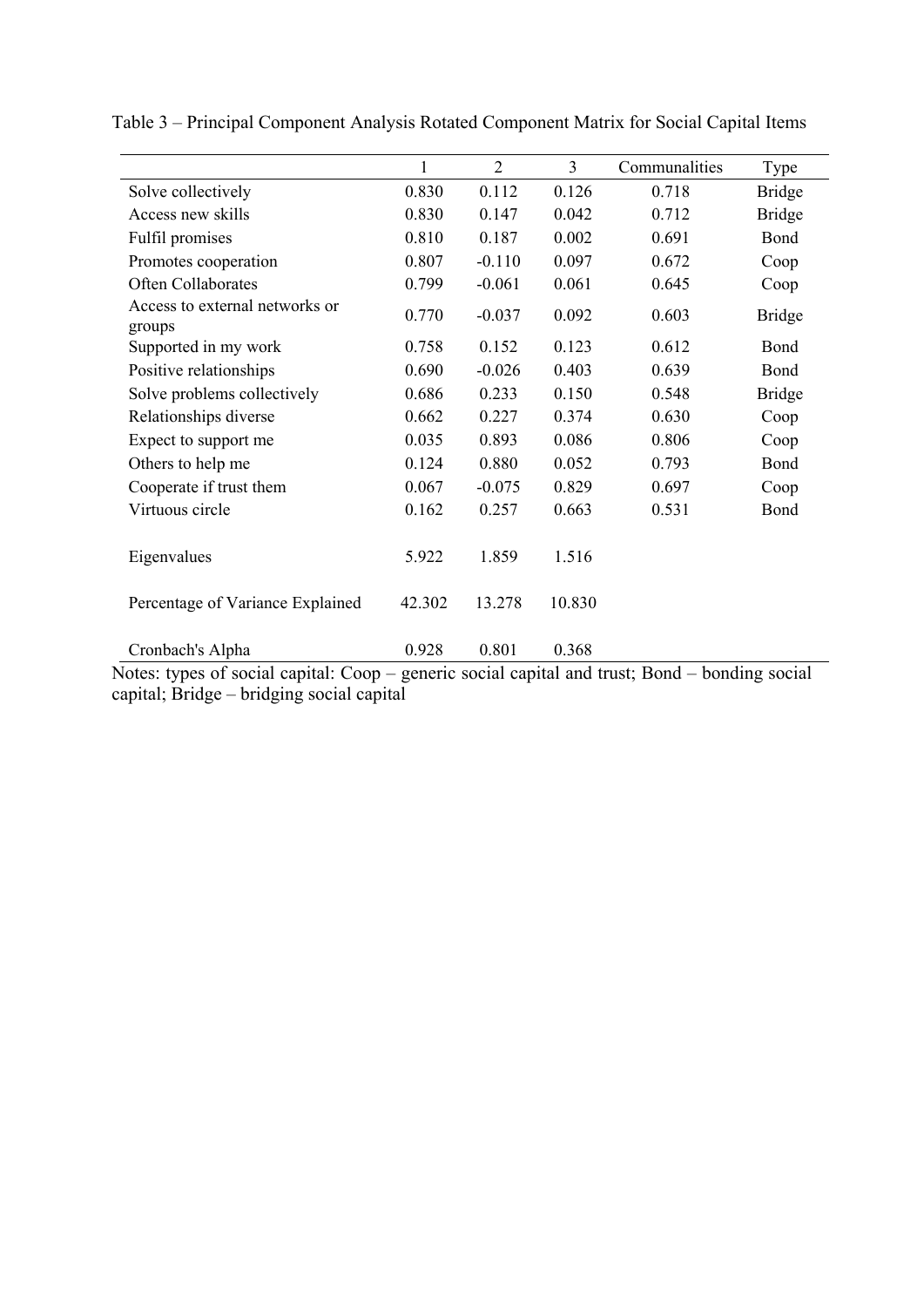# Table 4 – Comparisons of social capital components by Policy Intervention

|                            |                | Innovation       |             |        |         |
|----------------------------|----------------|------------------|-------------|--------|---------|
|                            | Technium       | Network          | Communities |        |         |
|                            | <b>Network</b> | Partnership      | First       | F-test | p-value |
| Social network<br>benefits | $-1.235^{a,b}$ | $-0.230^{\circ}$ | 0.684       | 69.818 | (0.000) |
| Reciprocal<br>arrangements | $-0.003$       | $-0.349c$        | 0.295       | 6.424  | (0.002) |
| Trust within<br>programme  | $-0.315$       | $-0.215^{\circ}$ | 0.306       | 5.775  | (0.004) |

Notes: Technium N=25; Innovation Network Partnership N=53; Communities First N=63; Mann-Whitney test indicates a significant difference at 5% level between: (a) Technium and Innovation Network Partnership, (b) Technium and Communities First, (c) Innovation Network Partnership and Communities First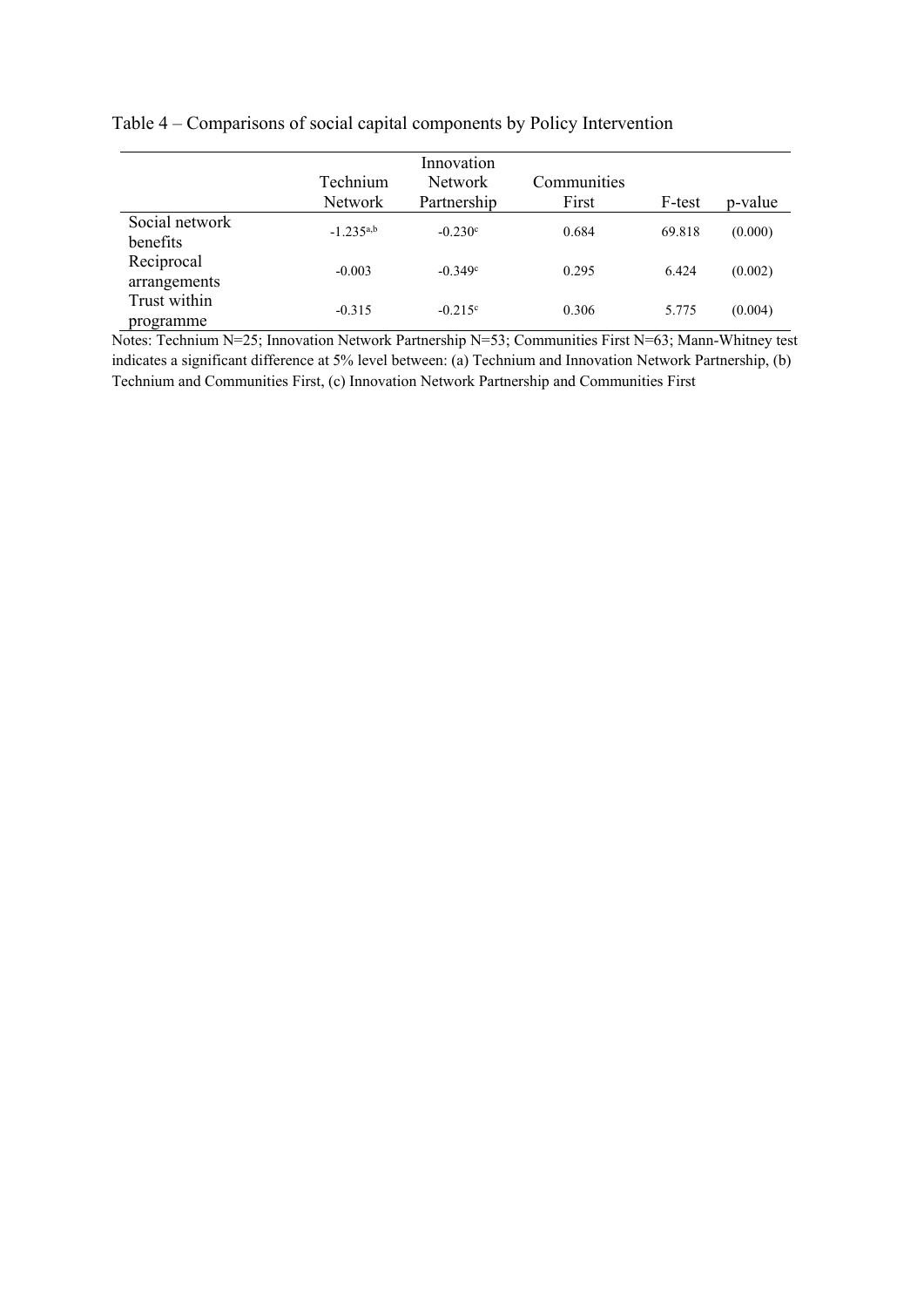|                                                                                                                  | $\mathbf{1}$ | $\overline{2}$ | $\overline{3}$ | Communalities | Type      |
|------------------------------------------------------------------------------------------------------------------|--------------|----------------|----------------|---------------|-----------|
| Benefit to Society                                                                                               | 0.918        | 0.081          | 0.059          | 0.853         | SI        |
| Satisfy social needs                                                                                             | 0.913        | 0.155          | 0.081          | 0.864         | <b>SI</b> |
| Generate ideas to satisfy social needs                                                                           | 0.905        | 0.088          | 0.005          | 0.827         | SI        |
| Identify social needs                                                                                            | 0.899        | 0.125          | 0.115          | 0.837         | SI        |
| Evaluate impact on society                                                                                       | 0.871        | 0.051          | 0.115          | 0.775         | <b>SI</b> |
| Launched product used by community                                                                               | 0.787        | 0.344          | 0.071          | 0.742         | SI        |
| Convert ideas into something members want                                                                        | 0.715        | 0.029          | 0.403          | 0.674         | TI        |
| Significantly changed services                                                                                   | 0.001        | 0.881          | 0.105          | 0.786         | TI        |
| Significantly changed processes                                                                                  | 0.047        | 0.858          | 0.221          | 0.787         | TI        |
| Introduced new working practices                                                                                 | 0.256        | 0.789          | 0.255          | 0.753         | HI        |
| Delivered worthwhile training                                                                                    | 0.306        | 0.703          | 0.274          | 0.664         | HI        |
| Supportive of generating new ideas                                                                               | 0.198        | 0.120          | 0.830          | 0.743         | HI        |
| Better at understanding outside knowledge                                                                        | $-0.084$     | 0.330          | 0.746          | 0.673         | HI        |
| Incremental service improvement                                                                                  | 0.219        | 0.355          | 0.665          | 0.616         | TI        |
| Eigenvalues                                                                                                      | 5.448        | 3.053          | 2.093          |               |           |
| Percentage of Variance Explained                                                                                 | 38.914       | 21.805         | 14.949         |               |           |
| Cronbach's Alpha                                                                                                 | 0.947        | 0.863          | 0.722          |               |           |
| Notes: Types of innovation: $TI$ – traditional innovation; $HI$ – hidden innovation; $SI$ – social<br>innovation |              |                |                |               |           |

Table 5 – Principal Component Analysis Rotated Component Matrix for Innovation Items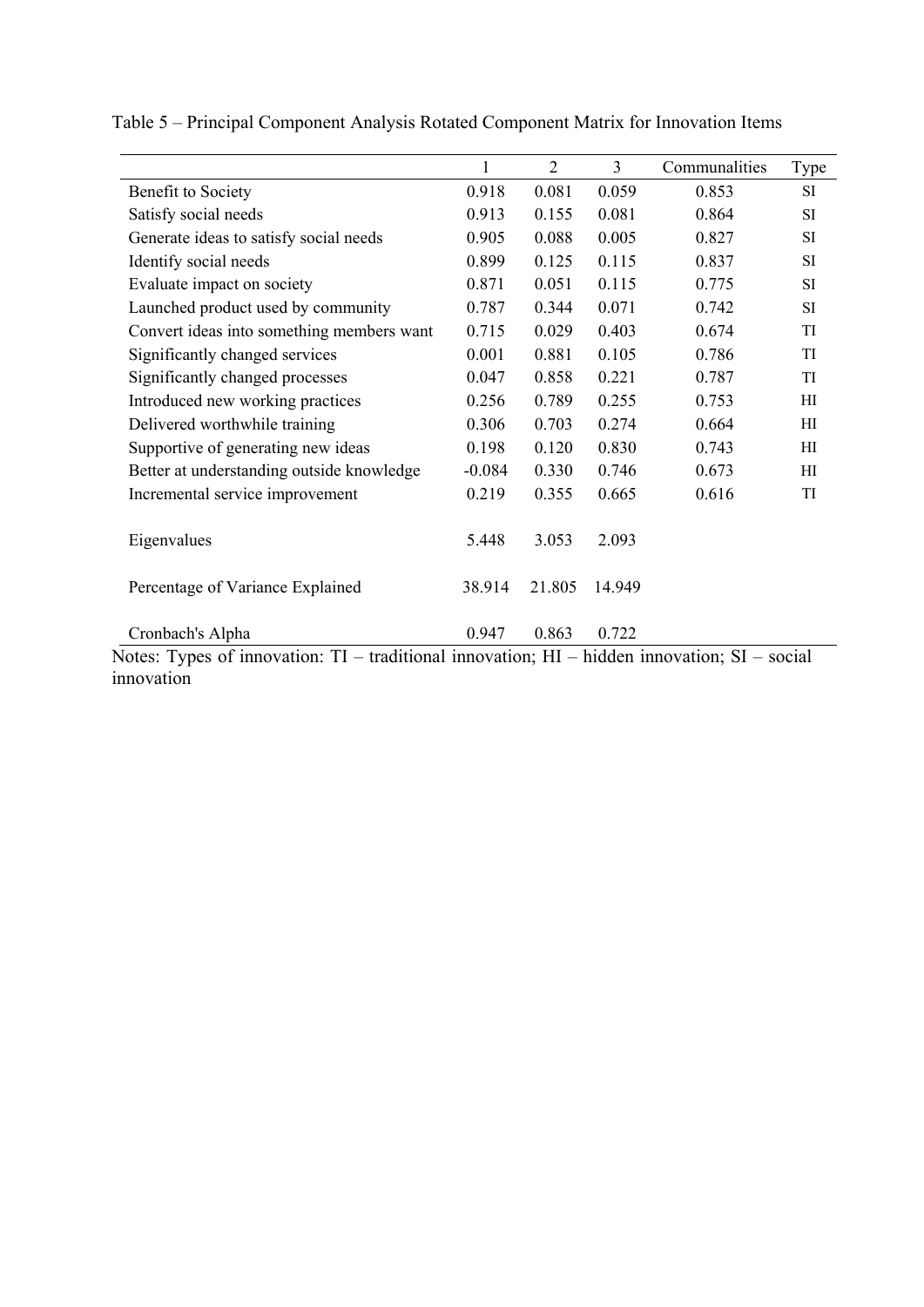# Table 6 – Comparisons of innovation components by Policy Intervention

|                                                   | Technium<br>Network | Innovation<br><b>Network</b><br>Partnership | Communities<br>First | F-test  | p-value |
|---------------------------------------------------|---------------------|---------------------------------------------|----------------------|---------|---------|
| Social Gains and<br>Innovation                    | $-1.152^{a,b}$      | $-0.453c$                                   | 0.838                | 118.012 | (0.000) |
| <b>Product and Process</b><br>Innovation          | 0.653 <sup>b</sup>  | $-0.820c$                                   | 0.430                | 48.727  | (0.000) |
| Absorbing, Transforming<br>and Creating Knowledge | $-0.073$            | $-0.091$                                    | 0.106                | 0.635   | (0.531) |

Notes: Technium N=25; Innovation Network Partnership N=53; Communities First N=63; Mann-Whitney test indicates a significant difference at 5% level between: (a) Technium and Innovation Network Partnership, (b) Technium and Communities First, (c) Innovation Network Partnership and Communities First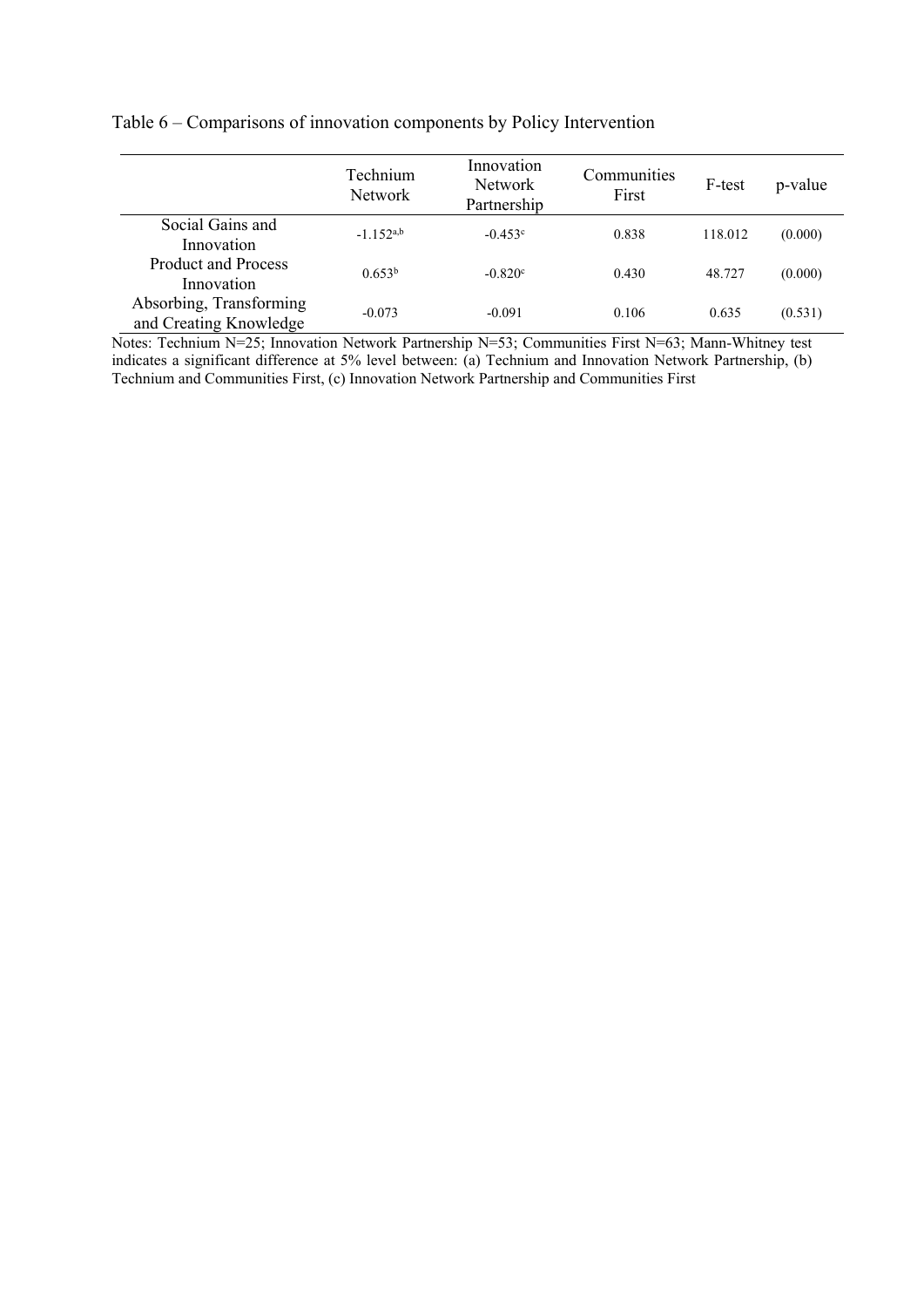|                                                             | Model 1               | Model 2                | Model 3                |
|-------------------------------------------------------------|-----------------------|------------------------|------------------------|
| Social network benefits                                     | $0.714***$<br>(0.000) | $0.328***$<br>(0.000)  | 0.097<br>(0.380)       |
| Reciprocal arrangements                                     | $0.198**$<br>(0.001)  | 0.069<br>(0.180)       | 0.000<br>(0.993)       |
| Trust within programme                                      | $0.113*$<br>(0.048)   | $-0.043$<br>(0.412)    | 0.093<br>(0.122)       |
| <b>Technium Network</b>                                     |                       | $-1.366***$<br>(0.000) | $-0.465*$<br>(0.041)   |
| <b>Innovation Network Partnership</b>                       |                       | $-0.969***$<br>(0.000) | $-1.200***$<br>(0.000) |
| Social network benefits * Technium<br>Network               |                       |                        | $1.003***$<br>(0.000)  |
| Reciprocal arrangements * Technium<br>Network               |                       |                        | $1444***$<br>(0.000)   |
| Trust within programme * Technium<br>Network                |                       |                        | 0.118<br>(0.312)       |
| Social network benefits * Innovation<br>Network Partnership |                       |                        | $-0.043$<br>(0.779)    |
| Reciprocal arrangements * Innovation<br>Network Partnership |                       |                        | 0.010<br>(0.905)       |
| Trust within programme * Innovation<br>Network Partnership  |                       |                        | $-0.187$<br>(0.072)    |
| Constant                                                    | 0.000<br>(1.000)      | $0.607***$<br>(0.000)  | $0.743***$<br>(0.000)  |
| $\boldsymbol{N}$                                            | 141                   | 141                    | 141                    |
| $R^2$                                                       | 0.562                 | 0.691                  | 0.810                  |
| F-test                                                      | 58.6                  | 60.3                   | 50.0                   |
| [d.f]                                                       | $[3]$                 | $[5]$                  | $[11]$                 |
| p-value                                                     | (0.000)               | (0.000)                | (0.000)                |
| F-test of<br>R <sub>2</sub>                                 | 58.6                  | 28.1                   | 13.5                   |
| p-value                                                     | (0.000)               | (0.000)                | (0.000)                |

Table 7 – Regression of Social Gains from Innovation on Social Capital and Programme Type

Notes: p-values in parentheses; \*, \*\*, \*\*\* represent statistical significance at the 5%, 1%, 0.1% levels.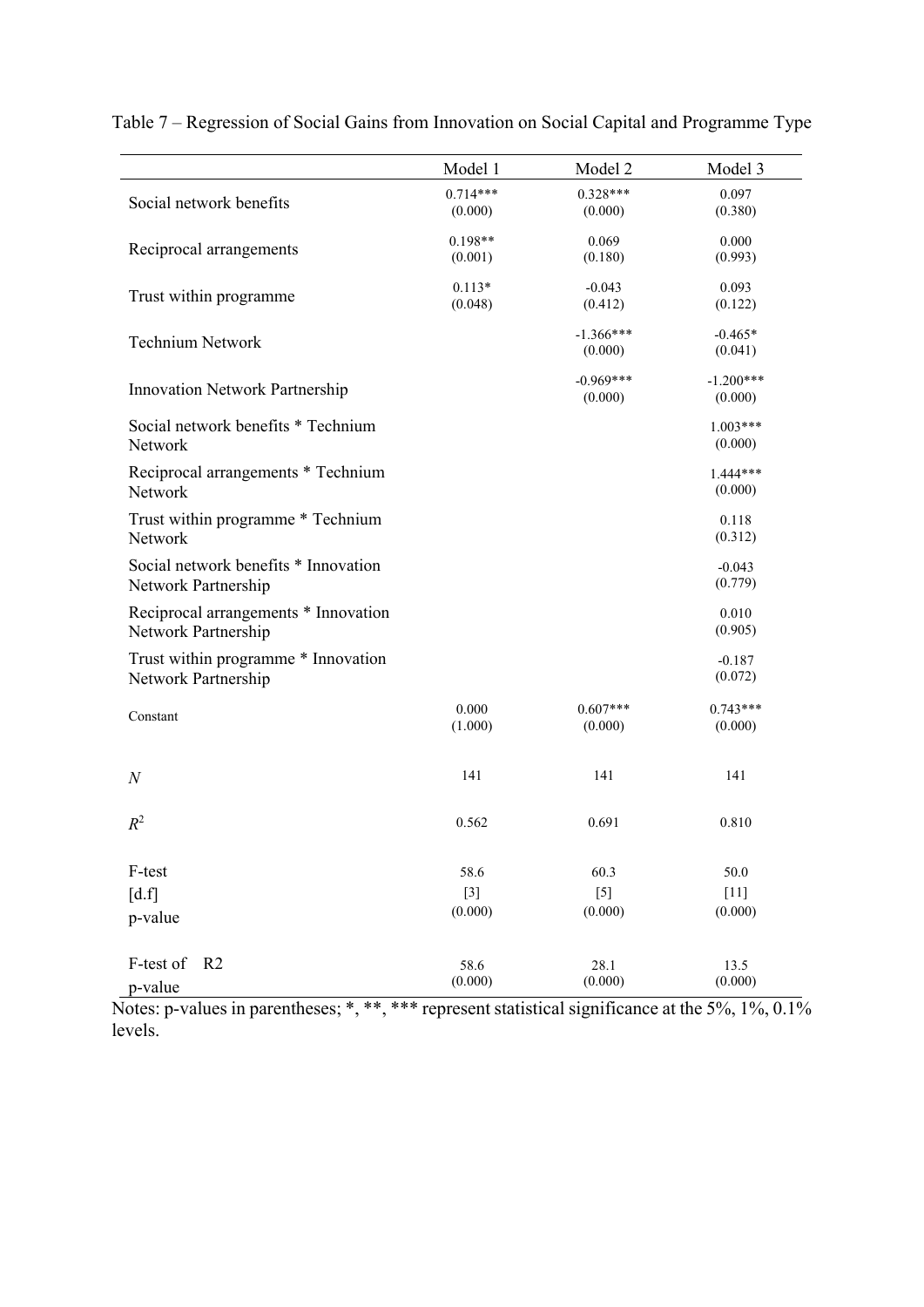|                                       | Model 1          | Model 2          | Model 3           |
|---------------------------------------|------------------|------------------|-------------------|
| Social network benefits               | 0.130            | 0.099            | 0.265             |
|                                       | (0.125)          | (0.315)          | (0.140)           |
| Reciprocal arrangements               | 0.112            | $-0.051$         | 0.100             |
|                                       | (0.185)          | (0.466)          | (0.265)           |
| Trust within programme                | $-0.002$         | $-0.083$         | $-0.073$          |
|                                       | (0.985)          | (0.245)          | (0.455)           |
| <b>Technium Network</b>               |                  | 0.346            | $-0.326$          |
|                                       |                  | (0.215)          | (0.372)           |
| <b>Innovation Network Partnership</b> |                  | $-1.236***$      | $-1.095***$       |
|                                       |                  | (0.000)          | (0.000)           |
| Social network benefits * Technium    |                  |                  | $-0.770**$        |
| Network                               |                  |                  | (0.005)           |
| Reciprocal arrangements * Technium    |                  |                  | $-1.081**$        |
| Network                               |                  |                  | (0.001)           |
| Trust within programme * Technium     |                  |                  | $-0.280$          |
| Network                               |                  |                  | (0.141)           |
| Social network benefits * Innovation  |                  |                  | 0.023             |
| Network Partnership                   |                  |                  | (0.926)           |
| Reciprocal arrangements * Innovation  |                  |                  | $-0.275*$         |
| Network Partnership                   |                  |                  | (0.050)           |
| Trust within programme * Innovation   |                  |                  | $-0.109$          |
| Network Partnership                   |                  |                  | (0.514)           |
| Constant                              | 0.000            | $0.403**$        | 0.242             |
|                                       | (1.000)          | (0.002)          | (0.140)           |
|                                       |                  |                  |                   |
| $\mathcal N$                          | 141              | 141              | 141               |
|                                       |                  |                  |                   |
| $R^2$                                 | 0.029            | 0.431            | 0.501             |
|                                       |                  |                  |                   |
| F-test                                | 1.4              | 20.5             | 11.8              |
| $\lceil d.f \rceil$                   | $[3]$<br>(0.250) | $[5]$<br>(0.000) | $[11]$<br>(0.000) |
| p-value                               |                  |                  |                   |
| R <sub>2</sub>                        |                  |                  |                   |
| F-test of                             | 1.4<br>(0.250)   | 47.6<br>(0.000)  | 3.0<br>(0.009)    |
| p-value                               |                  |                  |                   |

Table 8 – Regression of Product and Process Innovation on Social Capital and Programme Type

Notes: p-values in parentheses; \*, \*\*, \*\*\* represent statistical significance at the 5%, 1%, 0.1% levels.